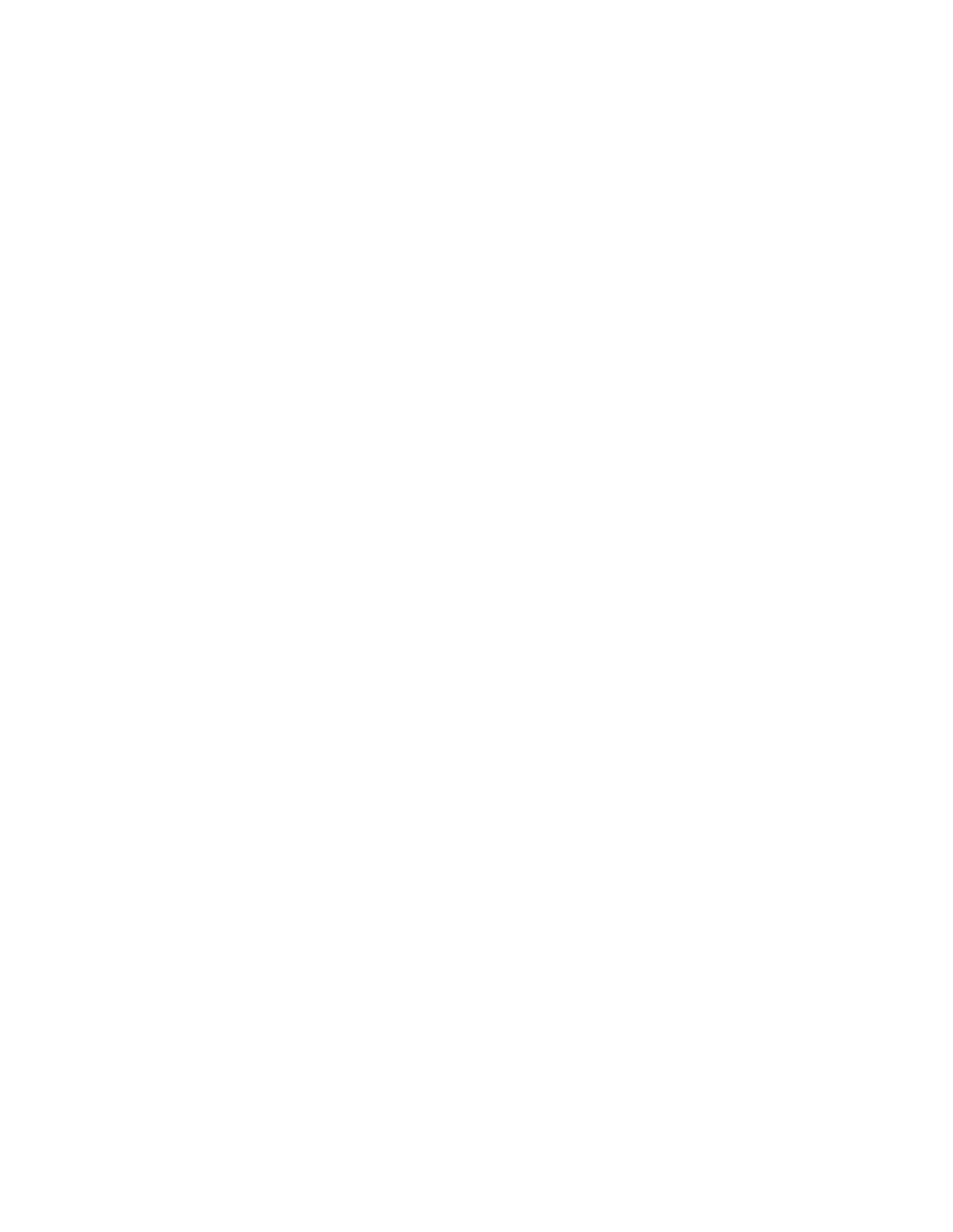**MR. FRAPPIER:** Yes.

 **THE PRESIDENT:** Why doesn't the same logic apply to that class?

 **MR. FRAPPIER:** Because I don't think they have to report on all those documents.

**MS TADROS:** Haidy Tadros for the record.

 So I think part of what Mr. Frappier was alluding to is we have site staff available, so the mechanism by which information is exchanged with the CNSC is a little bit different than for example the class of facilities and licensees that we are looking at here where they actually have to now pick up the phone and call the front of them on a regular basis that the information is relayed to. So that's one aspect I think and the difference between the two sets of facilities. duty officer in that case. There isn't a CNSC person in

 So why not the five days, I think was your question, sir, and why is that not specifically stipulated?

 Because with regard to different examples and events that we already are reviewing, it is important for us to provide a consistent approach across all of the facilities under the fuel cycle. So we are talking about not only the Chalk River site, we are talking about the SLOWPOKES, we are talking about Denison Mines, we are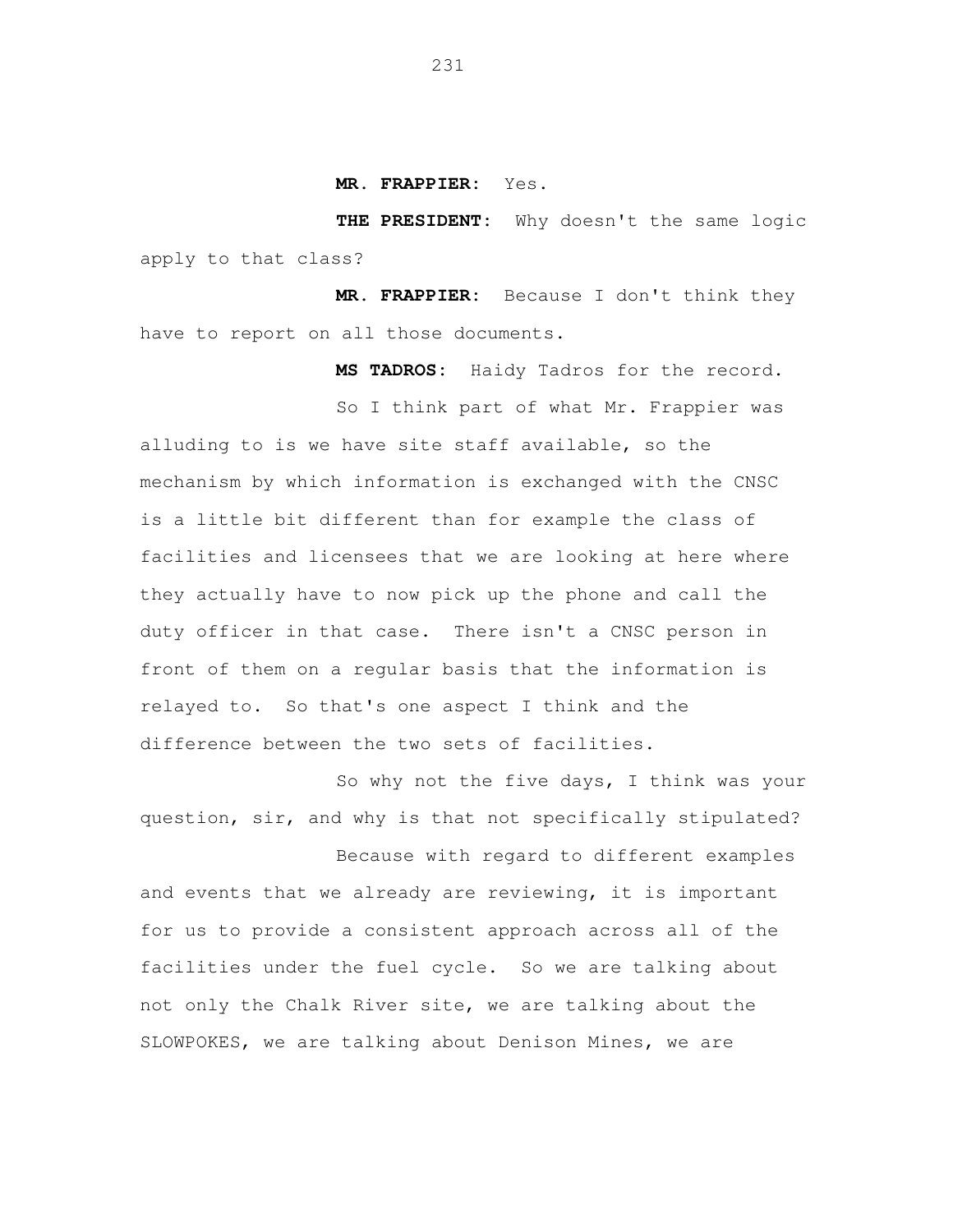talking about uranium mines and mills.

 We are talking about a large complexity and a broad level of risk categories across the fuel cycle and in order to provide further consistency and consolidate reporting across those facilities it's easier to say when in doubt report to us and have a baseline that way and then we can then go forward for what specific event has happened and we can determine what the appropriate actions are.

## **THE PRESIDENT:** Go ahead.

**MR. LeCLAIR:** Jean LeClair for the record.

 Just to further add to what Ms Tadros just mentioned, the key difference between power reactors and a lot of the facilities in DNCFR, we have to remember the complexity of the facility. The volume of incidents that would be associated with a nuclear power plant just because of the complexity of the facility -- I believe Mr. Frappier was touching on that -- wouldn't apply to the facilities that we regulate in DNCFR, so the volume, the complexity of it. So in the case of DPRR, clearly they have approached this by developing a methodology for doing risk ranking in order to be able to manage the volume. So I would actually say that in power reactors there is a lot more than what we would see across the DNCFR facilities that we are dealing with simply because the complexity of the facilities that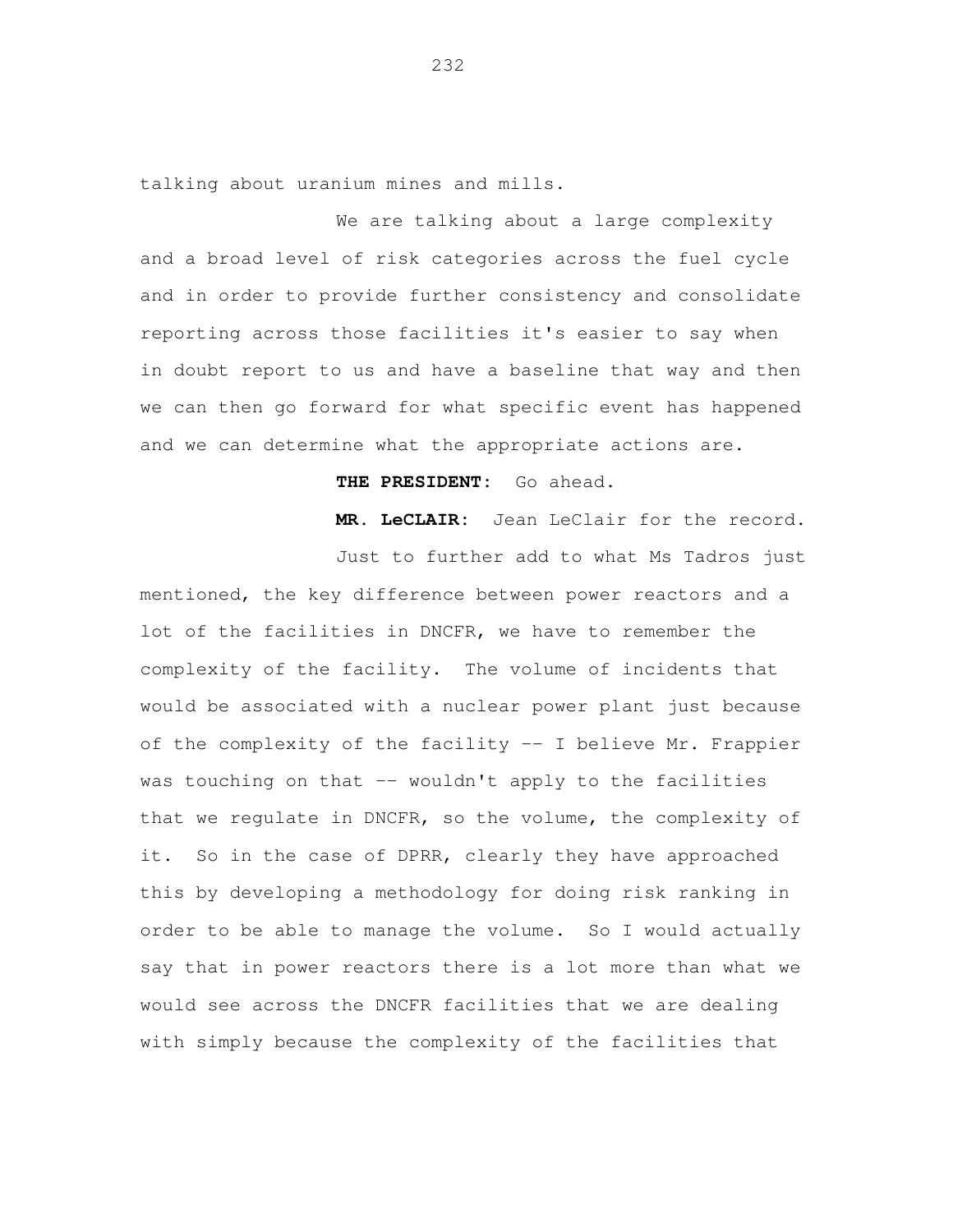we are dealing with in DNCFR are not the same.

 So these are the fundamental differences for licensees and DNCFR: they are not dealing with the same quantities, the simplicity in reporting. And as we mentioned before, the fact that we do not have people present on most of these sites that can look at things on a very regular basis and be continuously informed, we need some mechanisms by which people can tell us what's going on on their sites on a regular basis, but the volumes are definitely not in the same sort of range.

 **THE PRESIDENT:** I don't think a volume is a good excuse for that. Look, you have to be really, really clear, because if you look at it from my perspective and I look at risk-informed, they are a lot more risky than your class and therefore I would expect them to be immediate reporting against. So if there is a provision that allows you the five days, then you will have to explain why immediate doesn't apply in this case. It's not that I'm arguing with them, I'm arguing with you, I'm arguing with NPP. I don't understand because of this comment why there is a scenario where the NPP don't have to reply to us immediately. So that is -- it's not explained here but it took me by surprise. That's all I'm trying to say.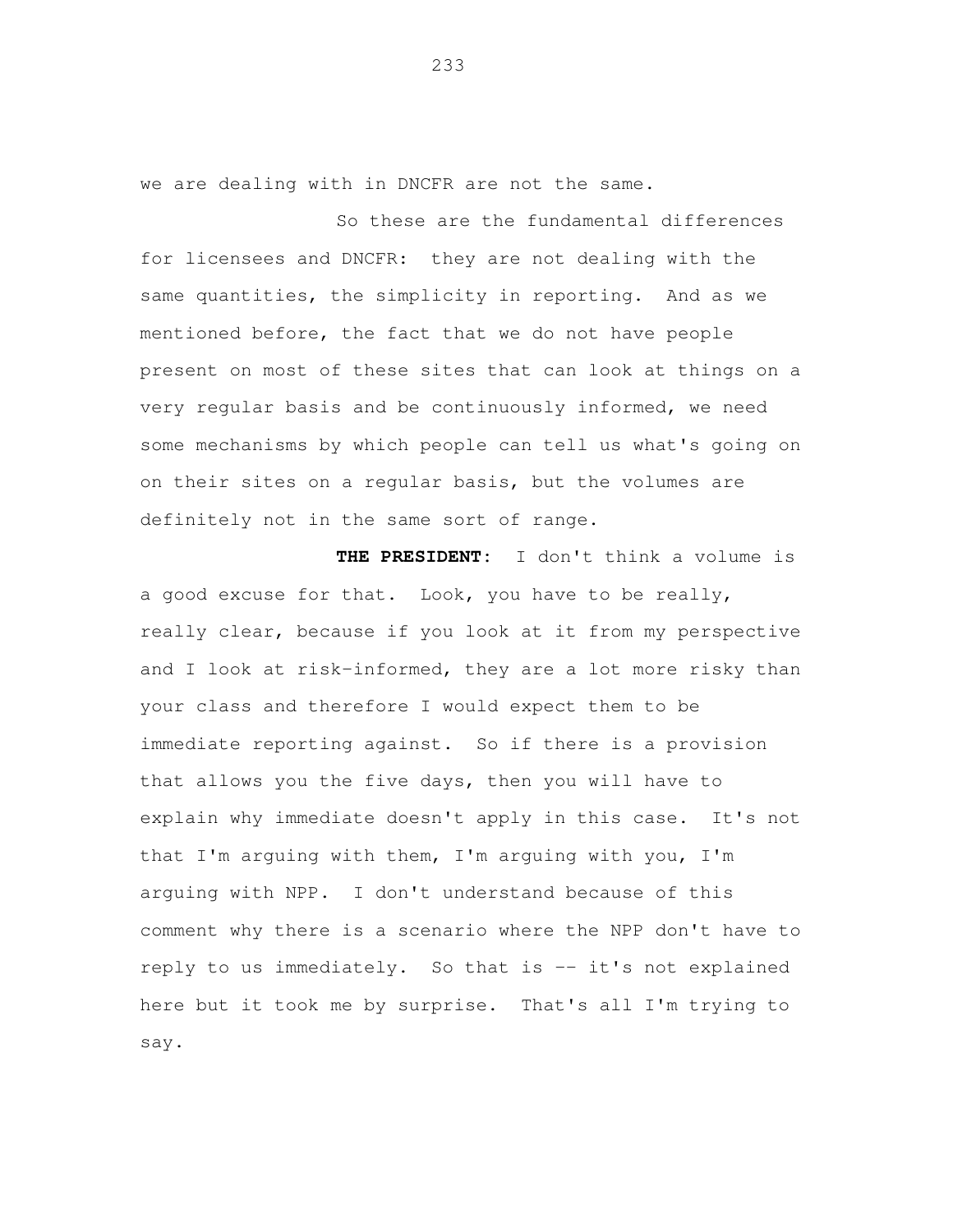**MR. FRAPPIER:** Gerry Frappier for the

 But it is in our 3.1.1 document that has been approved for a little while. But again, it comes down to it's not just volume in a sense, it's a question of level of depth with which people are expected to report things. And so we have a lot of reports, and some have been brought to your attention and we talk about them sometimes in the annual report, where we are getting information because we want to be doing trending of different things. So we are collecting that information. Some of it requires a bit of time for the licensee to put it together and it's not deemed of safety significance, therefore -

 **THE PRESIDENT:** Normally we don't call them events. I recall just recently somebody fell in a parking lot and they broke their legs and we knew about it instantly. So what I don't understand is where is the area where there are events -- because we are talking about events here that you could take five days to report. Look, I don't think we are going to resolve it because my answer was change the NPP requirement, everybody is immediate, not -- so then we really truly have uniformity across, rather than relax that one to fit the NPP. So you will

234

record.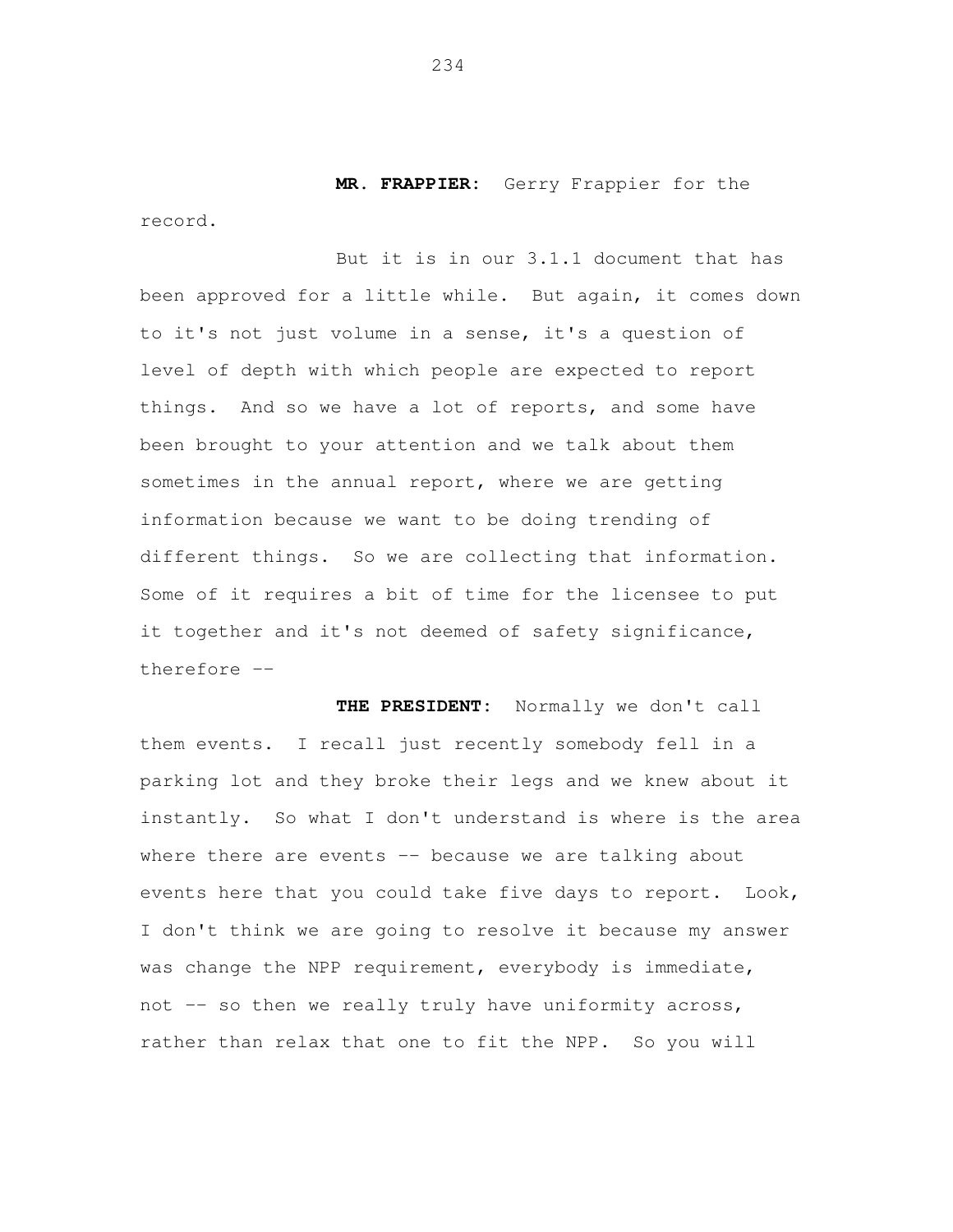have to explain that a lot better to me on the NPP side. **MR. FRAPPIER:** So we can certainly come back and explain it a lot clearer than I am here. We are certainly not suggesting that the document that's before you right now needs to be changed. They have their reasons, they have -- and we have as the CNSC a good understanding of why there would be a difference, we are just having a hard time explaining it to you right now.

 **THE PRESIDENT:** No, OPG in fact was the author of this. I don't know, you aren't in that class, why did you ask for that change is again sort of a mystery to me.

 **MEMBER DEMETER:** Can I just add just for clarification. What would really help me, because I don't have 3.1.1 in front of me, is actually a side-by-side comparison of Appendix A equivalent in 3.1.1 and this appendix and if there are differences between the reporting and notification and timing between the two a justification. Because I agree, I think it's good to be consistent across the classes and if you are going to make provisions for differences -- right now because I don't have the other one in front of me I can't really make a decision whether this is appropriate or not based on that it may be significantly different than the other regulatory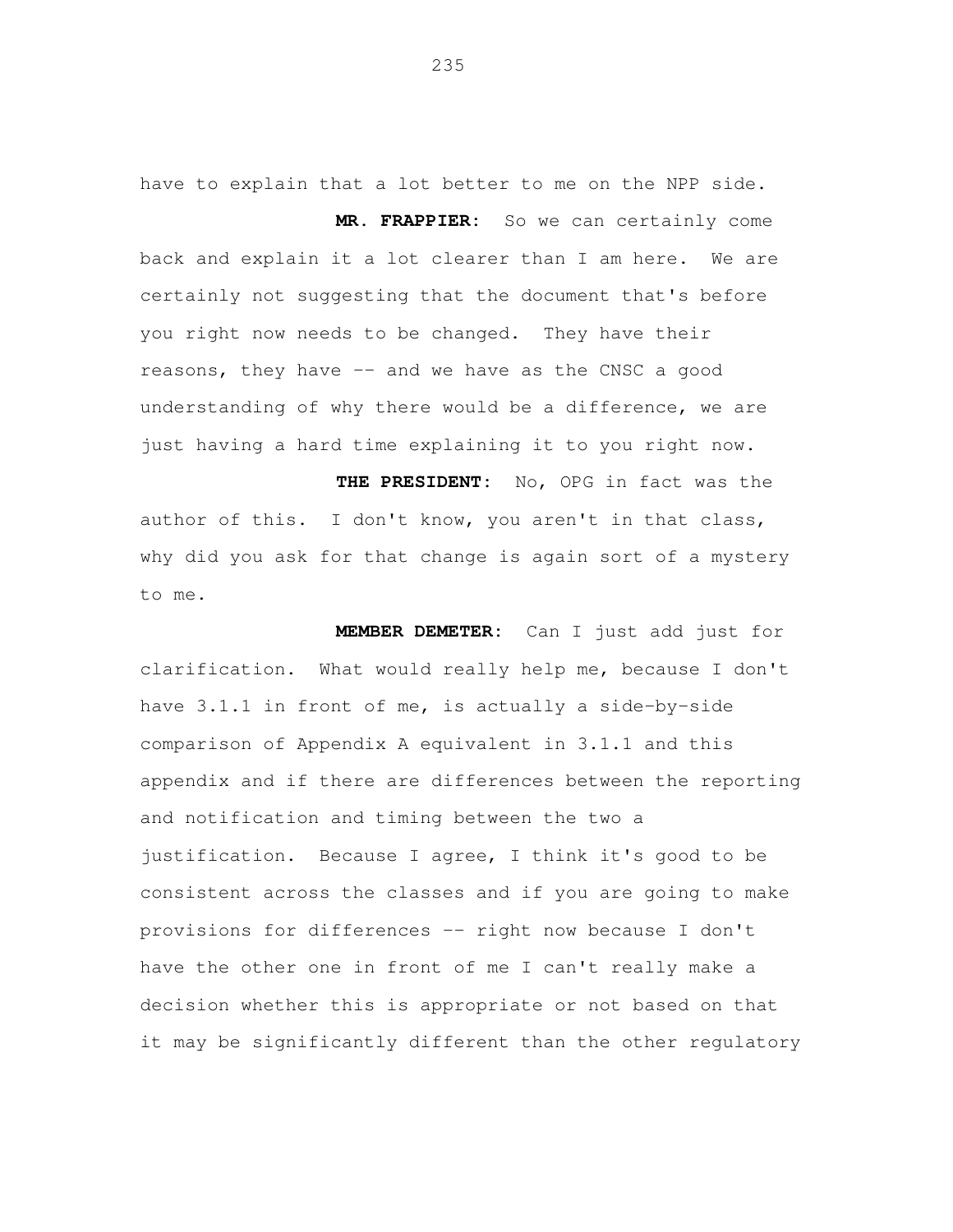document which is notification for a higher risk category of facility. So it's quite uncomfortable to try to figure out if this is appropriate considering it needs to be reflected on 3.1.1 for my satisfaction.

 **MS MURTHY:** Kavita Murthy for the record. Dr. Demeter, Appendix A of this document, every single provision that is specified in here has as its source a regulation or a provision in the Act with the time period written in the Regulations. That's what we are referring to.

 I think above and beyond that there are other requirements for reporting, which is the ensemble of the requirements that are contained in this document. So there are significant occurrences which may not fit the definition given in the Regulations of what a reportable event is and I think that's where the discussion is on immediate versus 21 days. This is these requirements about how -- the time period within which something has to be reported, these are all coming from specific requirements and Regulations.

 **THE PRESIDENT:** But that means also that those other requirements, none of them apply to your side, it only applies to NPPs.

**MS MURTHY:** Kavita Murthy for the record.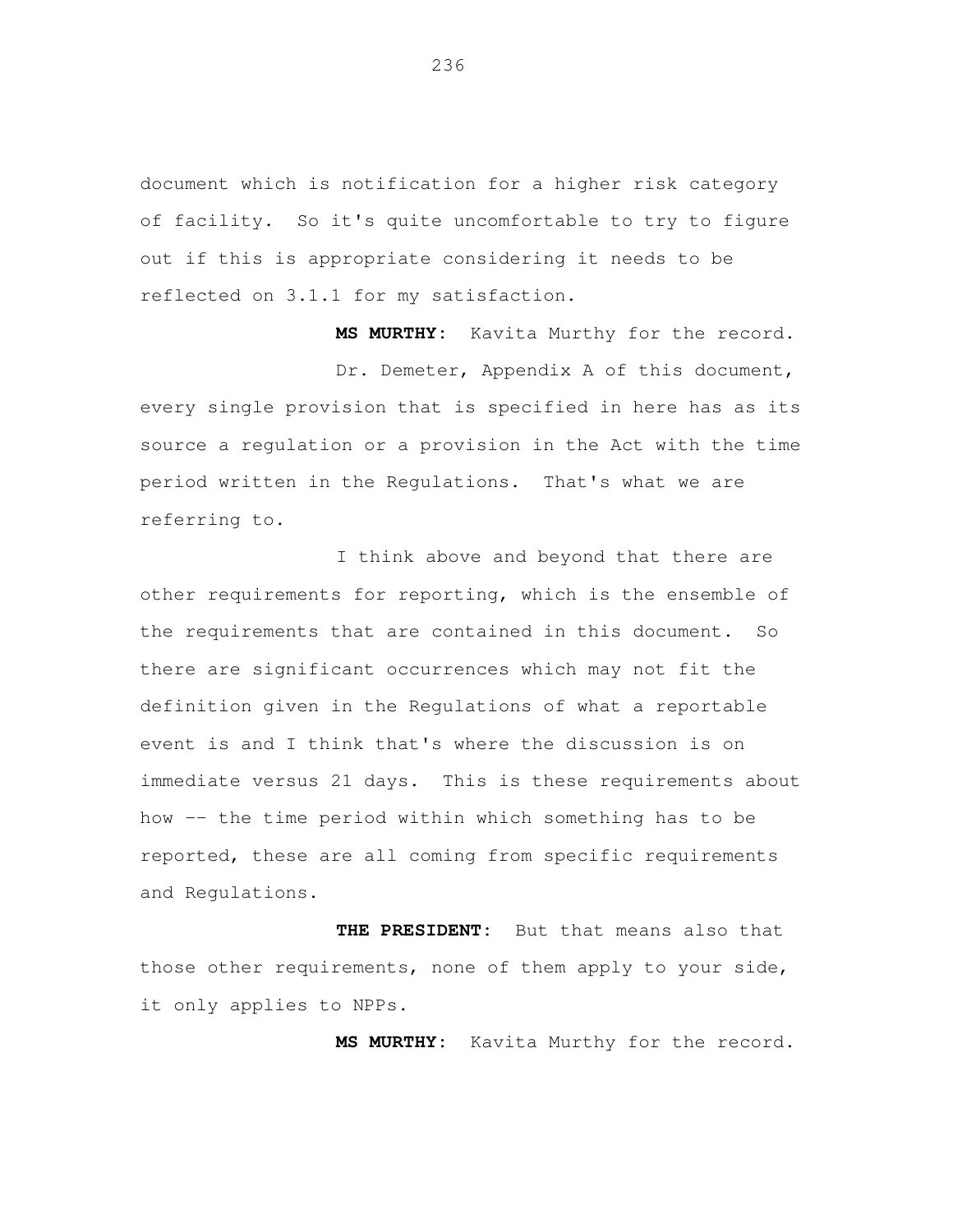No, that is not necessarily true. There might be significant occurrences or there might be reports that we require, such as quarterly reports and/or compliance reports, that would not be a stipulated timeframe in the Regulations but that would be specified in the Licence Condition Handbook as a report that we require the licensee -

 **THE PRESIDENT:** No, but it's still there. They're described as risk inform, a delay for five days. Anyhow, I don't think we are going to resolve it here. I have no problem about your REGDOC. I now have a problem with REGDOC-3.1.1 and that's where I really would like some clarity, why all the requirement for 3.1.1 will not be the same immediate reporting. So that's me and, you know, I may have to do a sidebar on that.

 I have definitely occupied too much time here. So who was next on my list? Where did I start. Who started here? Mr. Seeley was. So we are now into Dr. Demeter. Sorry about that.

 **MEMBER DEMETER:** My question. At page 4 of your CMD under 1.2, Highlights, the third bullet of the second set of bullets, and just for my comfort it says: "any failure to monitor or control the release of a hazardous substance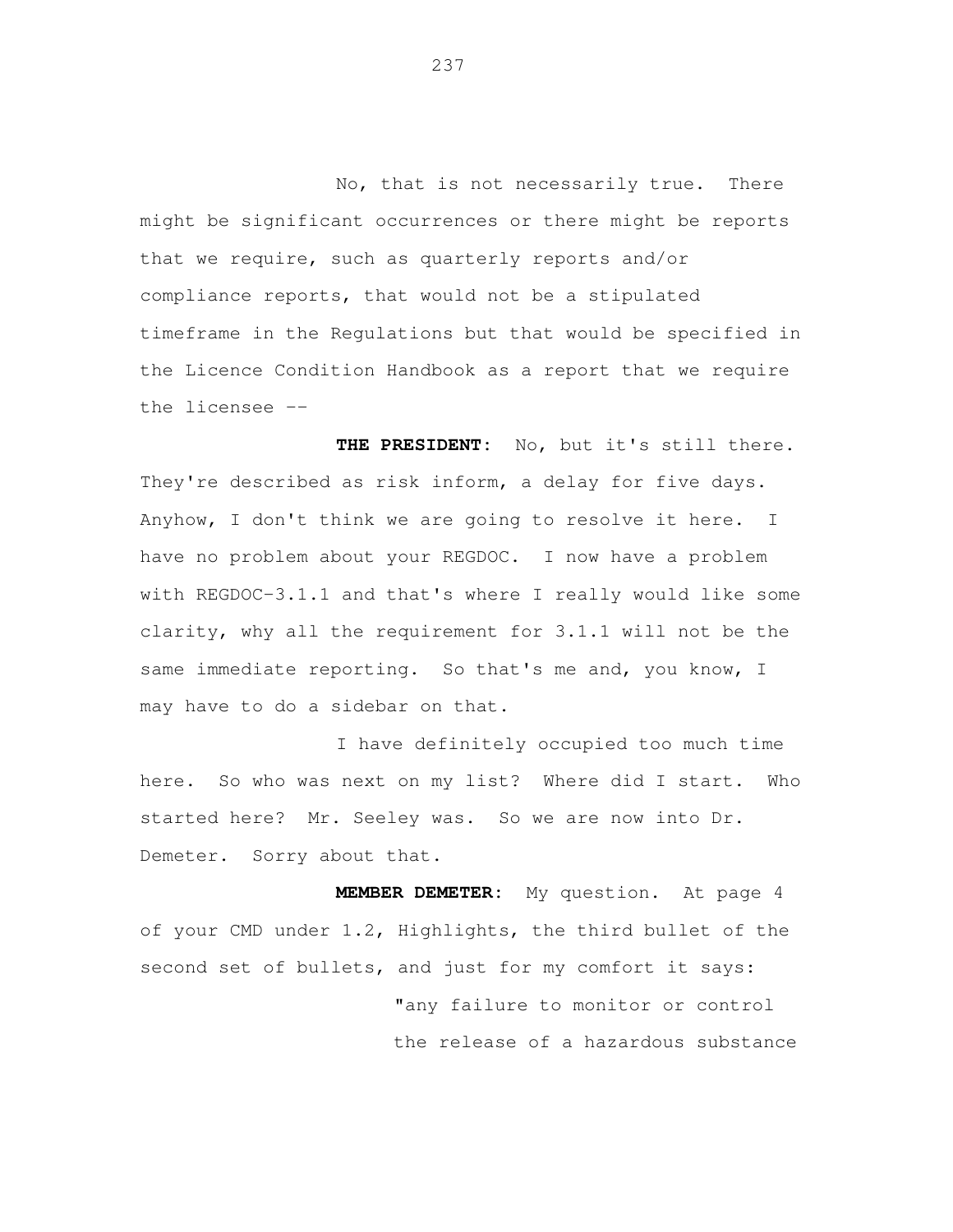as required by any federal or provincial regulation, or a licence, permit or certificate issued by a municipal, provincial or other federal authority"

 So there is a lot of jurisdictions that might have a whole set of different bars and I just wanted assurances that at some point there is going to be a consistent bar across Canada, irrespective of the territorial, municipal, provincial or federal authority that is not CNSC, they can set the bar higher, that's fine, there are going to be some inconsistencies, but that the bar will always be consistent so that one licensee will not have a lower bar than another based on a base level. That's just --I wanted to get some sense of how that plays out.

**MS TADROS:** Haidy Tadros for the record.

 So this particular specific provision that is highlighted here is already at a high level found in section 29 of the General Nuclear Safety and Control Regulations with regards to reporting to the CNSC when it comes to releases to the environment, so we have provided very specific information here.

Perhaps I will ask Ms Kavita Murthy to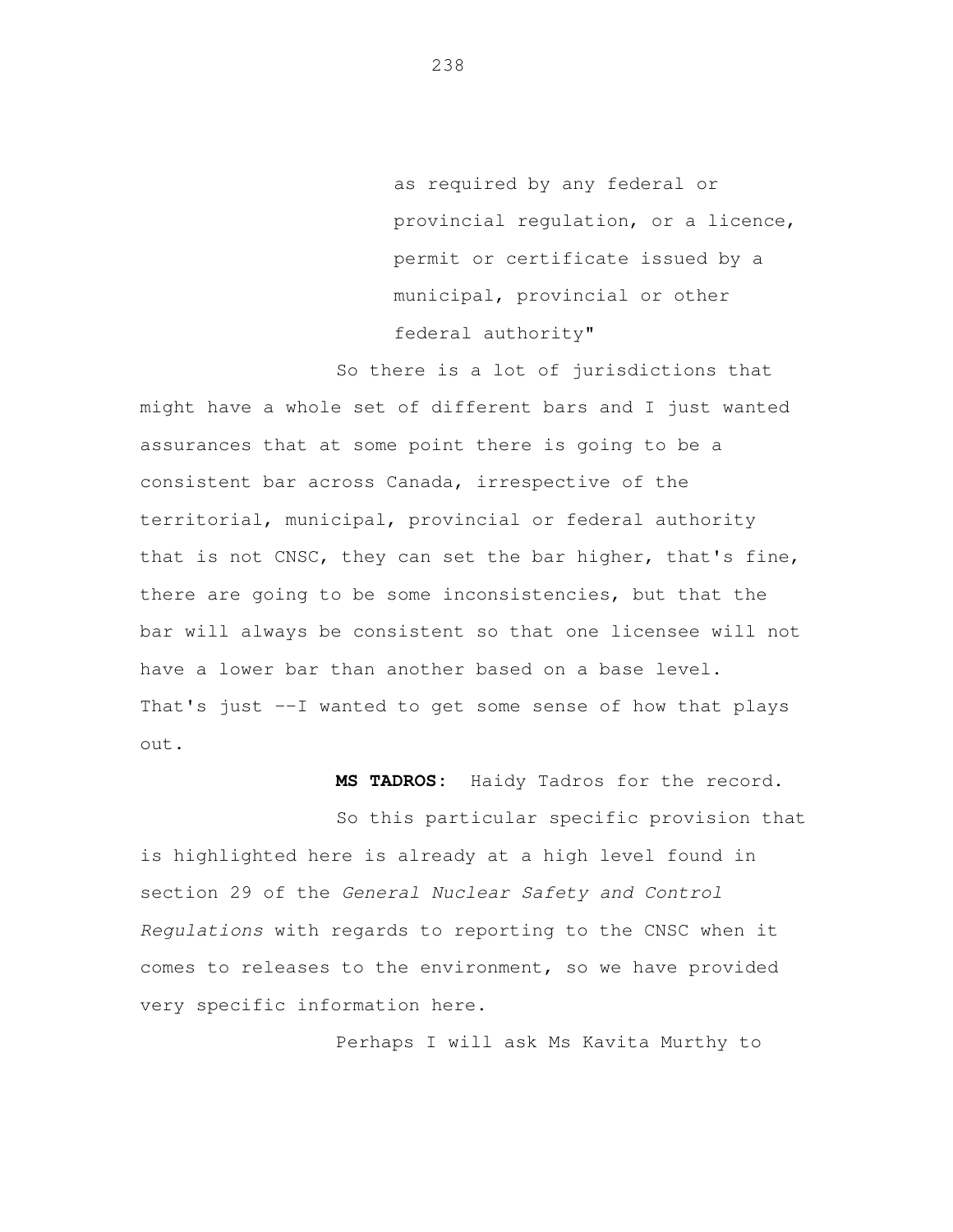give you a specific example. You may recall the Port Hope Area Initiative when there was releases that had occurred, we came before the Commission and there at that point there was different jurisdictions involved and what the licensee needed to do to fulfil on reporting requirements across the jurisdictions.

**MS MURTHY:** Kavita Murthy for the record.

 So with regards to release of hazardous substances that are non-radiological, there are reporting requirements that tie into, for instance, in Ontario with the Ontario Ministry of Environment and Climate Change. There is a Spills Action Centre to which a report must be sent immediately. What this is saying is that we have reporting requirements that pertain to jurisdictions that are provincial. Those reports shall also be made to the CNSC, that we shall also be informed of those events and incidents immediately or at the time period that is specified in those Regulations. I think that is what we were getting at here.

 **MEMBER DEMETER:** Yes. I was just trying to see if there's some consistency of application so that different licensees don't have significantly different reporting requirements for the same substance that's been released, given how multijurisdictional things sometimes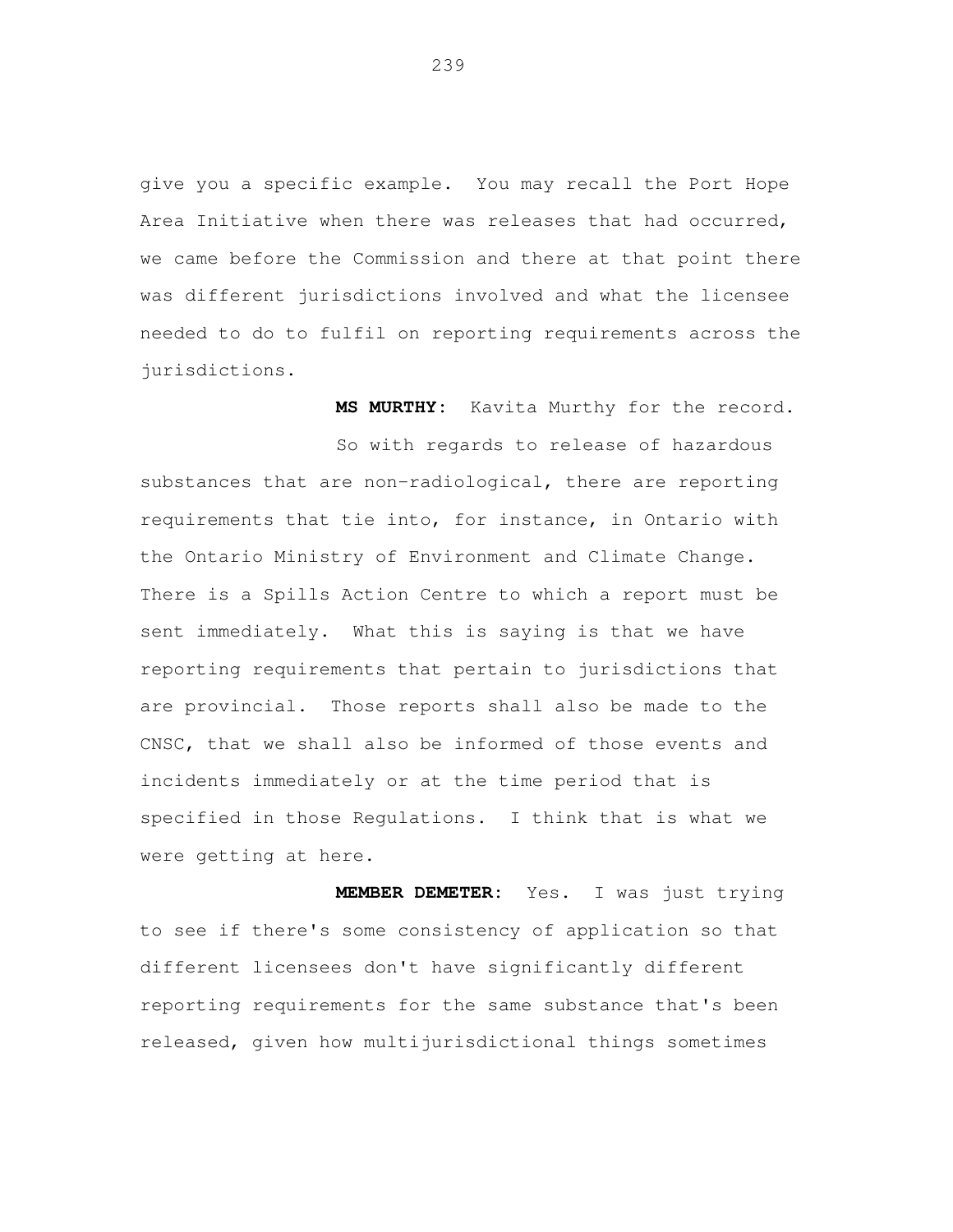get differences of limits.

 **MS TADROS:** Haidy Tadros for the record. So in terms of amounts you mean, in terms of the actual quanta of what is released?

 **MEMBER DEMETER:** I guess in terms of the trigger that would result in a report. It may be different between different jurisdictions and I'm trying to figure out if there is a way of harmonizing that, or if it's not an issue, then it's not an issue. Saskatchewan probably has all their sets for the mining industry and Ontario may have different sets. I just want to see, how much of a disparity is there across the country in these triggers and does that lead to a heterogeneous group or are we pretty homogeneous?

 clarification. Haidy Tadros for the record. I will ask Mr. Mike Rinker to speak to it because I think you saw some of this in our Regulatory Oversight Reports yesterday.

**MS TADROS:** 

**MR. RINKER:** Mike Rinker for the record.

Thank you for that

 In fact there are some small differences in reporting requirements because they are set by -- each province has their own set of reporting requirements. What we have tried to do is harmonize as best we can with those provincial requirements, including as an example setting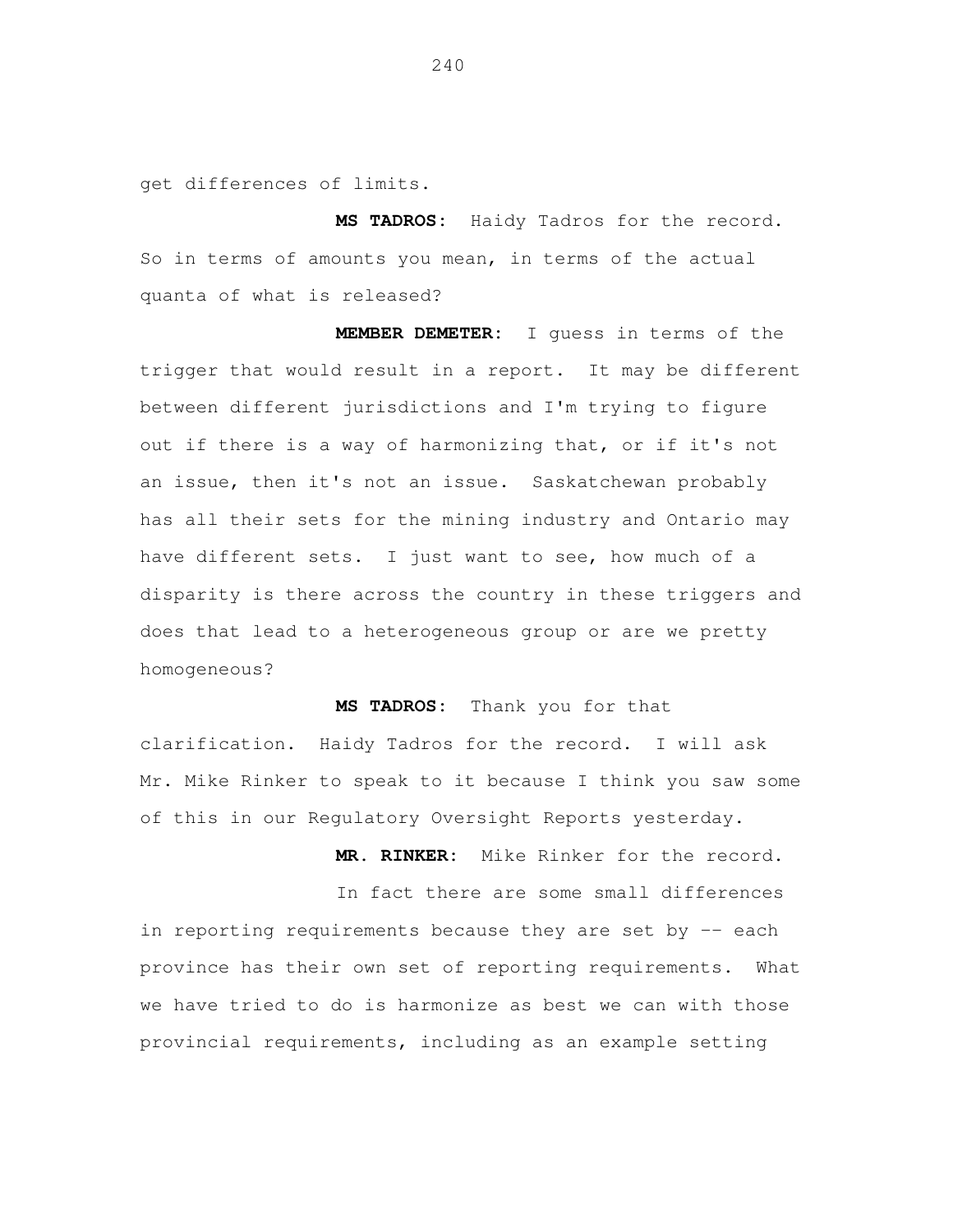release limits. The release limit in Ontario for hydrazine is marginally different than the release limit for hydrazine in New Brunswick, but they are both protective. So if we create something that is more consistent across the industry without taking into account the province, we have the risk of setting up two different requirements and we found because it's protective to harmonize with the province that is there, then there is one requirement for that facility, the provincial and federal requirement.

**MEMBER DEMETER:** Okay. Thank you very

## THE PRESIDENT: Dr. McEwan...?

## **MEMBER McEWAN:** I have two very, very

small. I guess the word "immediate" to me has a very specific connotation, it means immediately, and yet, Ms Tadros, I heard you say that that might actually mean 48 or 72 hours for some licensees for some events. So we don't really mean immediately in the generally understood context of the word immediately.

much.

**MS TADROS:** Haidy Tadros for the record. You are correct, sir. I think this is a part without a clear definition in the Regulations and that is what we took, is that the word "immediately" in the Regulations and as identified on our page 5, both within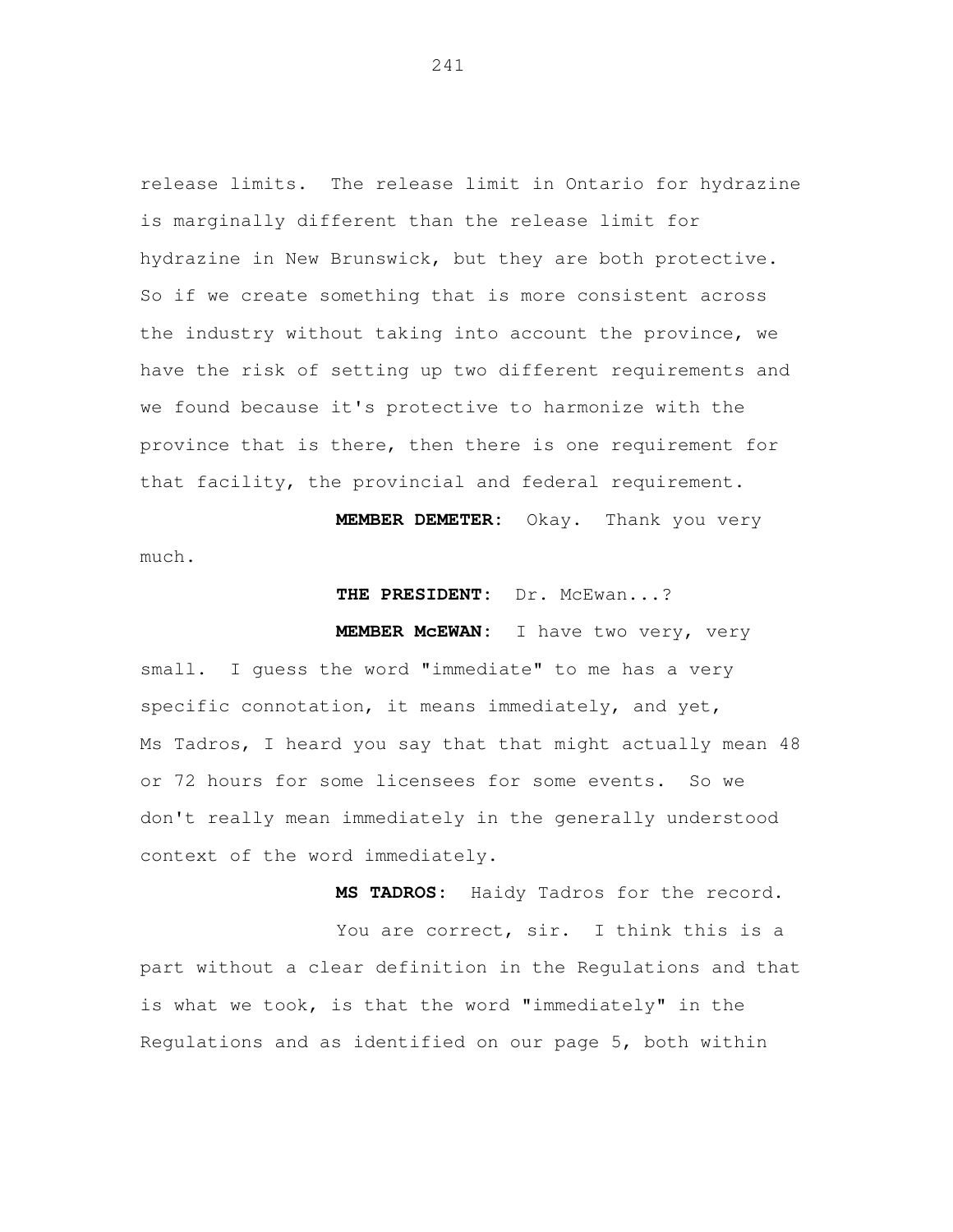the Regulations and in the Packaging and Transport of Nuclear Substance Regulations, "immediate" really means when the licensee becomes aware that it's a reportable event and in certain situations immediately means that after the licensee has taken steps to mitigate the consequences.

 So the challenge, and I think it goes back to what Commissioner Seeley was saying, is to be prescriptive to the point where we identify every single specific event that potentially might happen and to try to formulate that in this regulatory document, it would have been an exhaustive list because there are a lot of things that can potentially happen. So we had to create or design a bar where immediately is indicated as what we would expect licensees to let -- this is all about us, the CNSC knowing what has happened. So immediately would constitute an area of flexibility for the licensee dependent on what the event was.

 **MEMBER McEWAN:** But that could change in interpretation from inspector to inspector.

 **MS TADROS:** Haidy Tadros for the record. I don't believe so. I believe our current operating experience has shown that through the different facility and assessment compliance teams the professional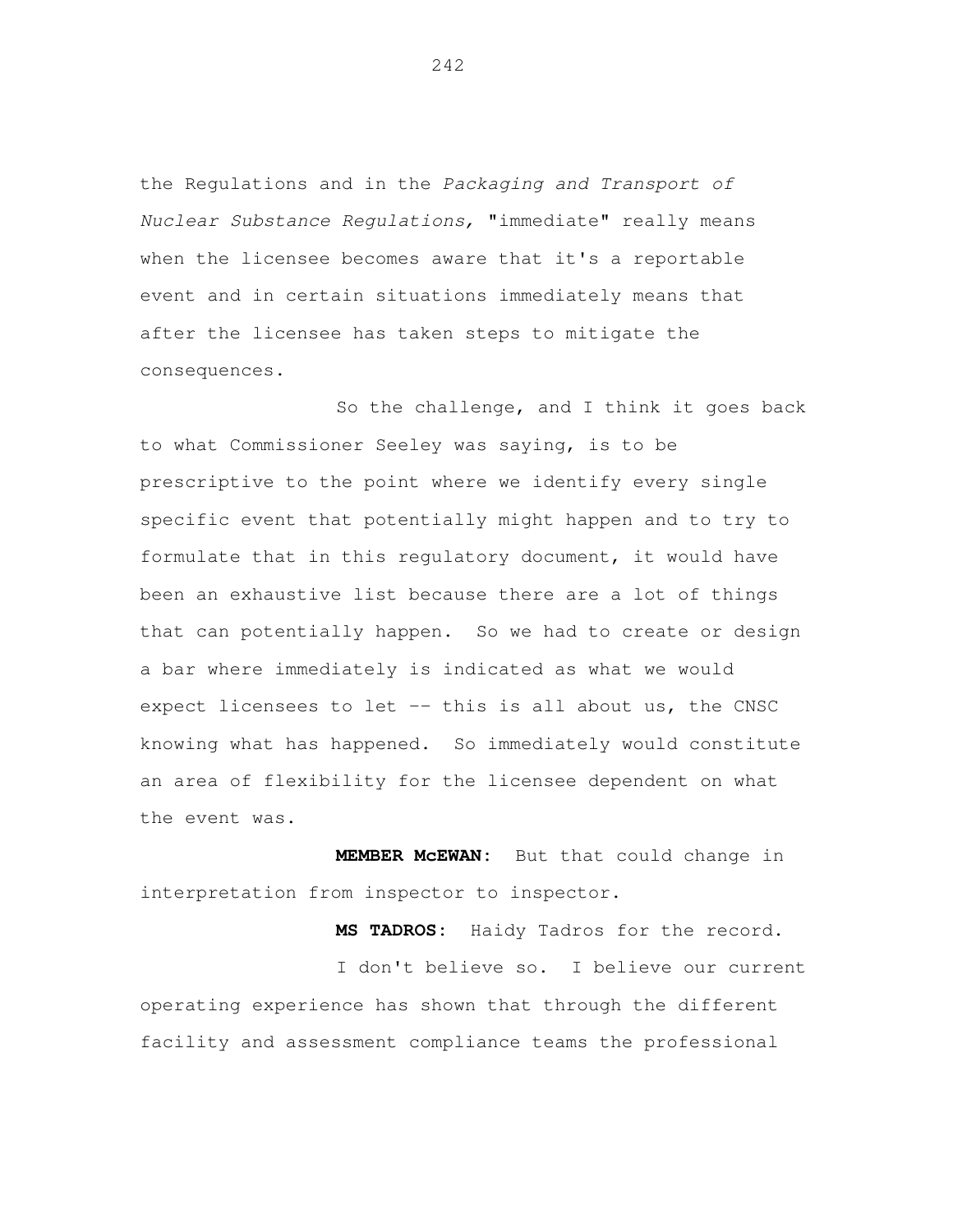judgment of the inspector is shared across colleagues and is shared across different types of events and shared across different types of facilities. So I believe that there isn't right now an area of concern where one inspector says you should have reported this within two hours and another inspector says you should have reported this within one day.

 I think the regulatory document, the requirement number 8, identifies that a licensee should notify and report to the CNSC duty officer immediately allows us that consistency so that there isn't a judgment call on the part of the licensees to let us know when something has happened. Thereby, it never really comes into play when it comes to the inspectors because we would have already known about it through the duty officer.

 **MEMBER McEWAN:** Okay. And my second - again, it actually relates to judgment call. In number 4 of the elements, serious illness, injury and death, I, if I was a licensee, would find your guidance unhelpful. For example, the way I read this, if a member of staff had a heart attack in the control room of NRU it would be reportable, but if it was in an office it might not be. So the serious injury one seems -- is a cancer reportable or not reportable? So it seems to me you need more thought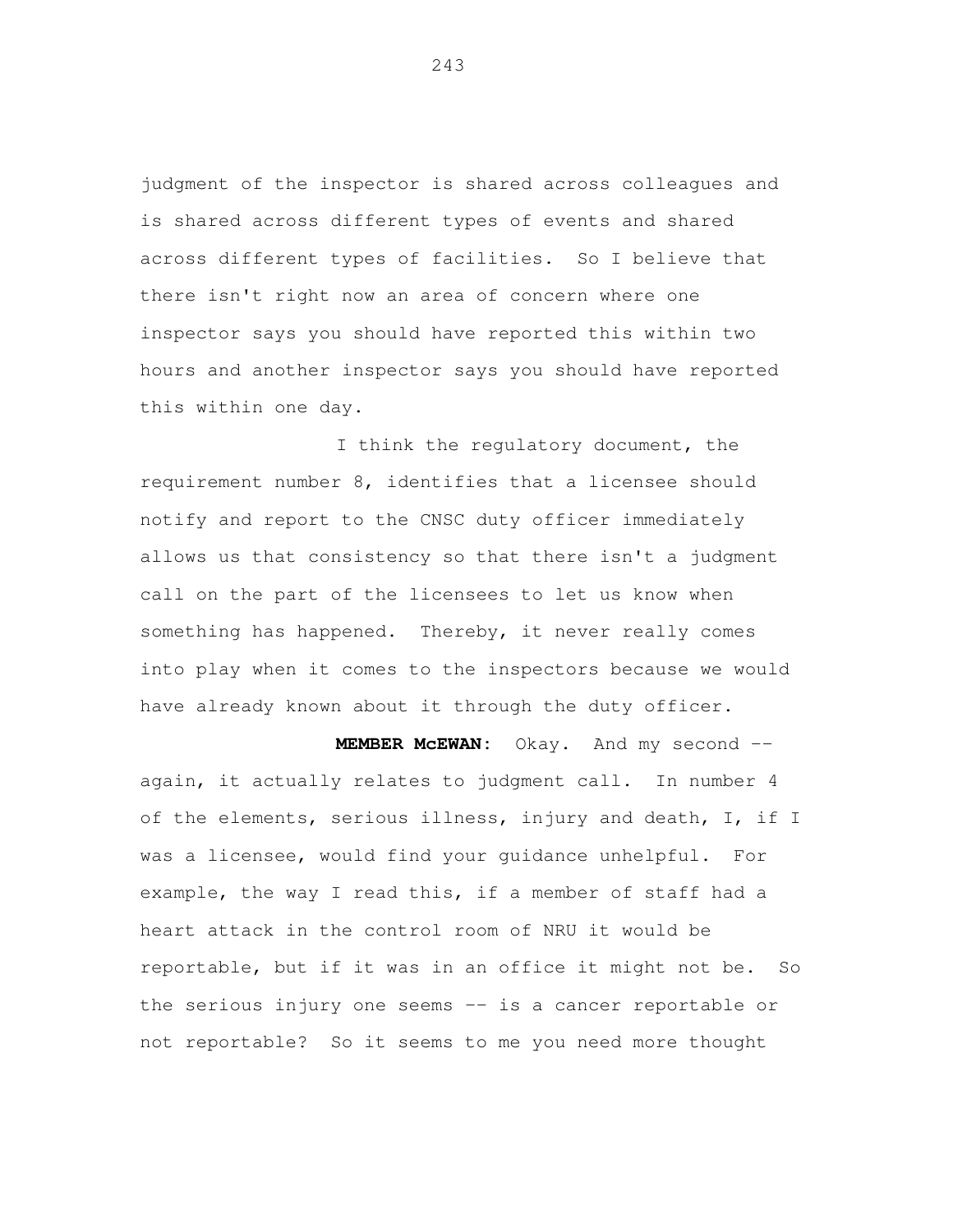around the guidance for the serious injury piece. Just a question.

 **MS TADROS:** Haidy Tadros for the record. I believe you were referring to the Appendix on page 14, the Guidance there with regards to illness and injuries -

 **MEMBER McEWAN:** The first paragraph of the Guidance section.

 **MR. MANLEY:** I don't know if this would be helpful, but again maybe I could try. It's Robin Manley for the record.

 So we have now several years of experience with REGDOC-3.1.1 and in fact this has been one of the most complicated questions that comes up, is when an injury occurs on the site or a person faints, collapses, heart attack or what have you, where is it reportable and where is it not. So I would say we have some years of practice with that reporting to the CNSC staff, either the duty officer or the site staff, and I'm not sure if someone from CNSC can help me out here, but we have over time developed kind of an interpretation document that the NPP facilities working through COG periodically have meetings with CNSC to go through, okay, what does the exact reporting criteria mean. A little bit of speculation here is that some of the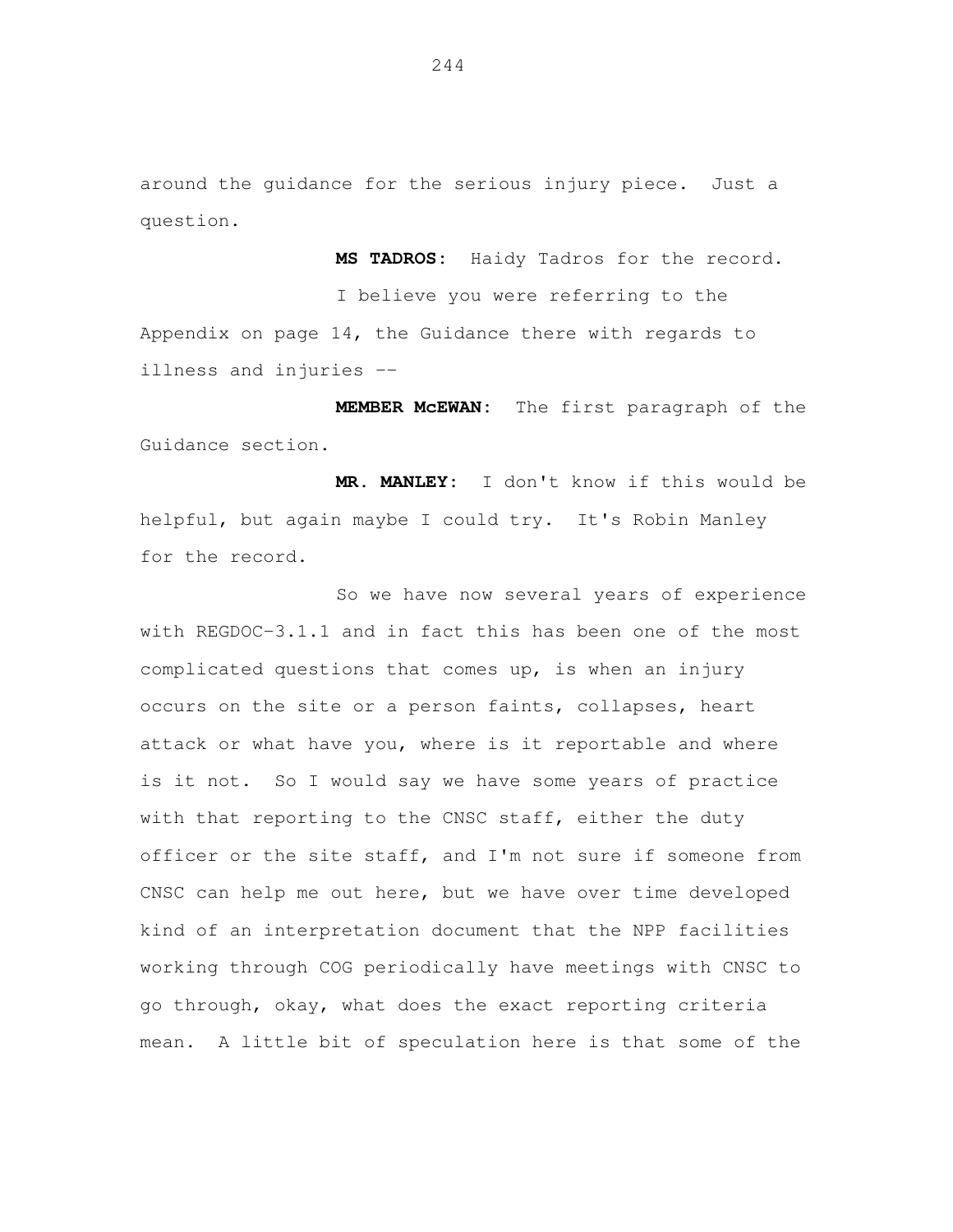words in this new REGDOC are informed by some of that experience where they have, I think, attempted to add some additional clarity beyond what existed in 3.1.1 with the learnings from that experience.

 **THE PRESIDENT:** Let me try to argue, just for argument's sake, the contrary. If you try to codify behaviour of human beings forever and ever and ever, (a) it will be so lengthy nobody will know what it means. So I actually would rely on your common sense.

The only thing we were looking -- and this is where I was looking for a public interest at large concept. So it's not the fact that somebody, I don't know, broke their leg on your parking lot that's of interest, it's all of a sudden a whole series of ambulances are going to your site and the public is worried what's going on. So to me that would be kind of reportable not because of safety, it's because of the public interest.

 And I hope you don't try to put a checklist with all those situations because that will drive everybody nuts. But I think you have to have some -- you know, like I was looking, we never defined the notion of an event, you know, what is an event. We tried to put a long list of tables here and tried to capture everything, but I'm with you that common sense -- we read now the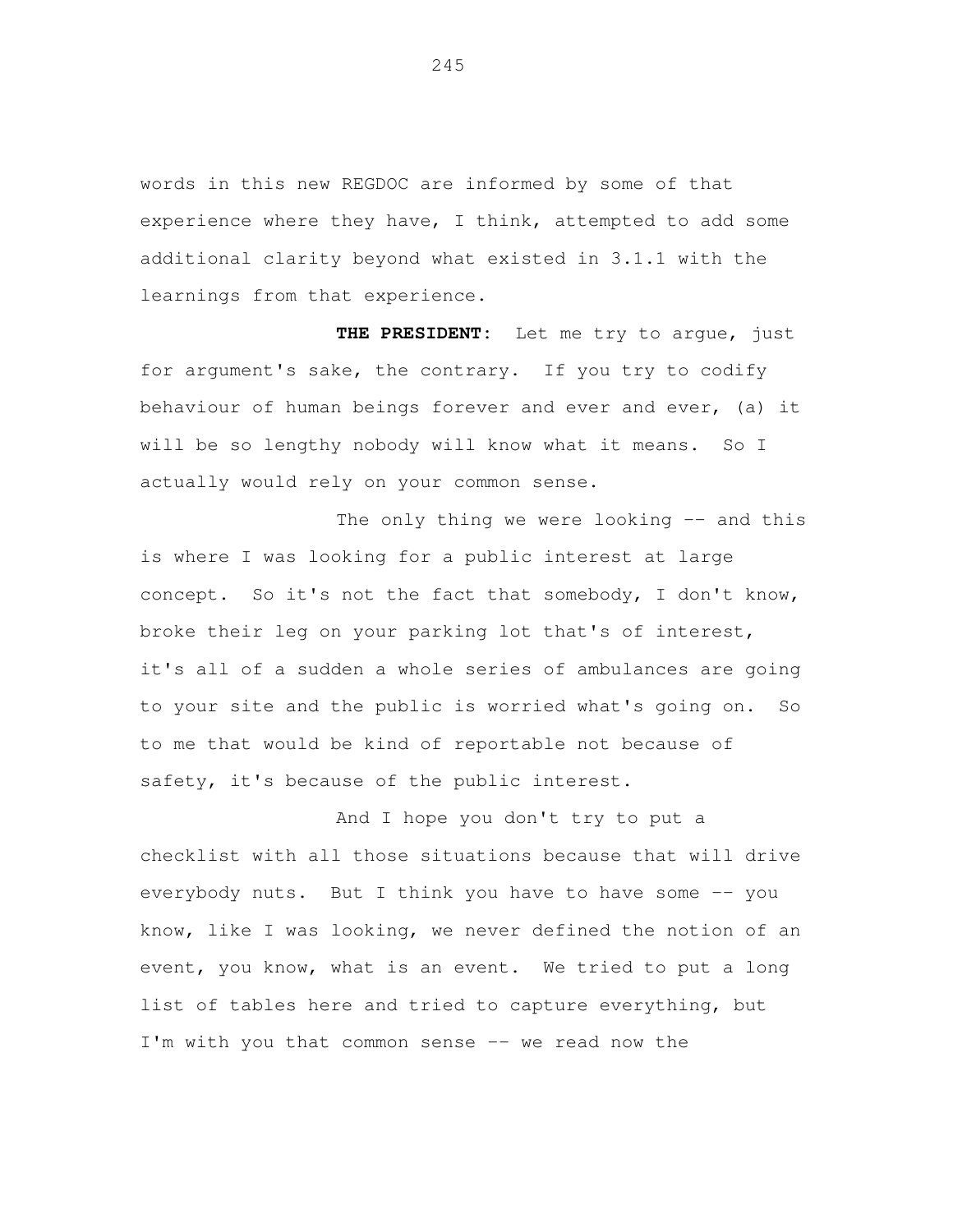definition of EIR in front of us for many, many years, so I have no problem with that.

 It's just the dilemma was always on public interest for the NPP. Anything you do is of public interest, particularly if it leaks outside the gate, and therefore we have to find a way to be able to report it. And the reporting should not be very onerous, it's just keeping our duty officers and our inspectors informed and from then on we can work together to try to find out what to do with this. So that would be -- sorry for my outburst here. But again, I was looking for where's the provision for public interest.

 **MR. LeCLAIR:** So, Mr. President, actually I like your statements with regards to common sense because I would like to share with you a few real examples where common sense dictated how things were dealt with. I will use mine examples just because they are the ones that are coming to mind for me right now.

 It occurs sometimes at the mine because they have an actual medical clinic at the mine site. If someone offsite of the mine has a heart attack and you are at a remote mine, the mining company will provide service to that person even though they are not meant to be a hospital, but they will try to deal with that person and if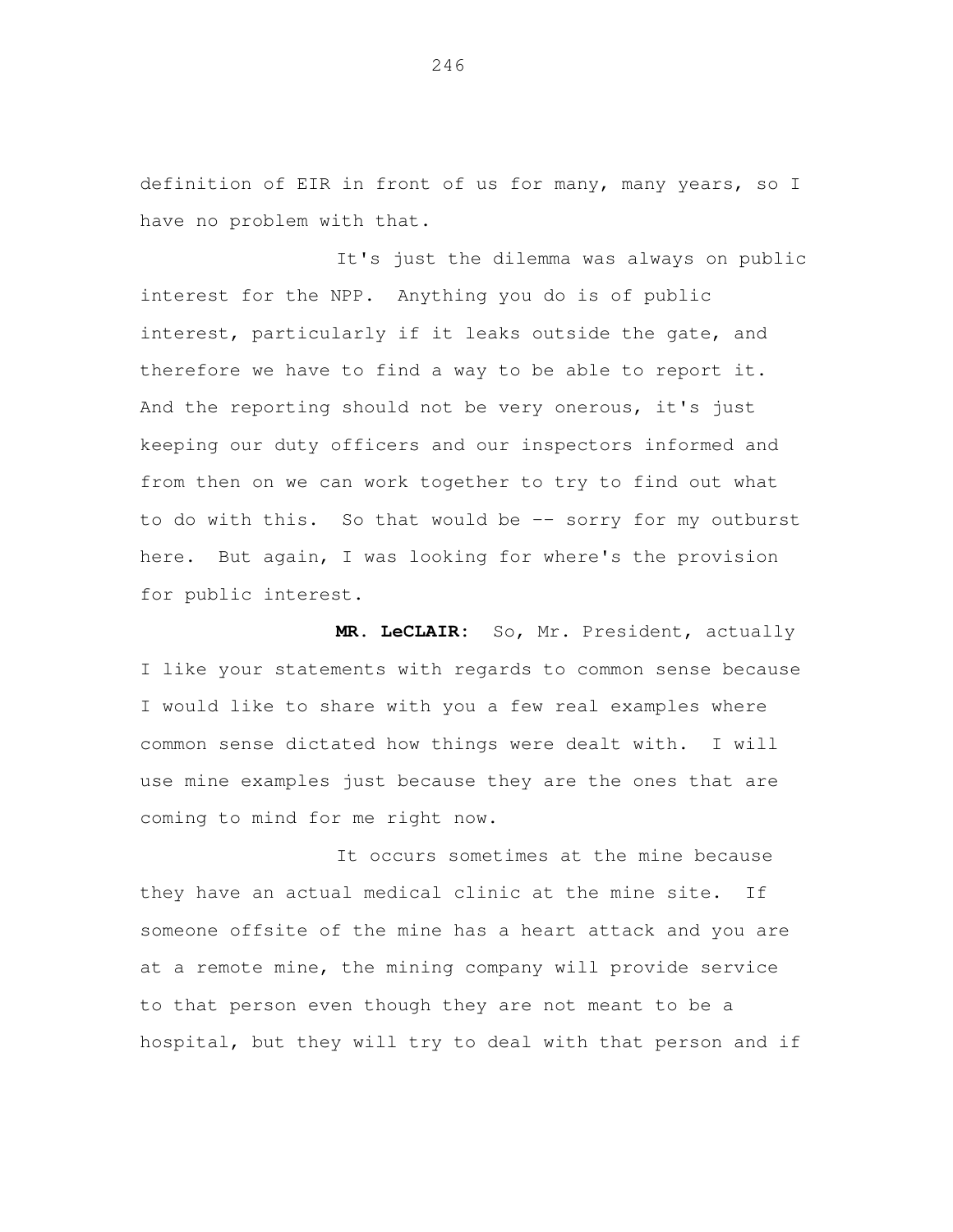the person dies what will happen is they will tell us that they dealt with somebody from offsite who came in and he died while they were trying to save him. So we know about it, we understand it was a fatality, but it's really not related to the licensed activities.

 Similarly, if something happens on their time off when they are back at camp and something happens, well, they will tell us that something happened, but we won't view it as a reportable event simply because it's not tied to the nuclear activities.

 And that's always a challenge, right, is you can't predict all the different kinds of events that can occur, but certainly one thing we do do, and the licensees are actually very good at it, they will give us a heads-up immediately whenever they have -- because obviously serious injuries and fatalities are things that most people are going to get interested in one way or the other.

 Similarly, Mr. President, I think all the licensees are quite aware now, and we certainly have been reinforcing that a lot, exactly your example. You know, if the ambulance is coming up on the site, if they are calling in a possibility that the firefighters from the city are going to have to be called in but it turns out to be a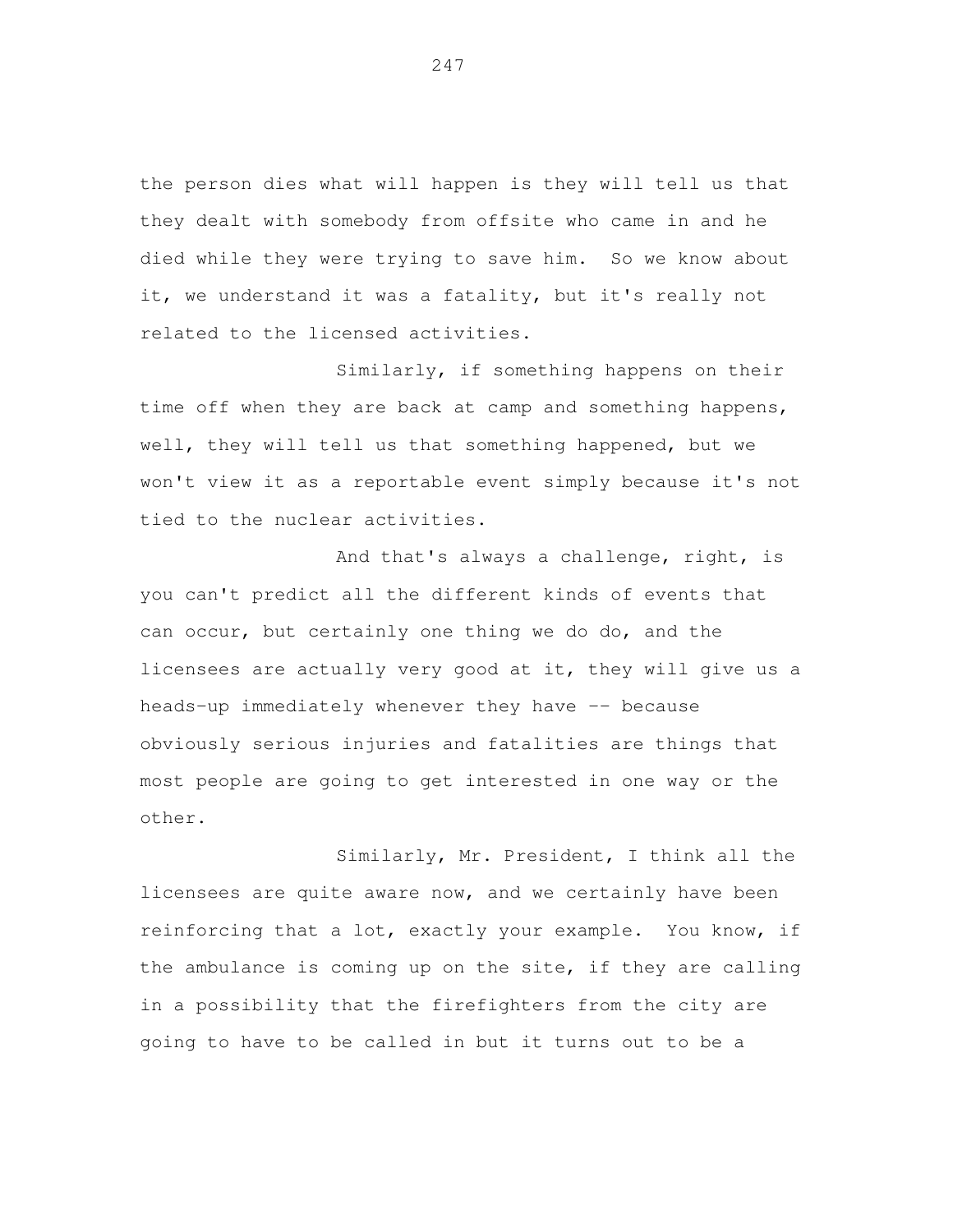false alarm, they are still going to tell us about it simply because we know that that might draw public interest.

 So these things, they are happening and to try to provide an exhaustive list, I think it would be non-ending because the possibilities are quite extensive.

**MS TADROS:** Haidy Tadros for the record.

 Sir, if I may just pick up on that last point and maybe what would help you, you indicated the reporting -- the regulatory document didn't indicate anything on the public. On one of our reporting requirements, number 8 speaks to the release or an injury that could trigger stakeholder interest. So it comes back to the notion, and I think you outlined it very accurately, this is about where the technology is, things get out very quickly.

 I think one of the examples we can use here is, previous to using the duty officer, licensees would phone in to their project officer and that is still a very relevant way to provide information, but this regulatory document is trying to provide the licensees and the CNSC with a one-stop shop to let us know what happens because sometimes the project officer isn't available or something has taken them away from their desk and they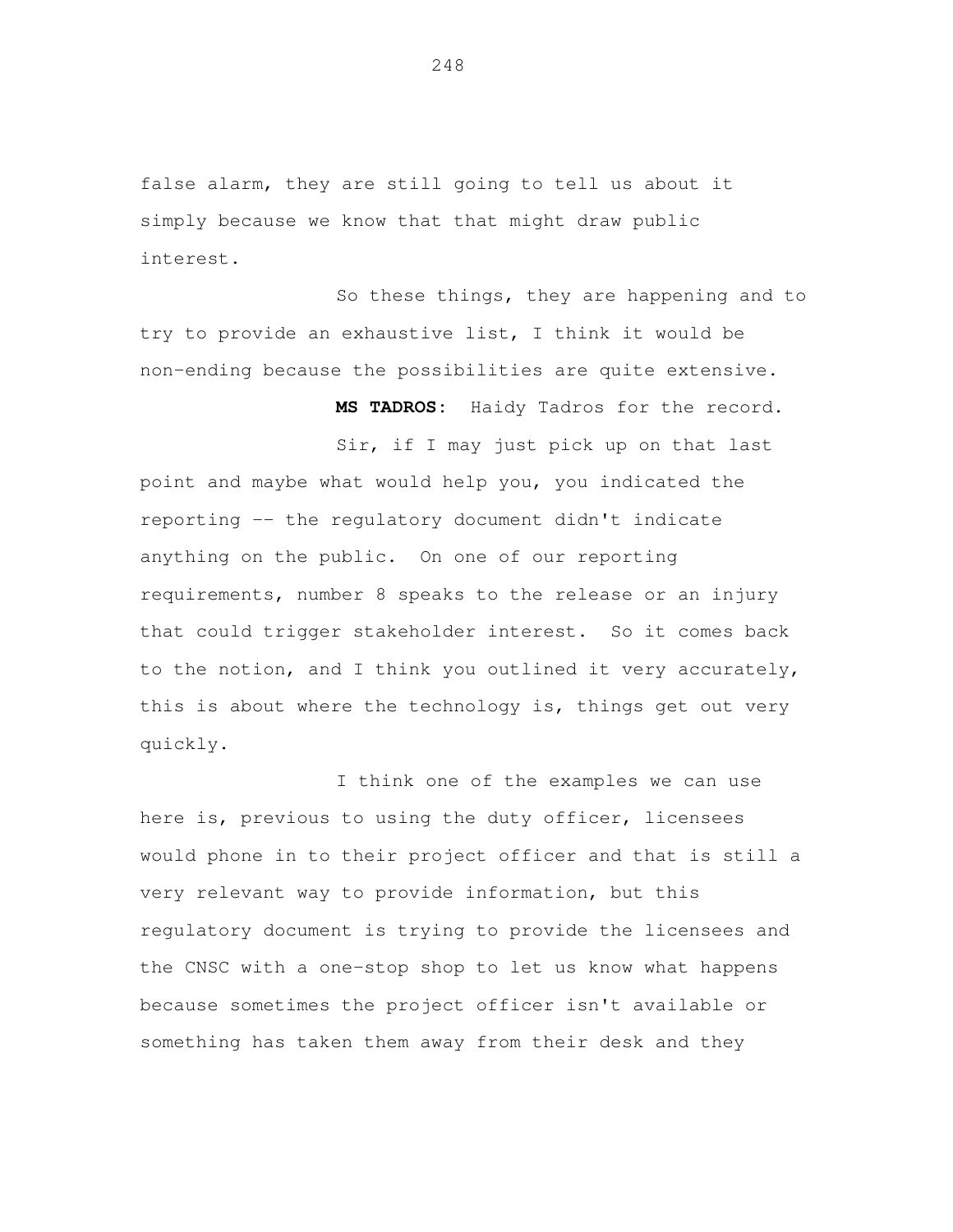don't get the message in time. And if it was a fire or if it was an ambulance in the vicinity, through technology, through social media, it's all over the map, if you will, before the CNSC even knows that something has happened.

 So the opportunity to capture the reporting requirement across the fuel cycle facilities, because there is such a high public interest around these facilities, they are sometimes in the community very high profile when it comes to public perception of what these facilities do, the regulatory document tries to bring that together and consolidate, again providing a baseline for all these types of facilities, an opportunity to report to the CNSC through the duty officer of things that might be of high stakeholder interest for example. We do have that captured in the regulatory document as number 8 right now.

**THE PRESIDENT:** Okay. Thank you.

Back to Dr. Soliman.

 **MEMBER SOLIMAN:** I don't have a comment, but I have a recommendation. This recommendation is not mandatory, you can just take it or leave it, it's up to you. It will add to clarity of the document.

 Class IB facility listing, an appendix for the Class IB nuclear facility. The glossary has been referred to in Regulatory Document-3.1.6, but you can pick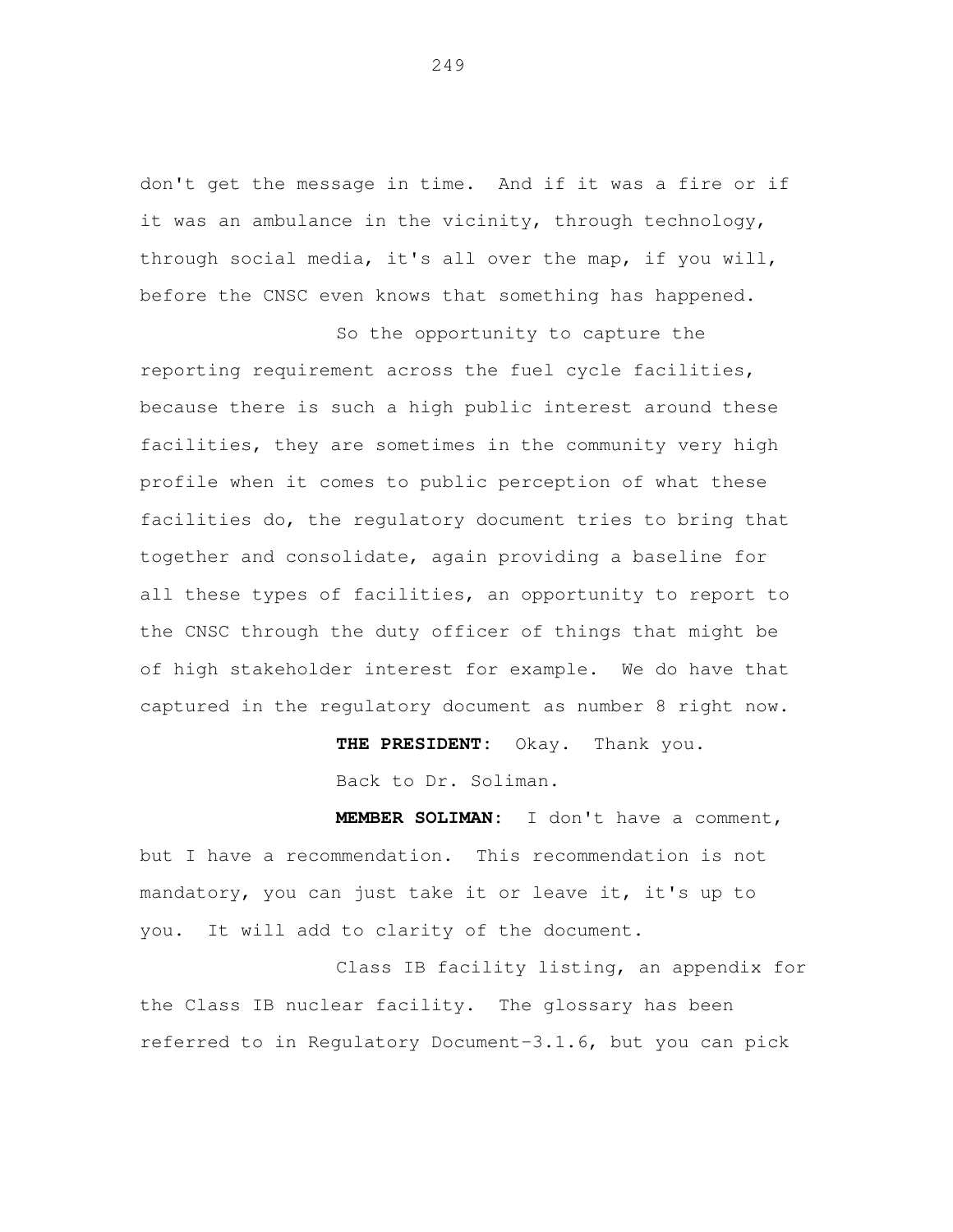up all the related glossary and include it on the report so it will become very clear. And also the nomenclature or acronyms is not included in the report. So this, it's up to you to add it, but it will add more clarity to the document.

 **MS TADROS:** Haidy Tadros for the record. Thank you very much. We will take that into consideration.

## **THE PRESIDENT:** Mr. Seeley...?

**MEMBER SEELEY:** Maybe just a

 clarification. I noted on page 5 of the REGDOC it does define what "immediate" means in terms of, you know, the interpretation of the document, so that is there.

 And, you know, I guess the table really is just trying to be helpful in the end, that it's capturing all of the other requirements under the GNSCR document, right, so that it's intended to be a helpful table rather than a precision list of things that are to be reported. So, you know, as long as the REGDOC is pointing to, you know, the individual's Licence Condition Handbook, that's where your reporting requirements are laid out and, by the way, pay attention to the Regulations because there could be additional requirements there as well.

 So I get it, I guess just when I'm going through the list I'm thinking, boy, this is a long list and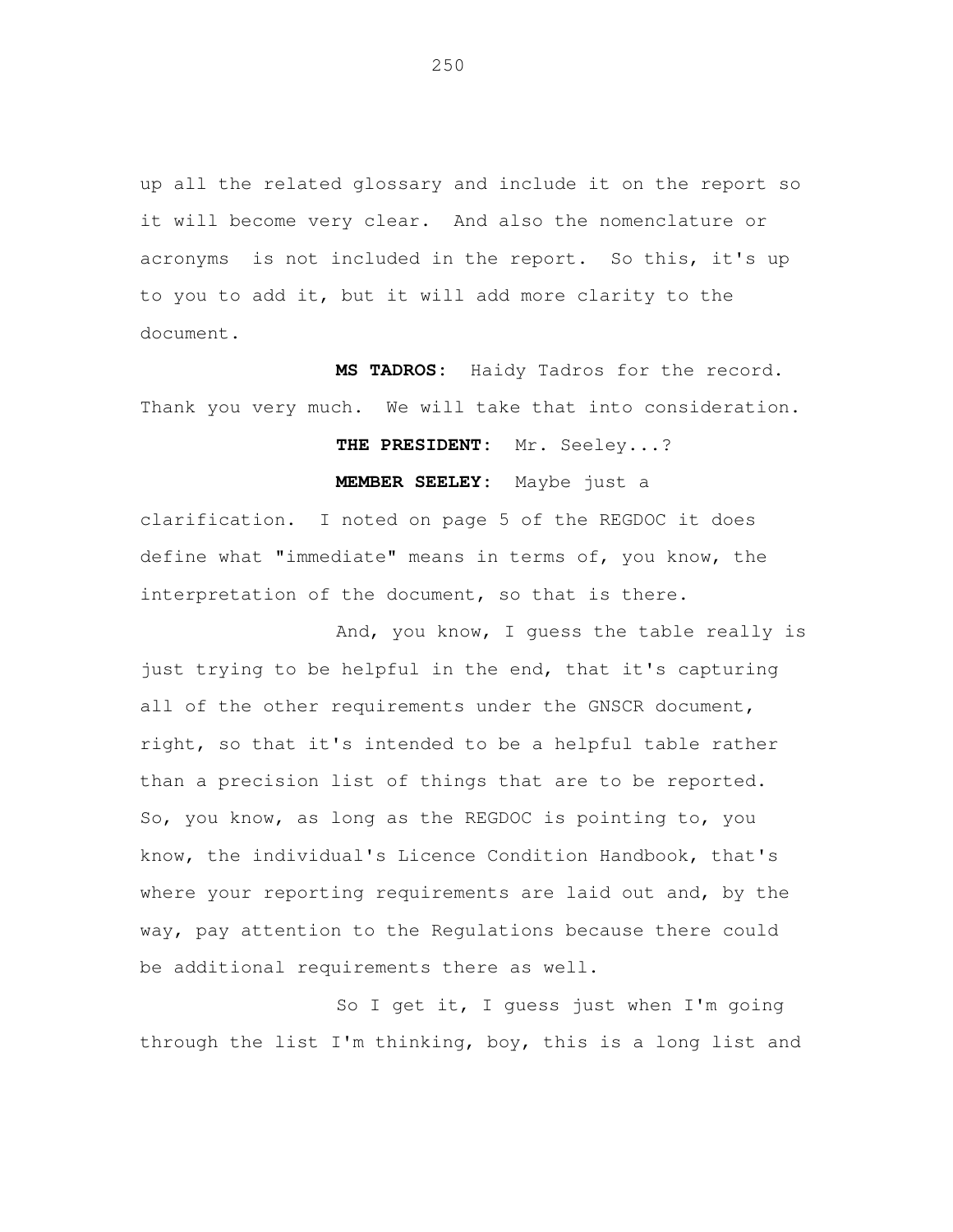is it growing and growing and growing every year, but I don't think that was the intent. So yes, I think my comments are taken care of, thank you.

**THE PRESIDENT:** Thank you.

Dr. Demeter...?

 **MEMBER DEMETER:** Thank you again for that report. I guess to put into practice the commonsense theme that has come up, have there been any  $-$  to show relative to the licensees that they sort of understand what they need to report, and that seems to be the message I'm getting from the various sectors, from a regulatory point of view have there been very many non-compliances to licensees or AMPs to licensees relative to not reporting appropriately? That would be a good measure of the reasonableness of the guidelines to date.

**MS TADROS:** Haidy Tadros for the record.

So I can confirm there hasn't been an AMP, there have been no administrative monetary penalties issued to licensees who have not adhered to their reporting requirements.

 I believe Ms Kavita Murthy will have specific examples that she can share with regards to non-compliances that may have happened.

**MS MURTHY:** Kavita Murthy for the record.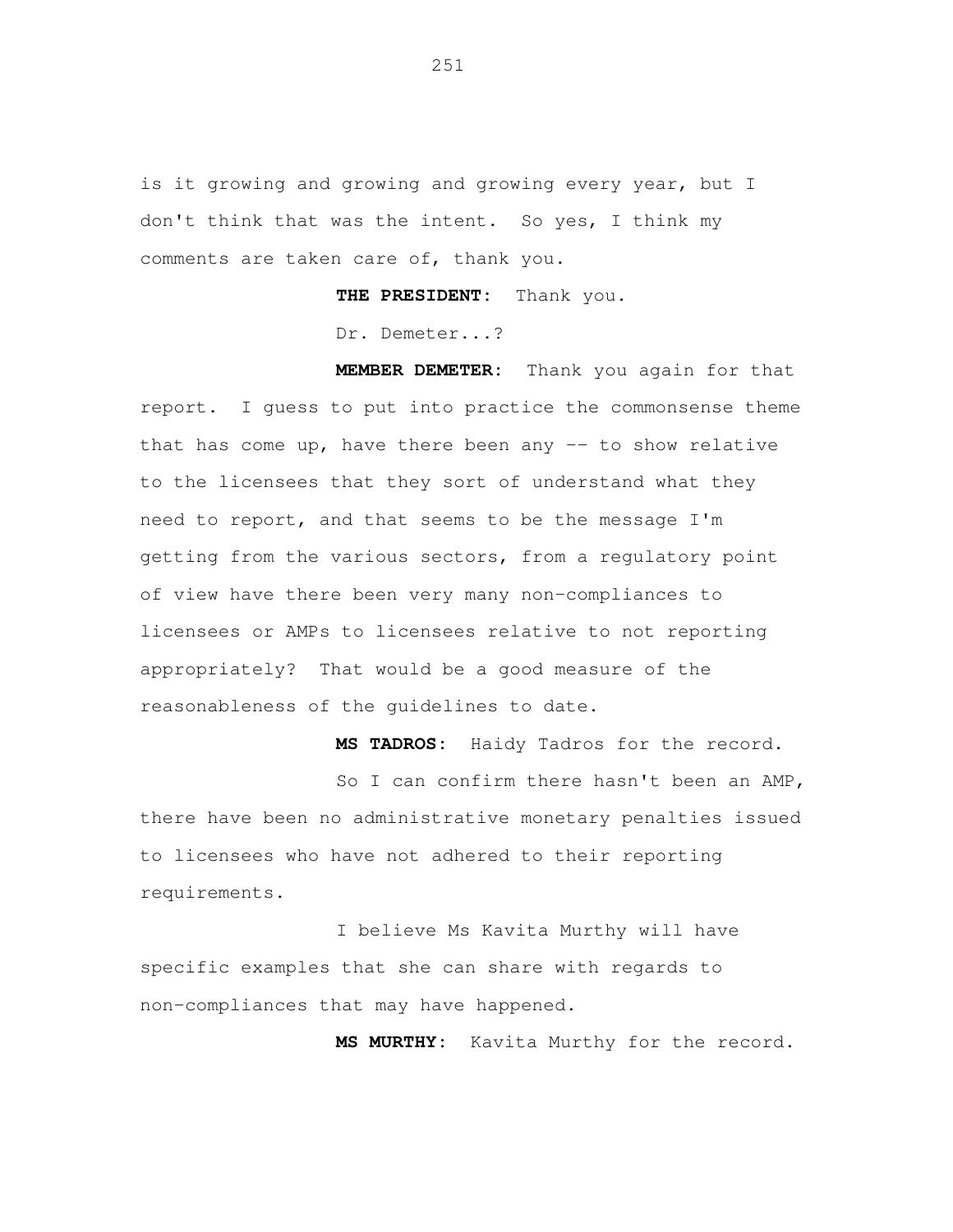So I wouldn't classify those as strict non-compliances with an intention to hide an event or a report from the CNSC. What does happen upon -- and we hope that we will address it with this document -- is licensees often are not clear on whether something is reportable or not and that is really the gist of what we are trying to get to with this document, is to say, you know, if it's this then yes it is reportable and within this timeframe. So the situations where we have had to have those conversations with licensees have been situations where they have not understood that the section 29 of the General Regulations apply. So that certainly has happened. We are hoping that it will happen less and less.

 What has helped us tremendously is this very strong message that we sent out about a year and a half or so ago to licensees to report things to us through the duty officer and because the duty officer calls are sent -- reports are sent not just to the inspector or the project officer but to all of the management that is on the list and everyone that has an interest in it, it makes absolutely sure that events are not missed, that we are not ever in a situation where an inspector is on an inspection and not able to take a call about an emergency or an event at a facility.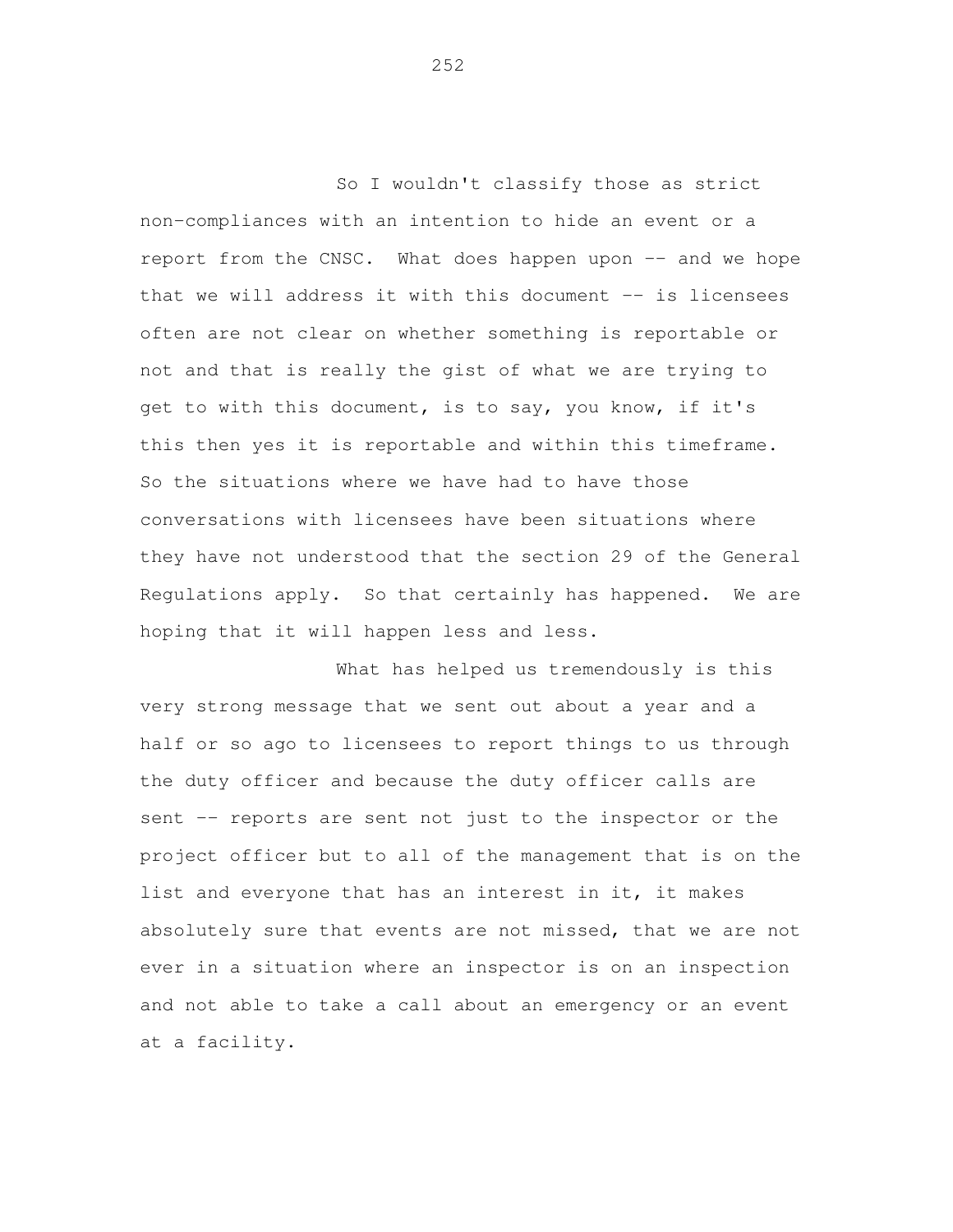**MEMBER DEMETER:** Okay. Thank you very

much.

## **THE PRESIDENT:** Thank you.

Dr. McEwan...? Back to Dr. Soliman...?

Mr. Seeley...?

**MEMBER SEELEY:** I'm good, thanks.

**THE PRESIDENT:** I think I'm good. So

thank you, thank you very much.

I was just going to add that in terms of non-compliance, we used to -- I remember many occasions where the licensee would try to, before coming to us with a reportable, would try to assess how risky it was, whether it was safety significant or not. So they tried to do the calculation before coming to tell us, well, yes it happened, but it wasn't that risky. So we wanted to make sure to unshackle them of that duty, they can come and tell us before doing the analysis. A lot of that happened.

So anyhow, I think there's a lot better clarity on all of this. So we will take it under deliberation and thank you.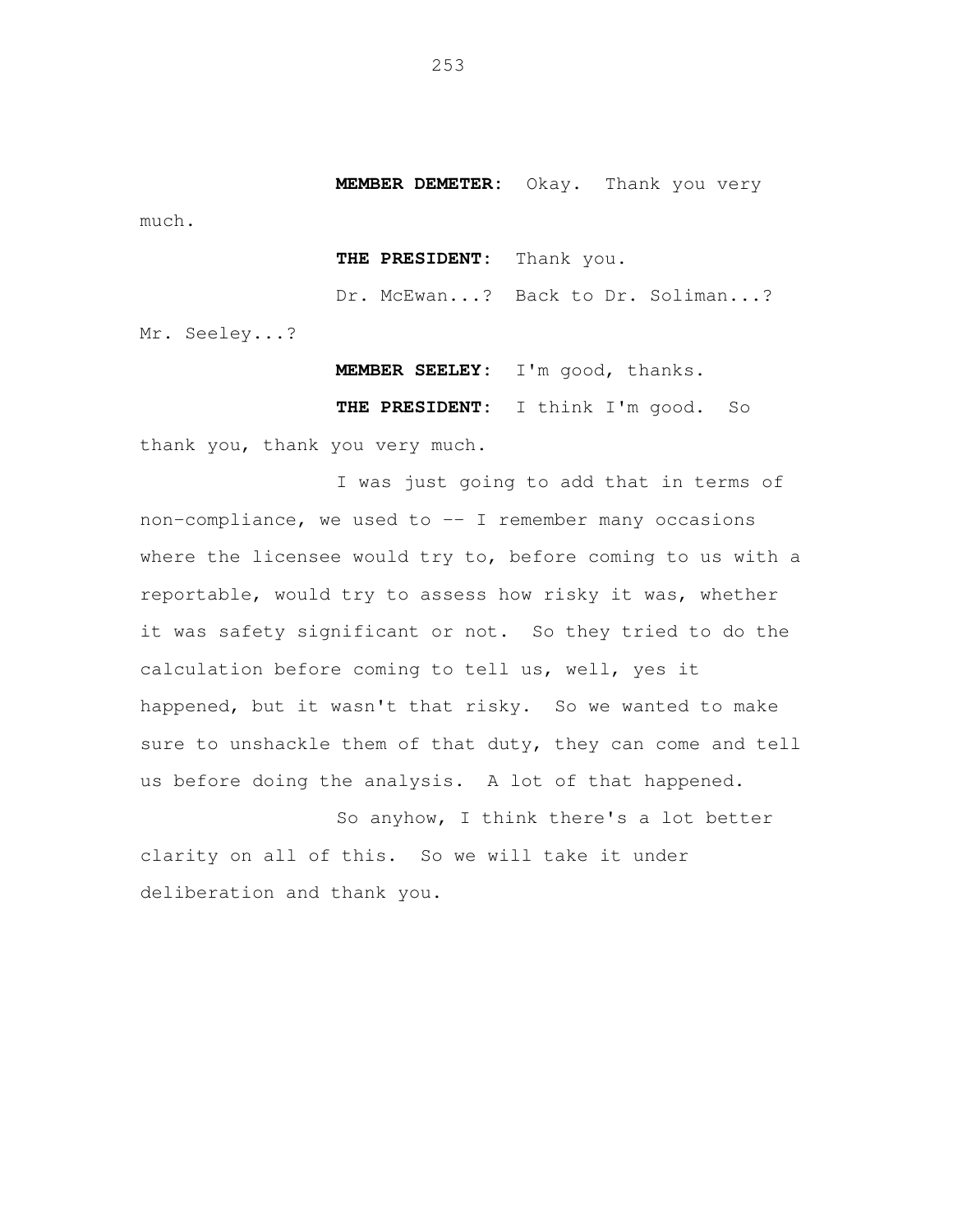We are going to take  $-$  okay, we will take 15 minutes.

--- Upon recessing at 4:25 p.m. / Suspension à 16 h 25

--- Upon resuming at 4:44 p.m. / Reprise à 16 h 44

**THE PRESIDENT**: I think we saved the best for last. Is that what ...?

So the last item of the agenda today is an information item on Canada's participation in the Seventh Review Meeting of the Convention on Nuclear Safety. This is outlined in CMD 17-M51. And there are representatives from industry with us here today in attendance and by teleconference.

So and Mr. Lee from CANDU Energy is joining us. Can you hear, Mr. Lee, can you hear us?

**MR. LEE**: Dr. Binder, it's Albert Lee from CANDU Energy. Yes, I can hear you.

**THE PRESIDENT**: Okay. Welcome.

And we have also Brian Ahier from Health Canada and we also have the president of the convention, who is sitting there at the corner. How come you're not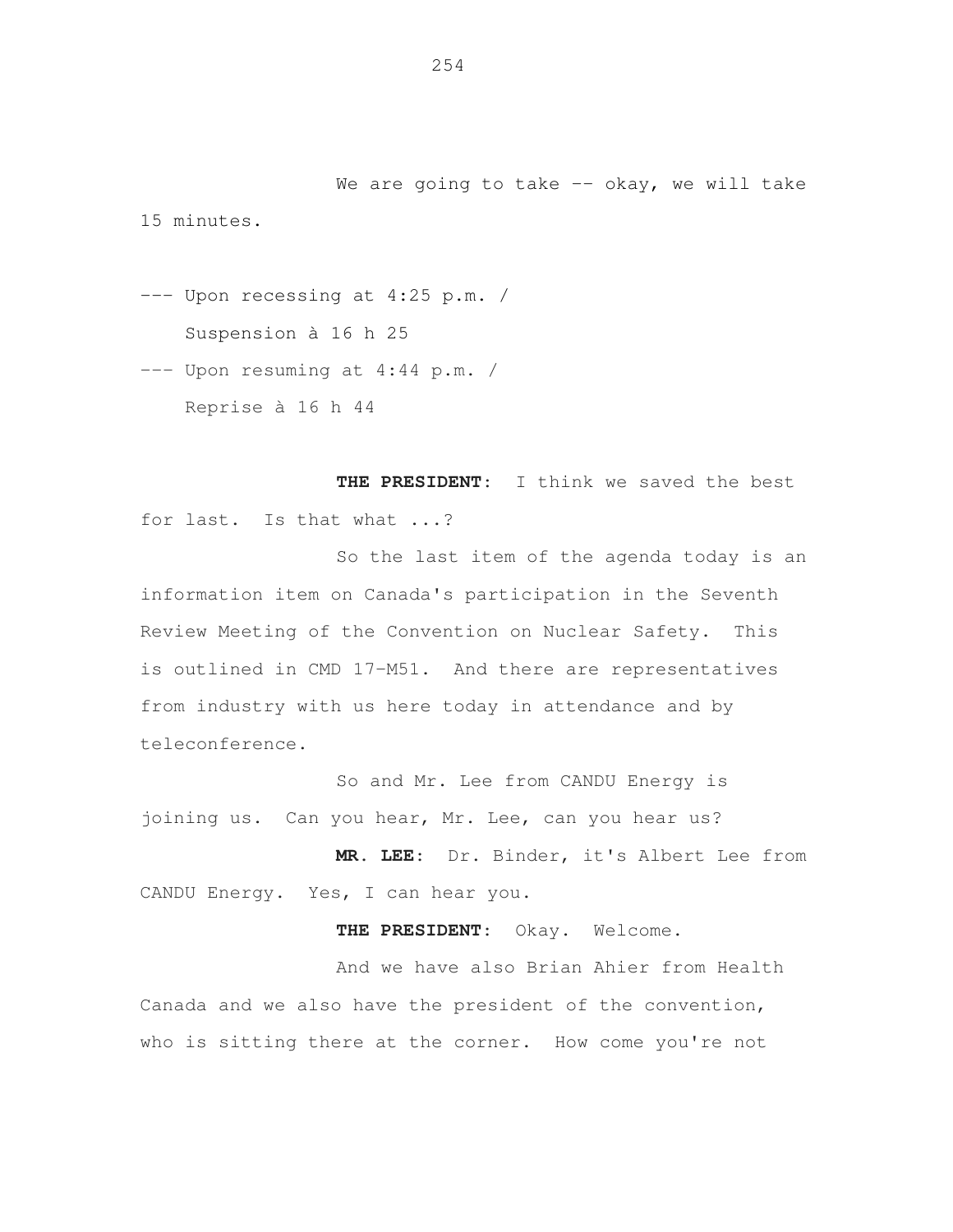joining us kind of in the front for -- at least for colour commentary when we talk about the Canadian delegation.

Okay. So I understand now Mr. Frappier, you'll make the presentation. Over to you.

## **CMD 17-M51**

## **Oral presentation by CNSC staff**

 **MR. FRAPPIER**: Thank you and good afternoon, Mr. President and Members of the Commission.

For the record, my name is Gerry Frappier, and I'm the director general of the Directorate of Power Reactor Regulation.

 Today I have the pleasure to present for information the results of Canada's participation in the Seventh Review Meeting of the Convention on Nuclear Safety. And we'll explain a little bit about what the Convention on Nuclear Safety is with our presentation.

 As you mentioned, with me are both CNSC staff members and industry and other government department members who were part of the delegation to the Seventh Review. And as you also noted, Mr. Ramzi Jammal is here, and he was the president of the entire Seventh Review meeting, and we'll explain that in a minute or two as well.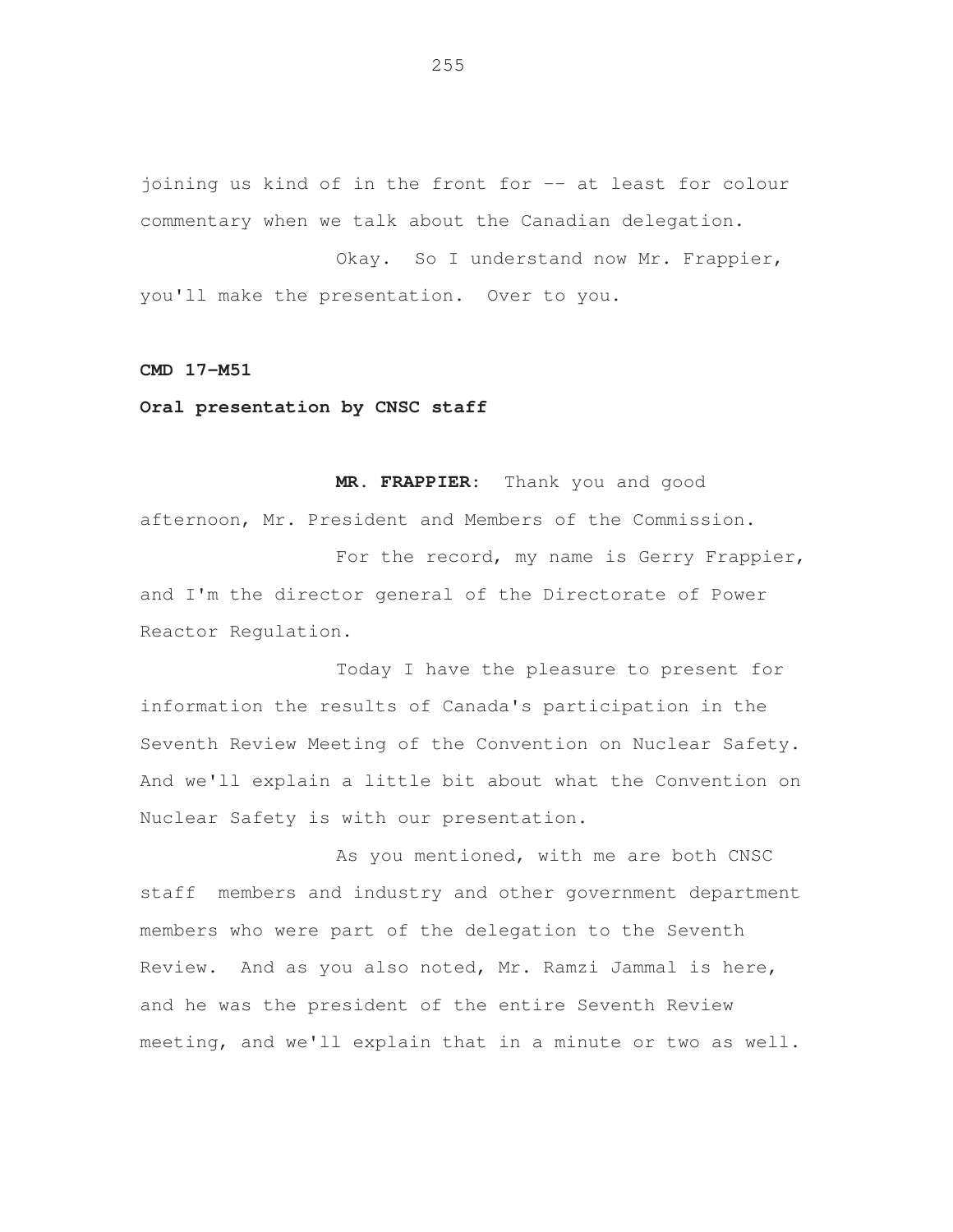I guess our slides are not -- yeah. There we go.

 Following an introduction that includes important background information on the Convention on Nuclear Safety itself, today's presentation will provide some details on the review process leading up to and including the Seventh Review meeting. We will also focus on the specific review results for Canada, including findings on which Canada will follow up at the next Eighth Review meeting. And I will then finish with some concluding remarks.

 But first, I'll begin with a brief description of the CNS, its obligations, processes, and structures.

 The CNS was drawn up in the aftermath of the nuclear accident at Chernobyl in 1986. It is an international agreement that came into force 10 years later to attain three main objectives: to achieve a high level of nuclear safety worldwide, to ensure effective defence against potential radiological hazards at nuclear power plants, to prevent accidents and mitigate radiological consequences, should they occur.

 Nuclear safety for the purpose of this obligation of the CNS is in the context of nuclear power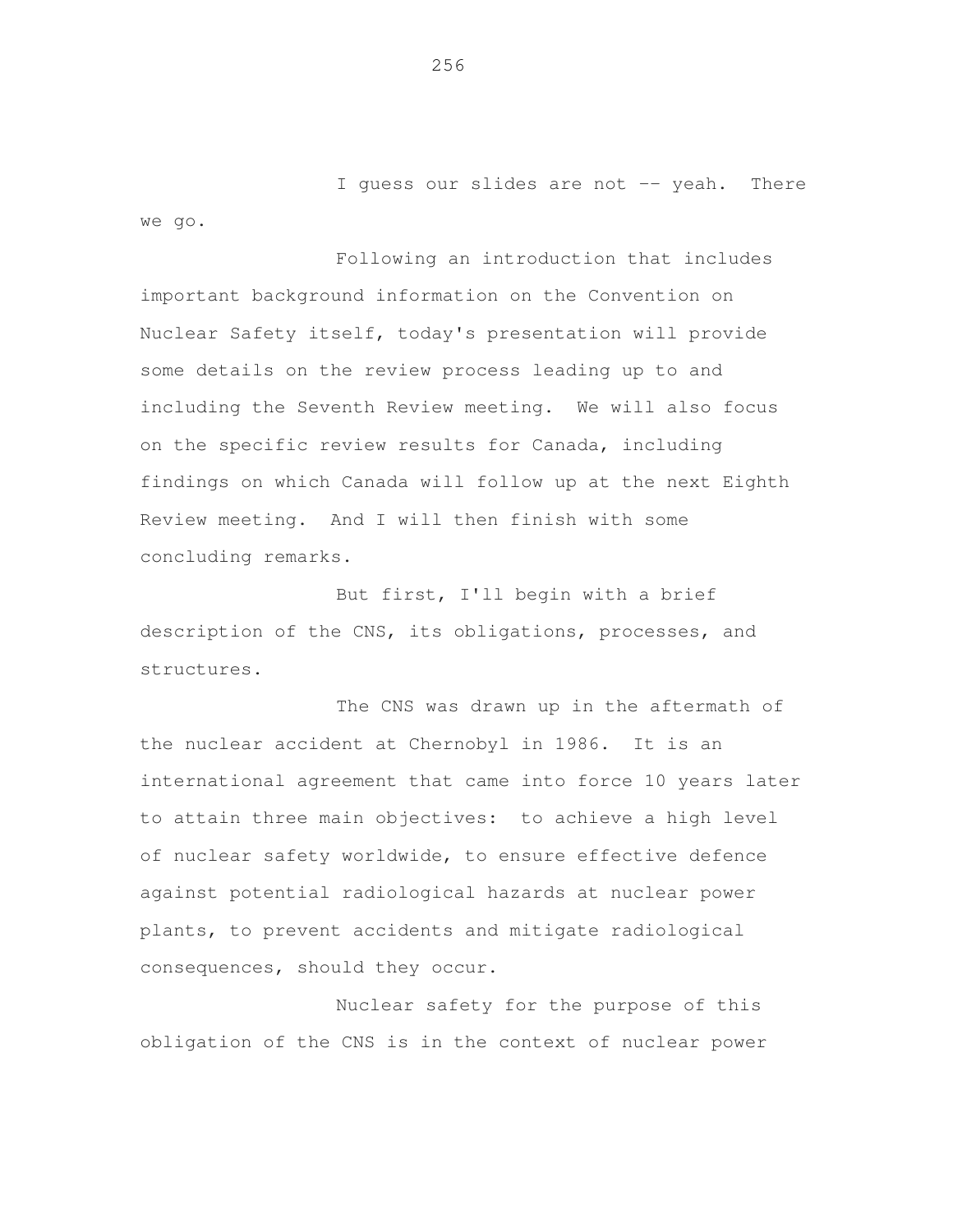plants.

 The Convention on Nuclear Safety is described as an incentive instrument which seeks to promote nuclear safety, primarily through a peer-review process. As a contracting party, Canada along with other contracting parties has the responsibility to provide sufficient information to facilitate its review and to participate in the review of other contracting parties.

 There are no specific enforcement mechanisms within the CNS; rather the emphasis is on identifying areas where nuclear safety can be improved and, two, learning from measures that contracting parties have already taken or are taking to improve safety.

 The responsibilities of the contracting parties are described in the articles of the Convention. There are articles that describe the general obligations of the contracting parties in the peer-review process. There are also specific articles that identify the required content of the national reports. Those are listed in subsequent slides.

 In terms of the general obligations, all contracting parties are required to participate in the ongoing peer-review cycle, which is organized every three years. Contracting parties submit national reports that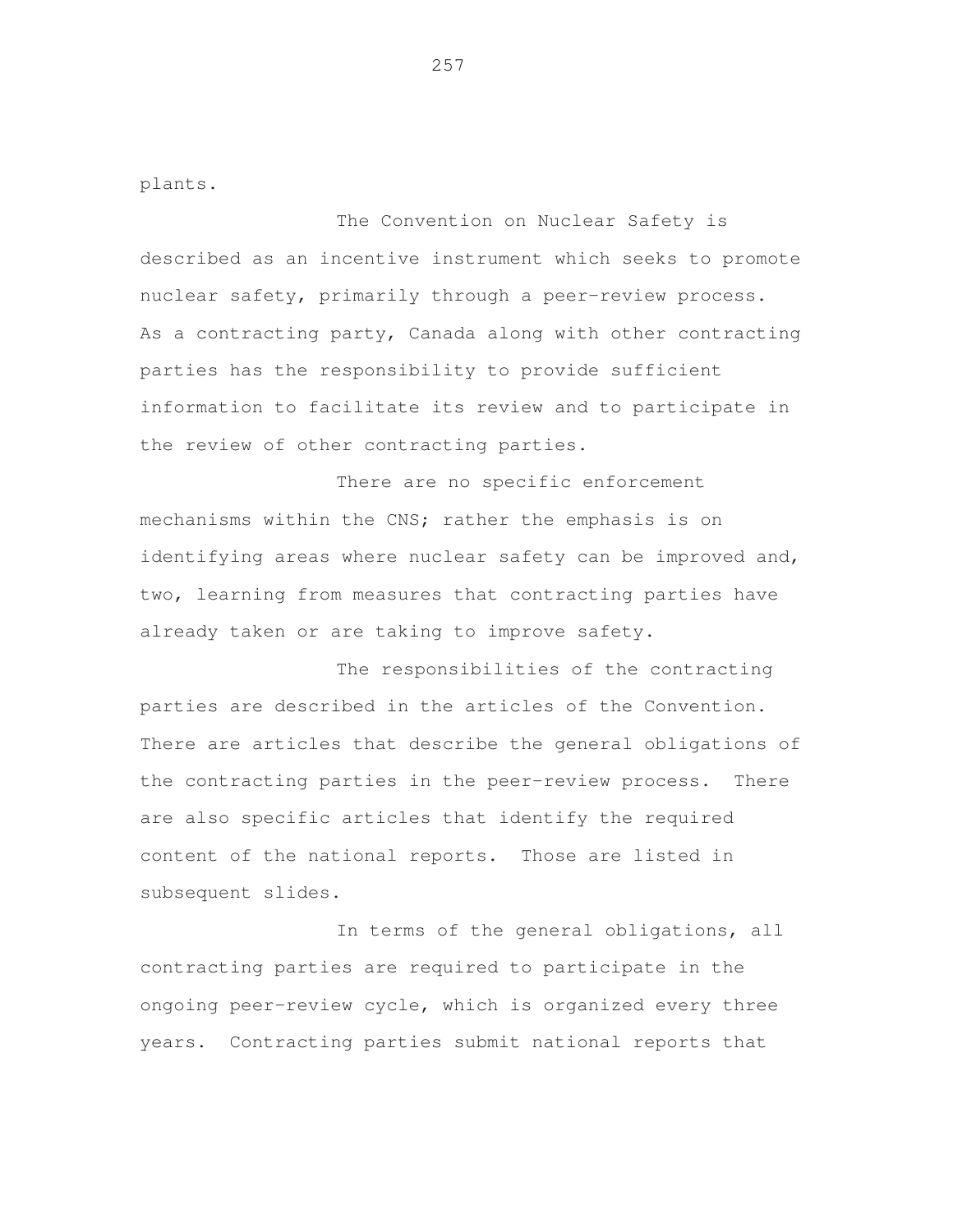address the specific obligations of the Convention roughly seven months before the review meeting. They then review the reports of other contracting parties, pose written questions to other contractor parties based on their review, and respond to written questions that they have received. Finally, contracting parties attend the review meeting itself, where there are summary presentations that include updates followed by additional discussions and recording of the main conclusions of the peer review for each contracting party.

 A typical national report for the CNS is organized according to article 6 through 19, which cover the specific obligations of each contracting party. These articles are aligned with the safety framework of the IAEA safety standards and start with the overall legislative framework, the recognition that operators have the primary responsibility for safety, and that regulatory bodies have the role of ensuring that operators uphold that responsibility. They also cover specific technical areas and the life cycle phases of siting, design, construction, and operation of nuclear power plants.

 These obligations are fulfilled by the contracting parties as a whole, for instance, at the level of the federal government, but also by the relevant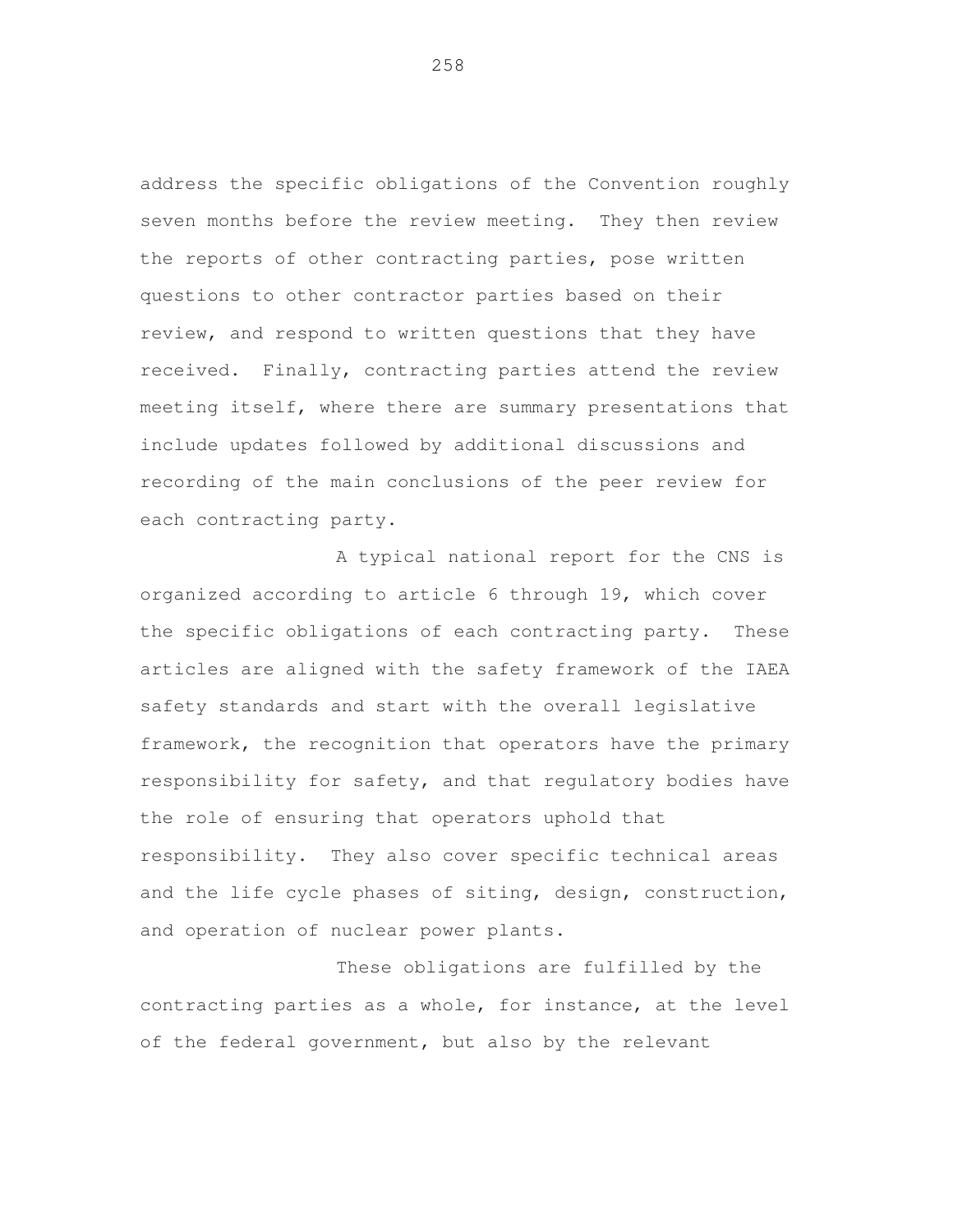regulatory bodies, the designers and operators of nuclear power plants, and other important stakeholders.

 Although the CNS articles are relatively comprehensive, there are certain areas relevant to nuclear power plants that are out of scope of the CNS. For example, the articles do not address nuclear security, safeguards, non-proliferation, decommissioning, or packaging and transport.

 The topics of waste management is covered under article 19, but only insofar as it pertains to day-to-day operations of a nuclear power plant. Other aspects of waste management are more comprehensively addressed in the complementary convention which is the Joint Convention on the Safety of Spent Fuel Management and on the Safety of Radioactive Waste Management.

 A note about article 6. Strictly speaking, it only applies once as a requirement to justify the safety of continued operation of nuclear power plants that already exist at the time of the ratifying of the convention. However, contracting parties have decided to use this article as a vehicle to report at each review meeting on the ongoing safety of existing nuclear power plants.

I would also like to note that many of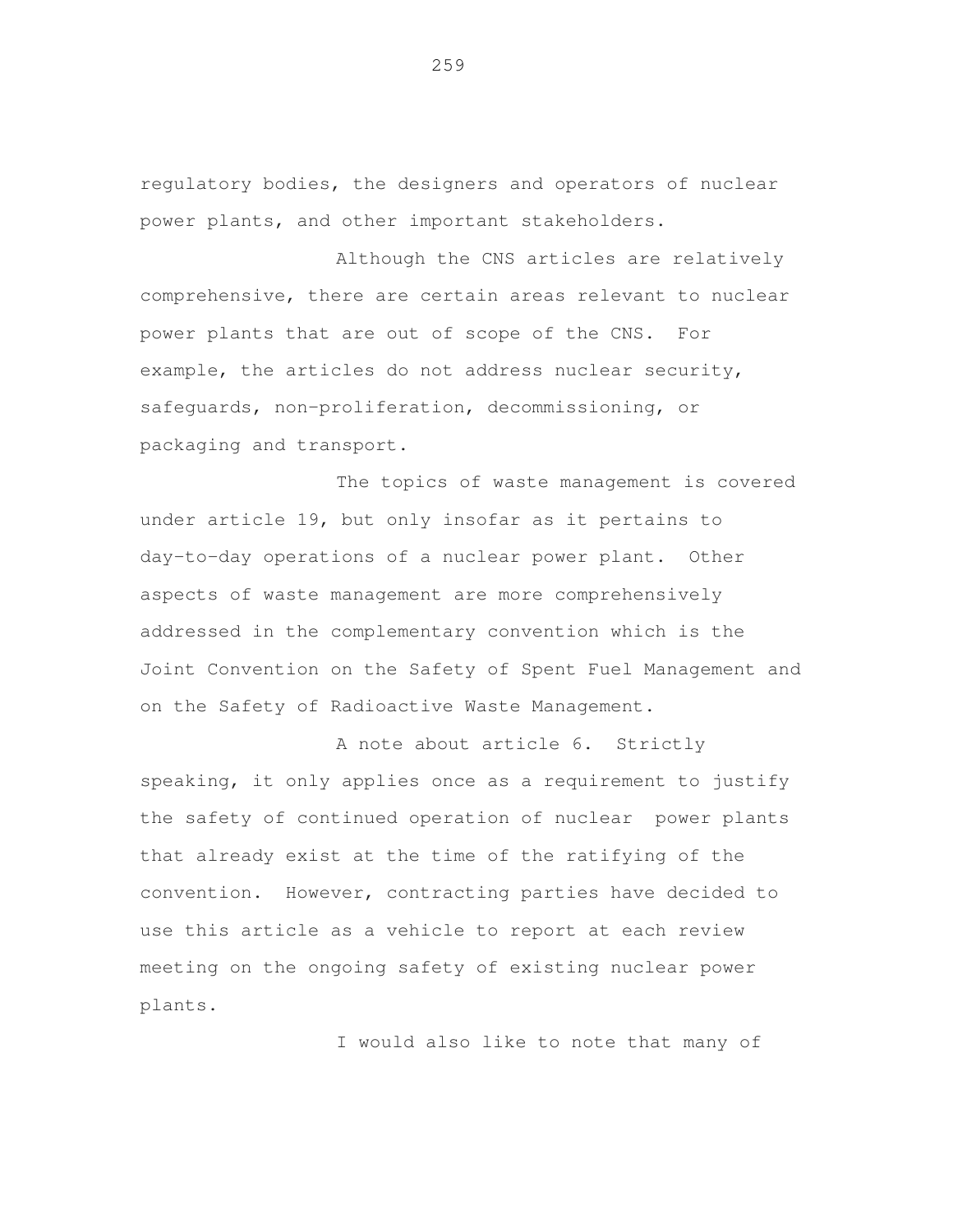these articles are not directly applicable to all contracting parties, since some do not have operating nuclear power plants. Some contracting parties without nuclear power plants opt voluntarily to report under these articles on measures they have taken with respect to other types of nuclear facilities such as research reactors, even though strictly speaking research reactors are outside of the Convention.

 For the Seventh Review meeting, the contracting parties were organized into seven country groups. The conclusions of the peer review of each national report were determined by consensus of the other contracting parties within the respective country group. The country group members drafted a country review report for each of the contracting parties and finalized it at the Seventh Review meeting.

 These documents, which were used for the first time at the Seventh Review meeting, were considerably larger than the records of the peer review generated at previous review meetings, and the content was reviewed much more systematically. The country review reports highlighted main findings in the categories of challenges, suggestions, good practices, and areas of good performance. We will define these categories later in the context of the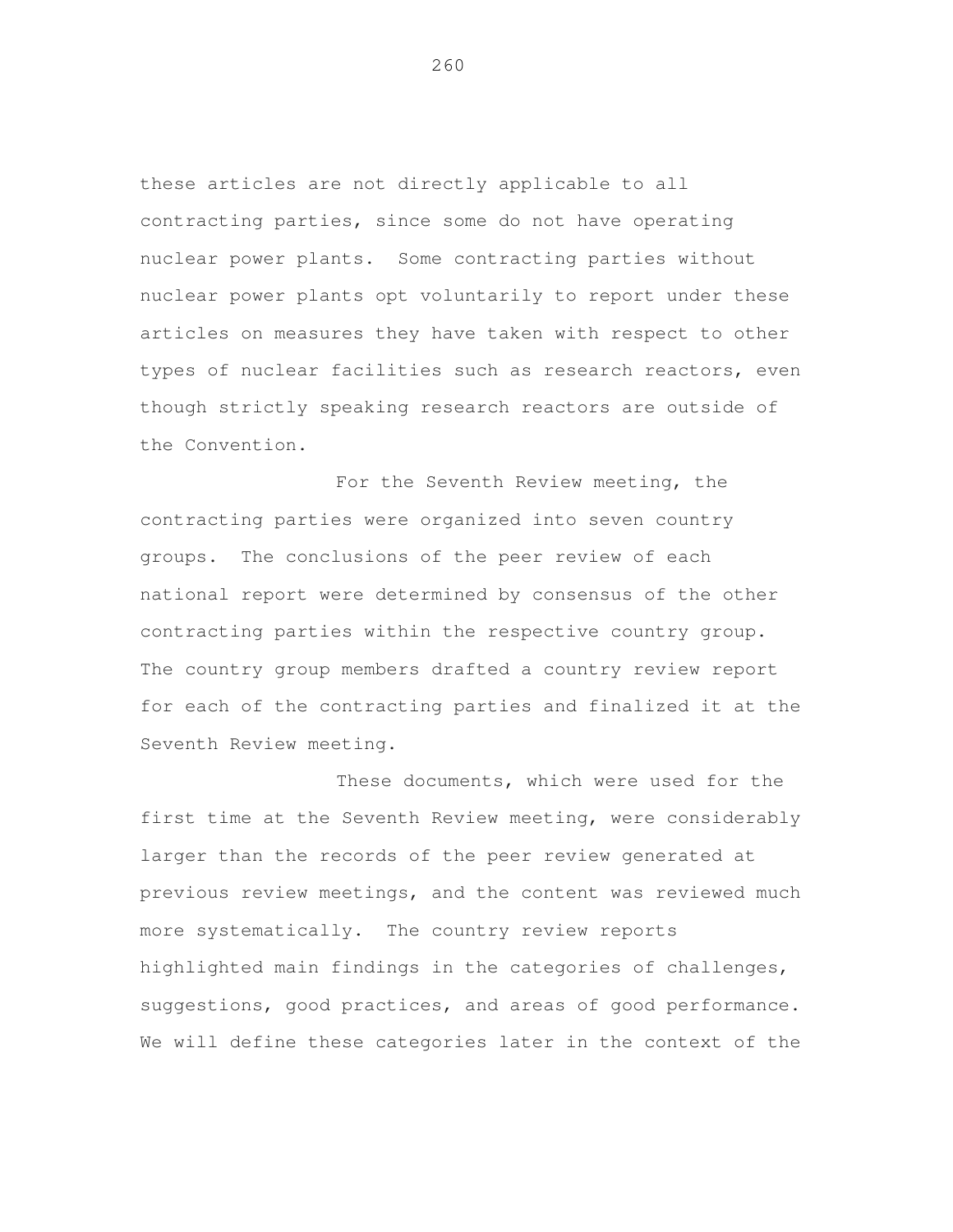peer review results for Canada.

 I will now turn the presentation over to Mr. Gracie, who will provide details on the specific outcomes of the Seventh Review meeting.

 **MR. GRACIE**: Good afternoon, Mr. President and Members of the Commission.

 My name is Brian Gracie, and I'm a senior regulatory program officer in the Directorate of Power Reactor Regulation.

 I will provide some of the details and results related to the latest CNS review. I'll begin with a description of the review process leading up to and including the Seventh Review meeting.

 The Seventh Review meeting was run by 31 CNS officers who have responsibilities to organize and execute the review. There are three officers with general responsibilities. The review meeting president is supported by two vice-presidents. The other officers facilitate the individual peer reviews of contracting parties at the country group level.

 Out of the 31 CNS officers, Canada held two officer positions at the Seventh Review meeting. This was comparable to previous review meetings, but this time Canada had the honour to fill the lead role, with Mr. Ramzi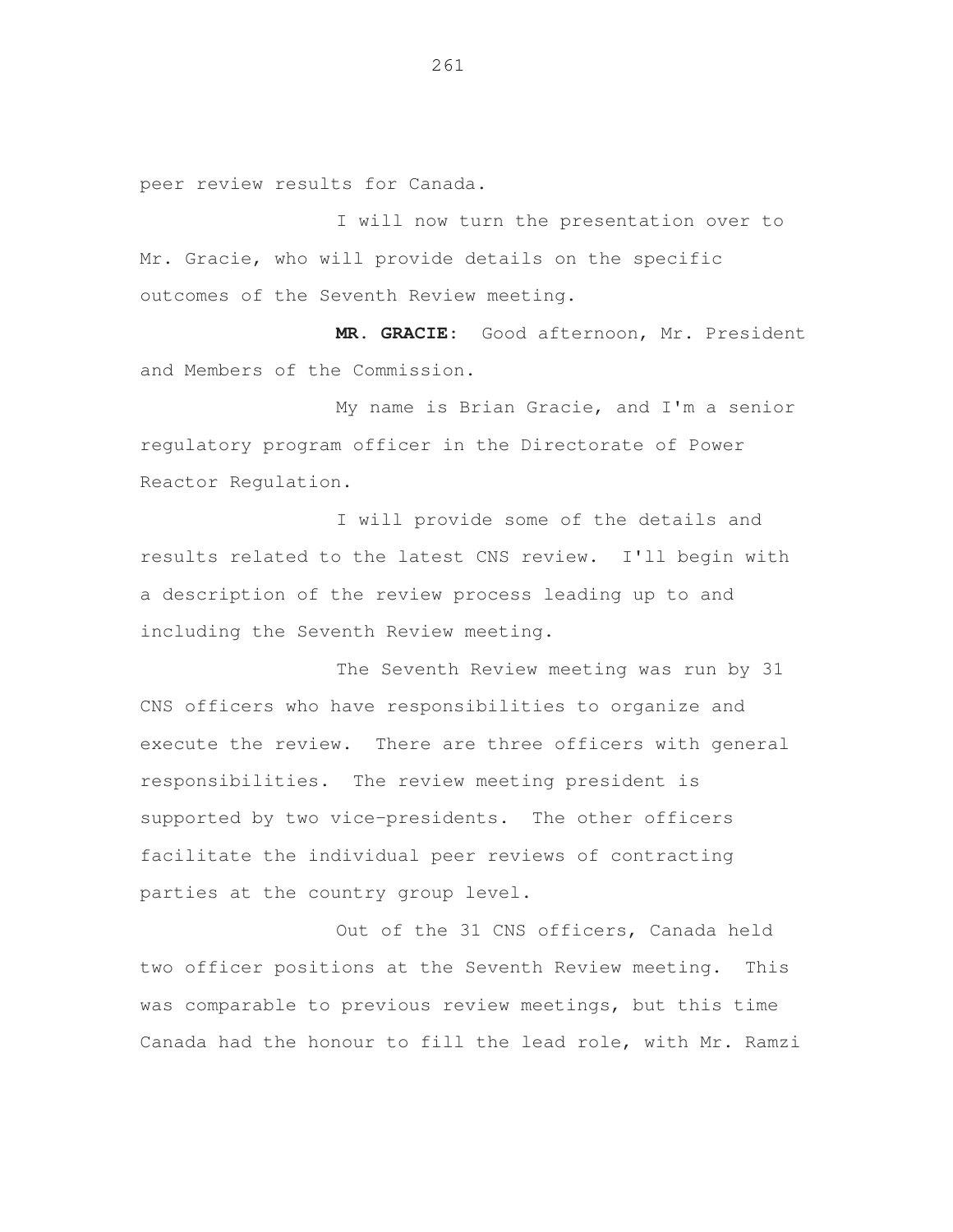Jammal of the CNSC serving as president of the Seventh Review meeting.

 Mr. Jammal and his team drove much of the improvement in participation and openness and transparency observed at the Seventh Review meeting. These successes were the result of significant effort from CNSC, Global Affairs Canada, and others. In addition to initiatives that will be described in subsequent slides, the president and his team arranged webcasting of the opening plenary, segments of the closing plenary, and the press conference. They also invited signatories to the Convention that had not yet ratified it to attend the opening plenary and segments of the closing plenary.

 In addition to Mr. Jammal, Mr. John Froats, a professor at University of Ontario Institution of Technology with considerable CNS experience, served as the rapporteur in country group number two. A critical part of his role as rapporteur was the drafting of 12 country review reports for his country group, which involved considerably more effort than previous meetings.

 Mr. Jammal and Mr. Froats will continue in their roles as officers until the organizational meeting for the next review cycle, which is scheduled for next fall.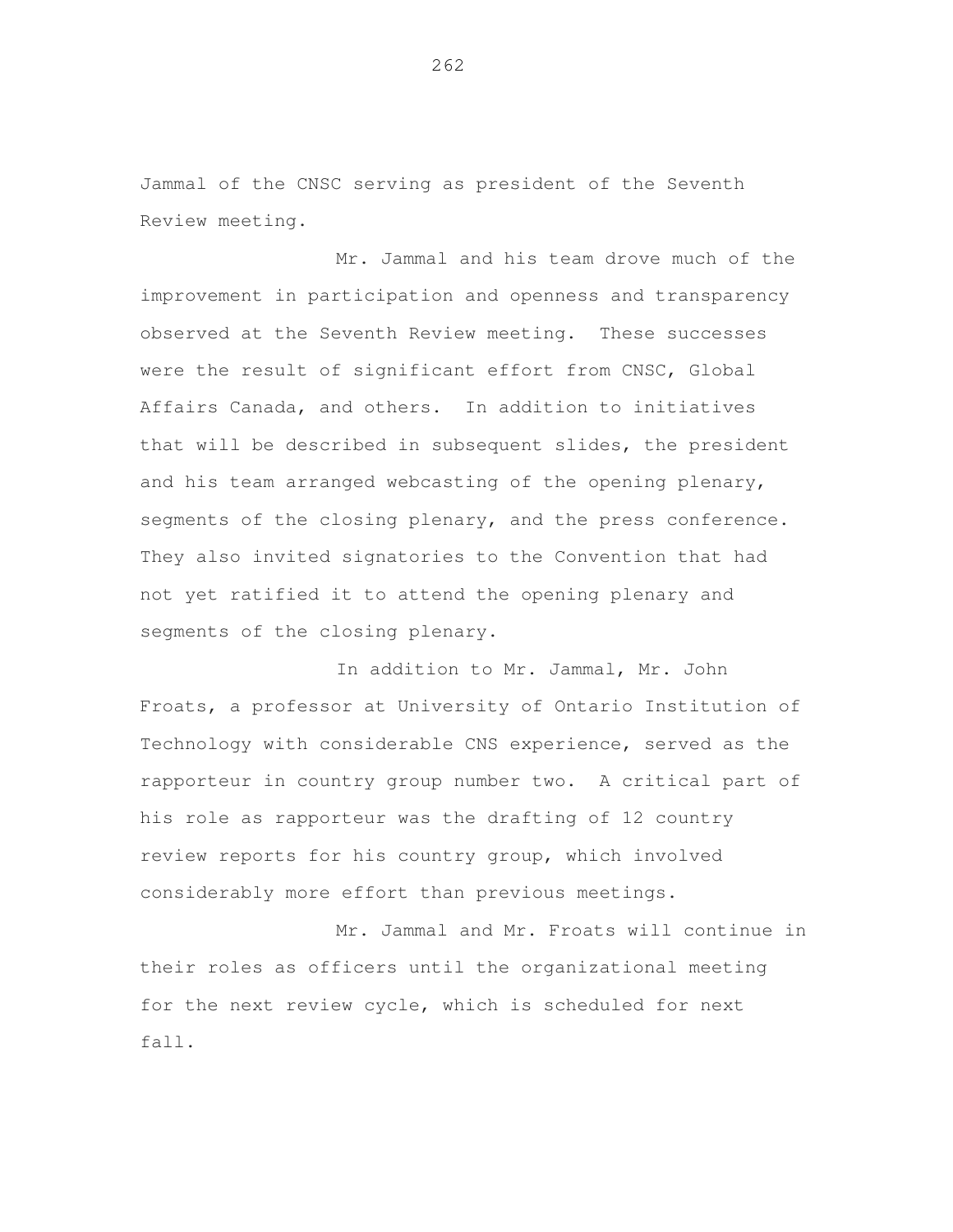At the time of the Seventh Review meeting in March of this year, there were 80 contracting parties, which included 79 countries and one organization, Euratom. Regional organizations such as Euratom of an integration or other nature, consisting of sovereign states, are also permitted to become contracting parties.

At the time of the Seventh Review meeting, there were 10 IAEA member states that had signed but not yet ratified the Convention. The number of contracting parties has increased since the Seventh Review meeting. The Convention took effect for Madagascar just after the meeting. Cuba and Syria also ratified the Convention in 2017, thanks in part to the efforts of the president of the Seventh Review and his team. At present, eight IAEA member states have signed but not ratified the CNS.

 I will now describe the general state of participation in the CNS review process. Fulfillment of the CNS obligations is facilitated by a network of national points of contact who are in regular communication with the CNS secretariat which is provided by the IAEA. This was the first time that all contracting parties have named a national point of contact.

 The president and his team also had a positive impact on specific aspects of the review cycle for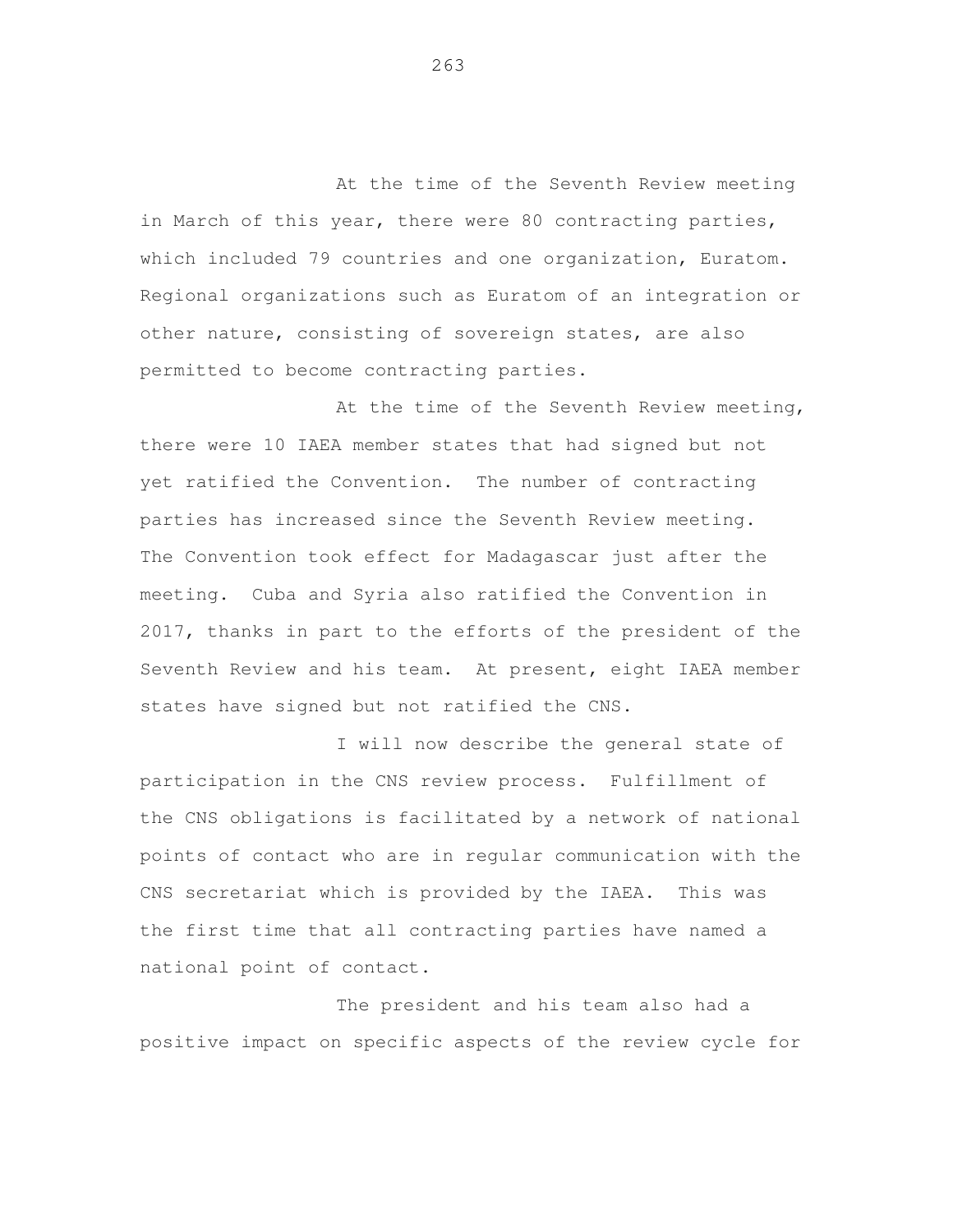the Seventh Review meeting. Through lobbying and promotion, they helped ensure that nearly all the contracting parties submitted national reports for the review meeting, the best results for any review meeting to date.

 Contracting parties also responded to the president's call for openness and transparency related to the national reports. Twenty-one contracting parties proactively posted their reports on the IAEA public website by the time of the Seventh Review meeting, Canada included. Other reports were posted by the CNS secretariat on the IAEA's public website 90 days after the closure of the Seventh Review meeting.

 So participation was better for the Seventh Review meeting, but there's always room for improvement. As a footnote, it should be stated that the types of shortcomings being described in this slide and the next couple of slides, either with respect to CNS obligations or expectations, generally pertain to contracting parties that do not have nuclear power plants.

 Participation in other aspects of this CNS review process, including enhancement of openness and transparency, was also improved for the Seventh Review meeting as compared to previous reviews. Reviewing the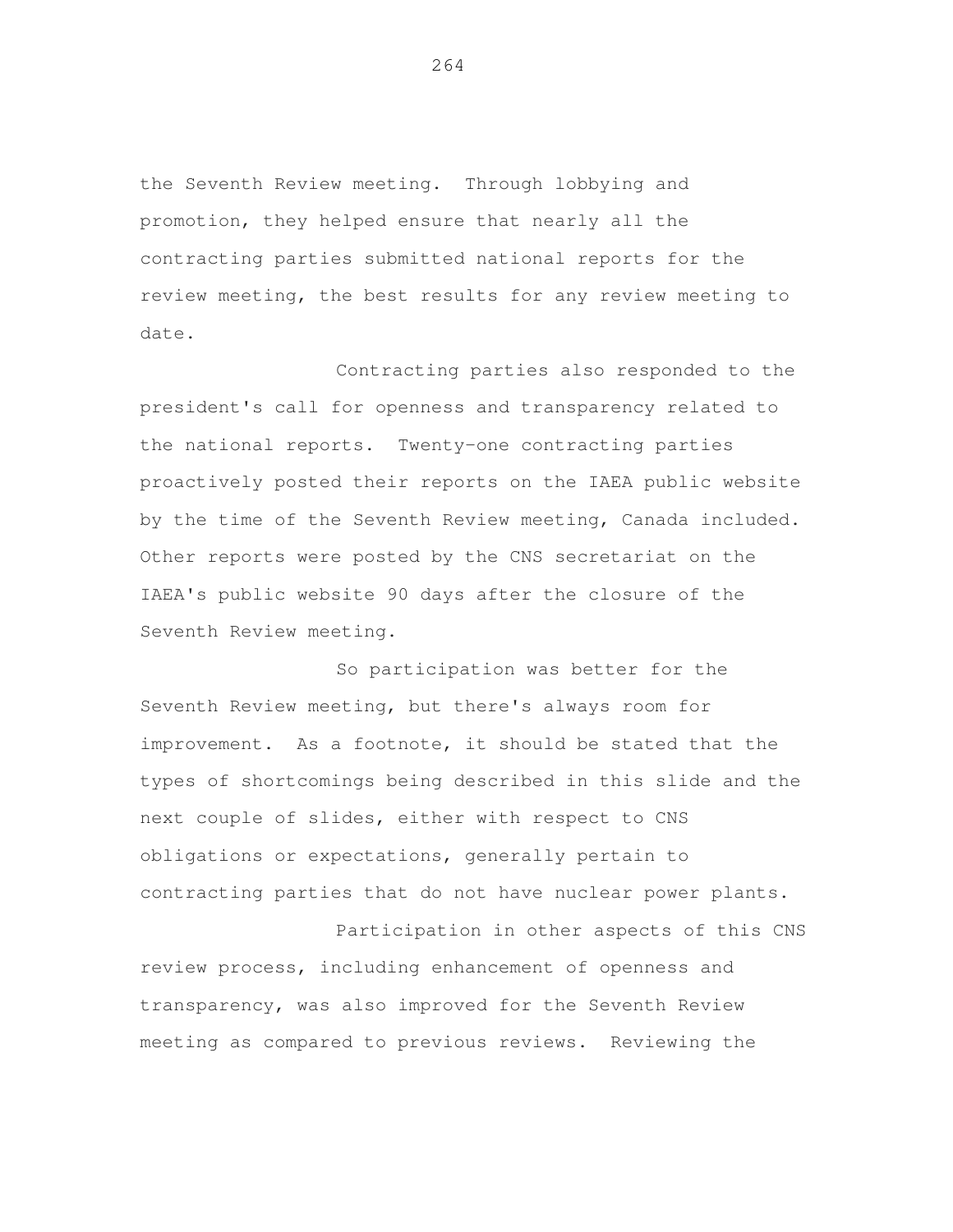national reports of other contracting parties is a significant task and the benefit of such effort is not always immediate or obvious; nevertheless, a record number of contracting parties did post written questions to other contracting parties as part of the Seventh Review.

 The president of the Seventh Review meeting encouraged all contracting parties to post their answers to the questions that were posed to them. Although this level of openness was not the norm of previous review meetings, four contracting parties proactively posted their responses to questions on the IAEA public website by the time of the Seventh Review meeting, Canada included. Currently, eight contracting parties have posted their answers to written questions on the IAEA website, and others have posted them on their own national websites.

 By various measures, the Seventh Review meeting itself was a success. Over 900 delegates attended, and the attendance rate for contracting parties was the highest for any review meeting. However, of the 77 contracting parties that registered for the Seventh Review meeting, three of them were not present for their own national presentation. CNS review meetings typically have a few no-shows; nevertheless, the peer review in general was challenging and active exploration and debate was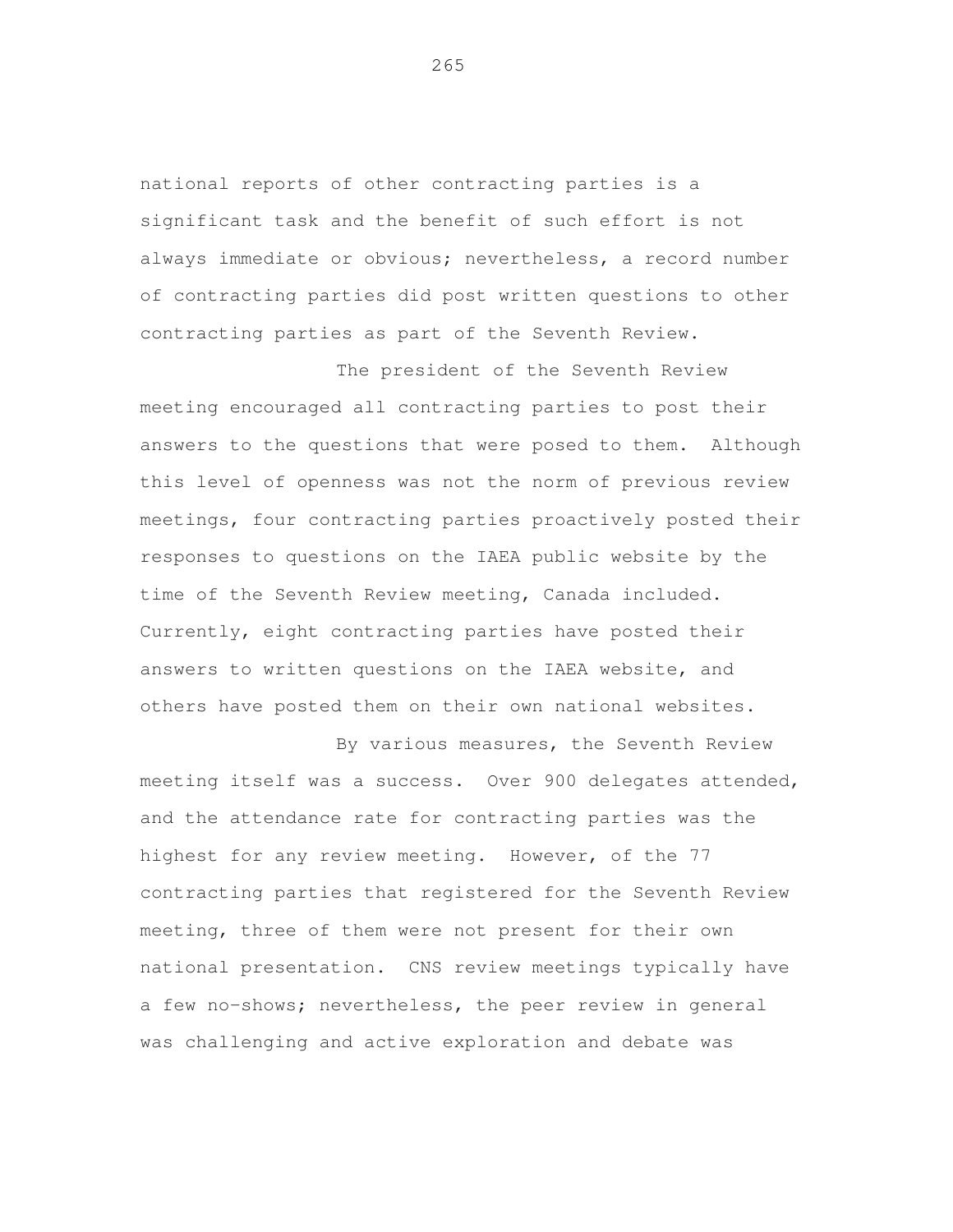witnessed in many review sessions.

At the Seventh Review meeting, contracting parties in each country group recorded peer review results and country review reports for each contracting party in the group, even if it did not attend the meeting. The president of the Seventh Review meeting encouraged all contracting parties to post their country review reports, which has been done by Canada and some other contracting parties.

 As a concluding comment on the general results of the review cycle, I would say that the enhancements of the documentation of review results and of openness and transparency were significant accomplishments. Replication of these positive results at the next review meeting will again require significant commitment on the part of the next set of officers and the contracting parties.

 The last slide in this part of the presentation shows how the 80 contracting parties were divided into the seven country groups. The number in parentheses is the number of operating nuclear power plants in the country. Less than half of the contracting parties had operating nuclear power plants at the time the list was compiled.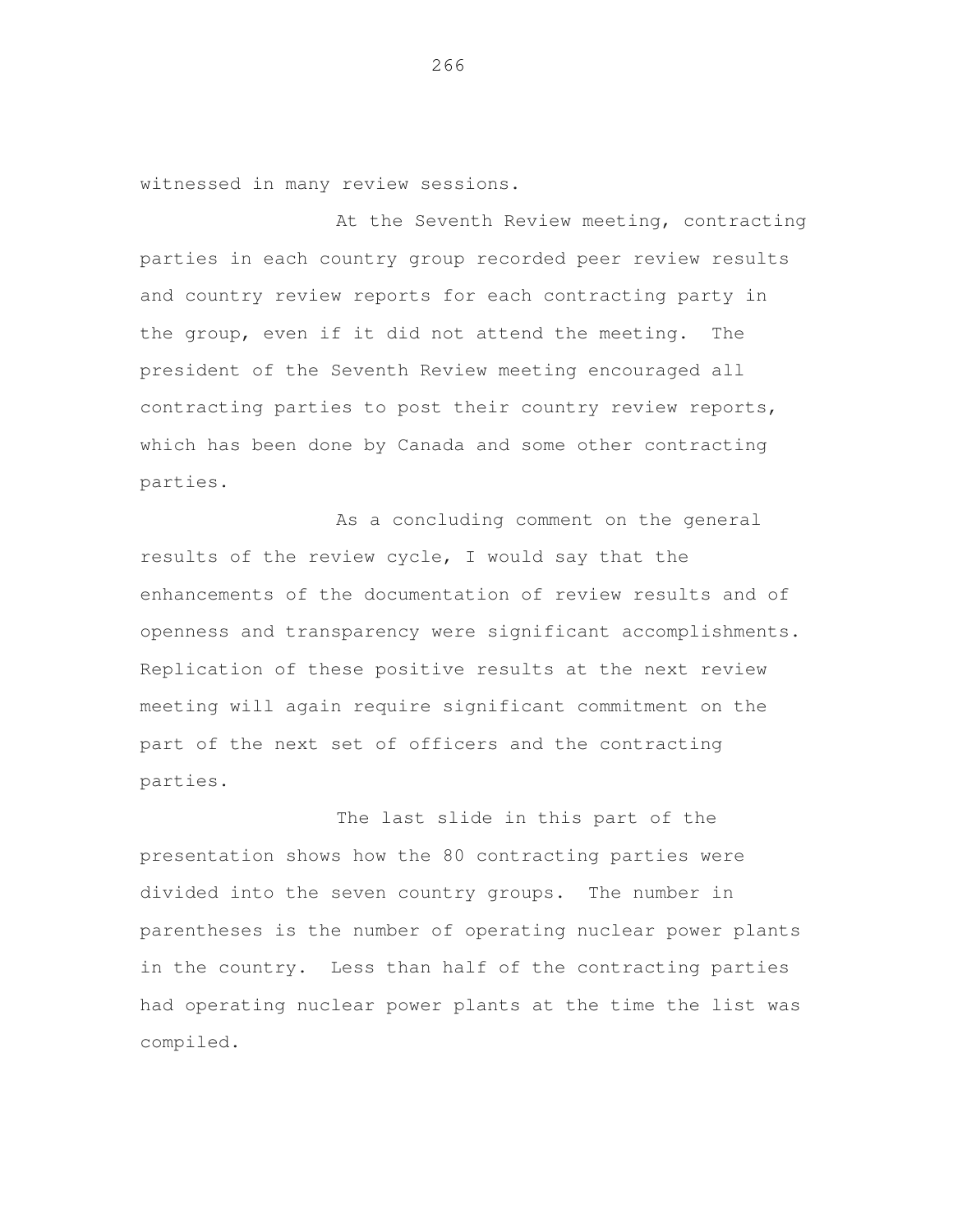In the context of the overall review process, I'd now like to describe the specific results of the review for Canada at the Seventh Review meeting.

 Contracting parties are guided to include various stakeholders in the CNS peer review. Canada is a leader in this regard. Although the CNSC plays the lead role in coordinating the project, critical contributions continue to come from numerous organizations. The ones listed here contributed to deliverables such as Canada's report, the responses to questions, the questions to other contracting parties, the presentation, the discussions at the review meeting, and the various organizational communications activities associated with all those outputs.

 This slide shows the entire Canadian delegation for the review meeting itself. The head of delegation was Mr. Gerry Frappier. In addition to the personnel who supported Mr. Jammal as president, the delegation included other CNSC staff members and representatives from industry and Health Canada.

 The Canadian delegates represented Canada while bringing their specific expertise from their roles in licensee and government organizations. They helped explain Canada's fulfillment of the CNS obligations and how it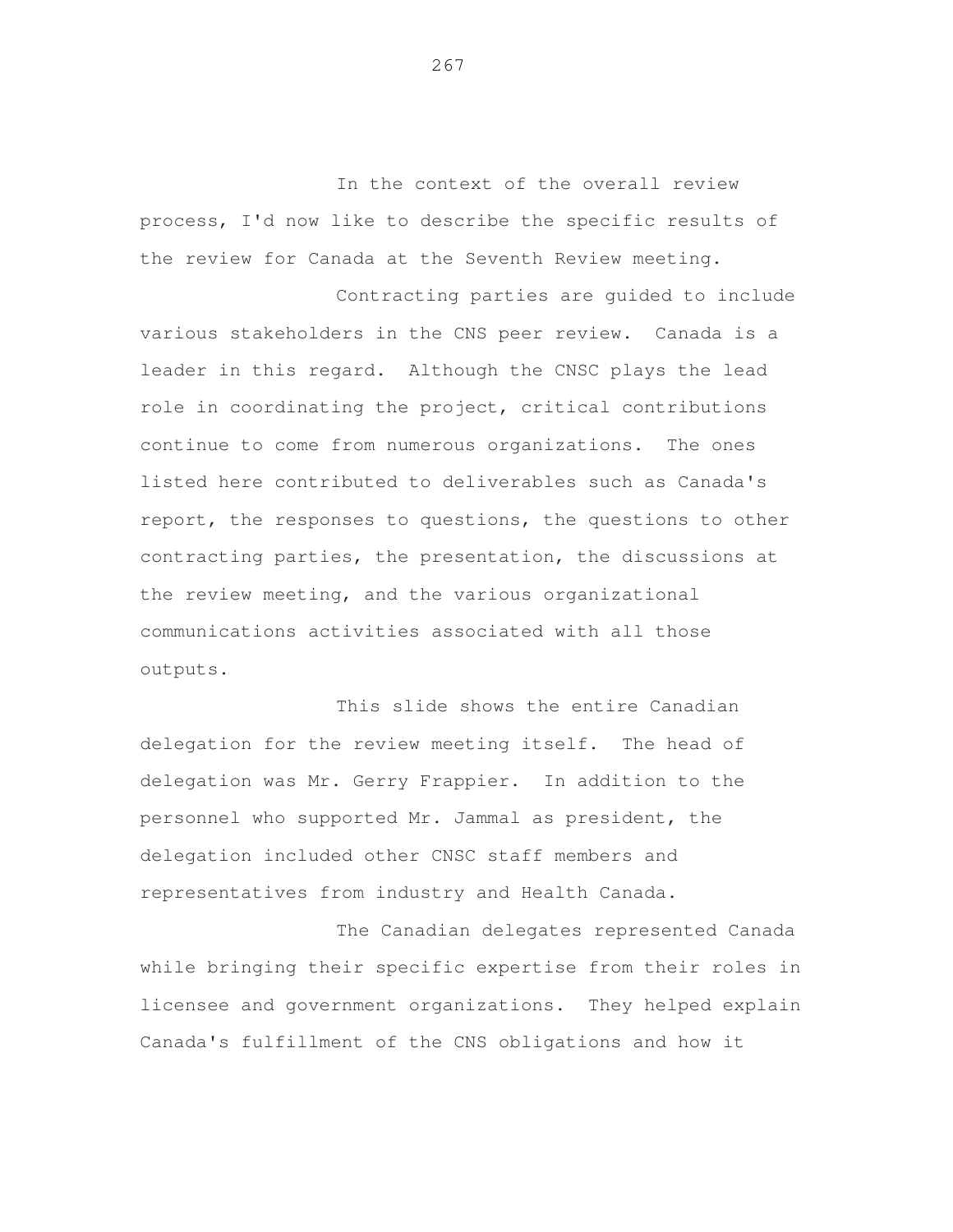progressed since the last review meeting. They also attended the presentations of other contracting parties and followed up in those discussions while championing the principles of openness and transparency.

 In terms of Canada's role as a leader of the CANDU community, Canadian delegates influenced proceedings in a manner to optimize the value of the review process for CANDU countries. For example, they provided detailed information to CANDU countries that faced specific questions related to CANDU technology. They also reviewed the outputs of the review meeting to ensure that they were easily interpreted in the context of CANDU technology, operation, and regulation.

 Mr. Froats, Mr. Jammal, and his support staff worked to make sure the review ran smoothly. Delegates also attended various plenary sessions, side meetings, and the meetings of the Open Ended Working Group to discuss proposals to improve the CNS.

 I will now turn to some of the actual results of the peer review. Written comments that were submitted to Canada as well as informal comments received at the review meetings indicated that other contracting parties regarded Canada's report as one of high quality. It was one of the first to be posted for the public to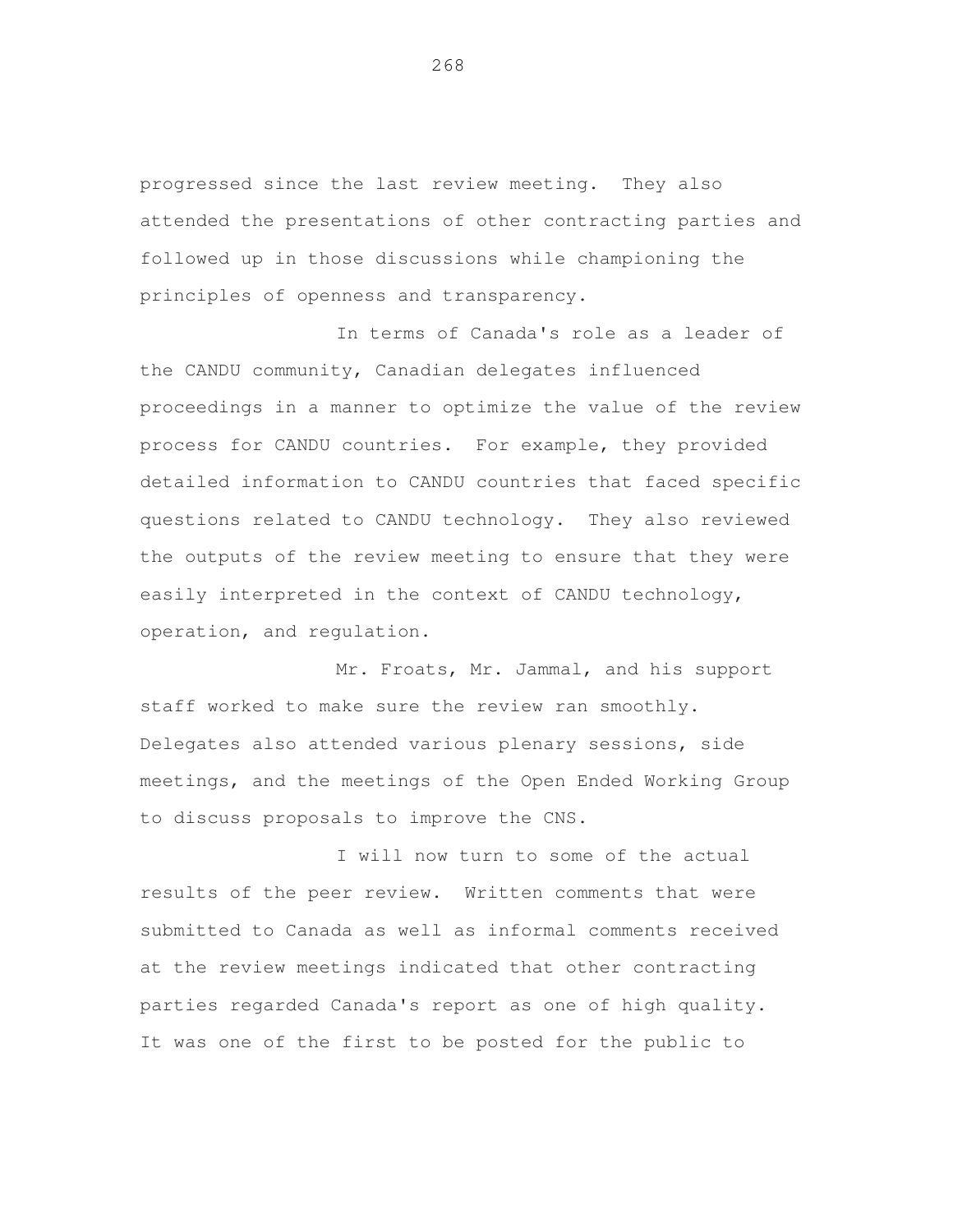read.

 Canada continued to be a leader in the review process, posting 385 questions and comments on the reports of 29 other contracting parties. These questions and comments were directed to the 11 other contracting parties in country group 3, which was our country group, as well as other contracting parties in which Canada traditionally has an interest, including CANDU and G7 countries.

 Canada received a total of 164 written questions and comments on its report from 20 contracting parties. Distributed across the articles of the Convention, as shown on the slide, I can illustrate the nature of the questions with a few examples. Some of the questions on article 7, the regulatory framework, requested clarification of the role and content of the licence conditions handbook. Some of the questions on article 8 requested information on self-assessment and audit at the CNSC.

 I'll now focus on highlights of the review of Canada at the review meetings. This slide shows the six challenges for Canada that were identified back at the Sixth Review meeting three years ago. Per CNS guidance, Canada provided specific information in its report and its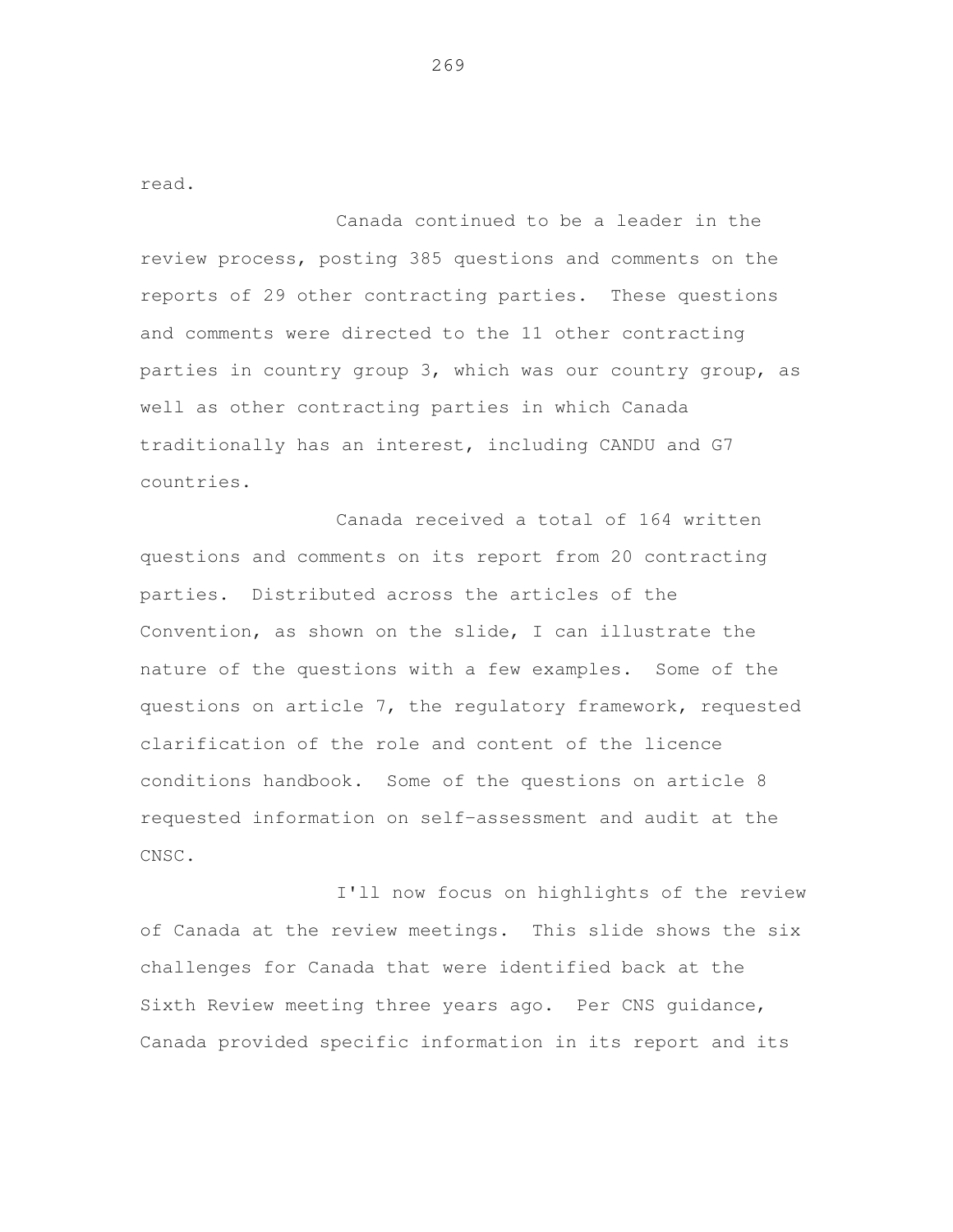presentation to show how it had addressed these challenges. Based on a review of the information, four challenges were concluded to be closed and two were concluded to remain open.

 The first challenge listed was the completion of the CNSC Integrated Action Plan in response to the Fukushima Daiichi accident. Canada demonstrated how the Fukushima action items that were open at the time of the Sixth Review had been closed with some follow-up being conducted in the context of station-specific action items. On that basis, the peer reviewers in country group 3 concluded that this challenge was closed.

 Second, there was a challenge to enhance probabilistic safety assessments by considering multi-units and irradiated fuel bays. Based on the publication of updated regulatory requirements and the licensees' work to address them, this challenge was also declared as closed.

 Third was a challenge to establish guidelines for the return of evacuees following a nuclear accident and to confirm the acceptability to the Canadian public. This challenge remains open. It will be carried forward to the Eighth Review meeting and follow-up is discussed in a subsequent slide.

Fourth was a challenge to invite an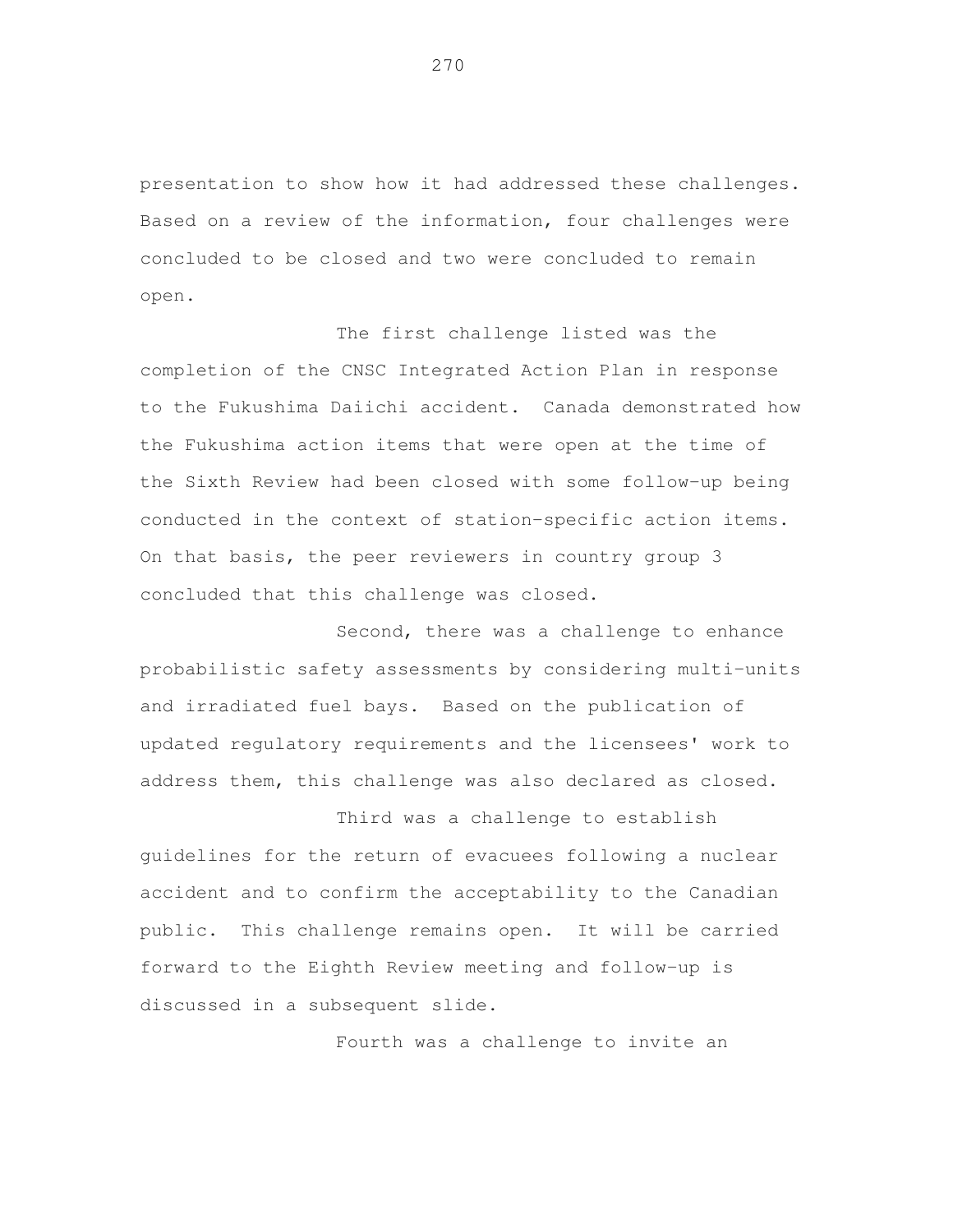emergency preparedness review mission, which is a review service offered by the IAEA. Health Canada and stakeholders have completed emergency exercises to validate the federal nuclear emergency plan and have implemented lessons learned. Health Canada and CNSC staff have also participated in such missions in other countries to observe best practices. Prior to the Seventh Review meeting, Canada wrote to the IAEA requesting such a mission for the target date in 2019.

The fifth challenge from the Sixth Review meeting was to update emergency operational interventional guidelines and protective measures for the public during and following radiological events. This challenge also remains open. Follow-up is discussed in a subsequent slide.

Finally, there was a challenge to formalize the approach to the transition to the decommissioning phase of a nuclear power plant, which was identified in the context of Gentilly II. This challenge was closed based on the work at Gentilly II to transition to a safe storage state, the development of CNSC's licensing strategy, which led to the replacement of Gentilly II's licence to operate with a licence to decommission, and the adaptation of CNSC's compliance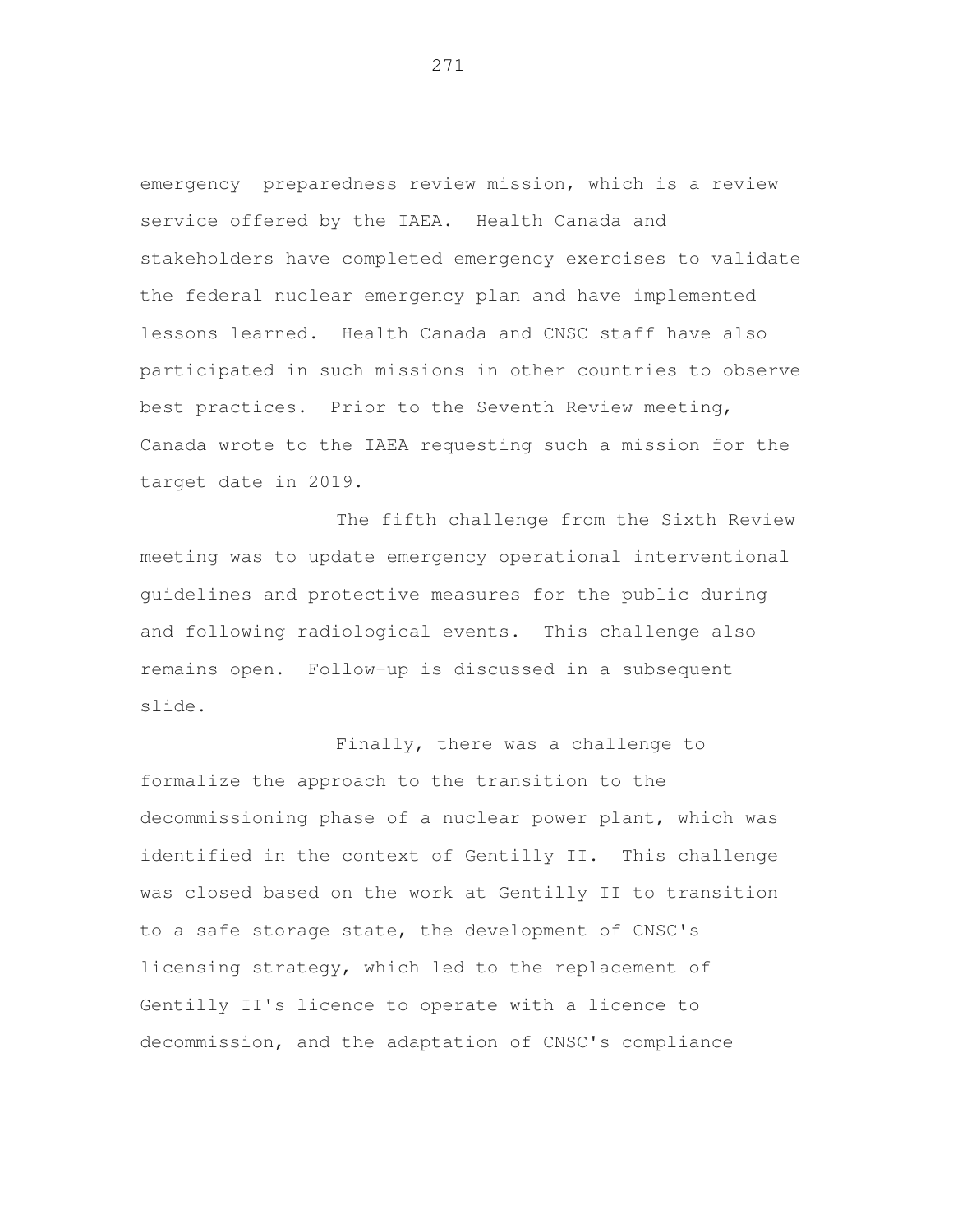program to suit the decommissioning activities.

At the Seventh Review meeting, the peer reviewers in country group 3 identified three new challenges for Canada and one suggestion. They are related to amendments to the regulations, CNSC REGDOCS, and of operation of multi-unit NPPs and CANDU safety issues.

In the context of CNS review results, a "challenge" is defined as a difficult issue for the contracting party beyond day-to-day activities and/or a weakness that needs to be addressed. A "suggestion," on the other hand, is considered an action needed to improve the implementation of the obligations of the Convention.

 To summarize, this slide shows all findings that will be carried forward to the Eighth Review meeting and the four new findings from the Seventh review meeting. We've numbered them for ease of reference, with "C" indicating a challenge, and "S," a suggestion. meeting: the two open findings from the Sixth Review

 The next six slides provide an update on progress towards resolution of each of these findings.

 To begin, challenge C1 for Canada carried over from the Sixth Review meeting is to establish guidelines for the return of evacuees following an accident and to confirm their acceptability to the Canadian public.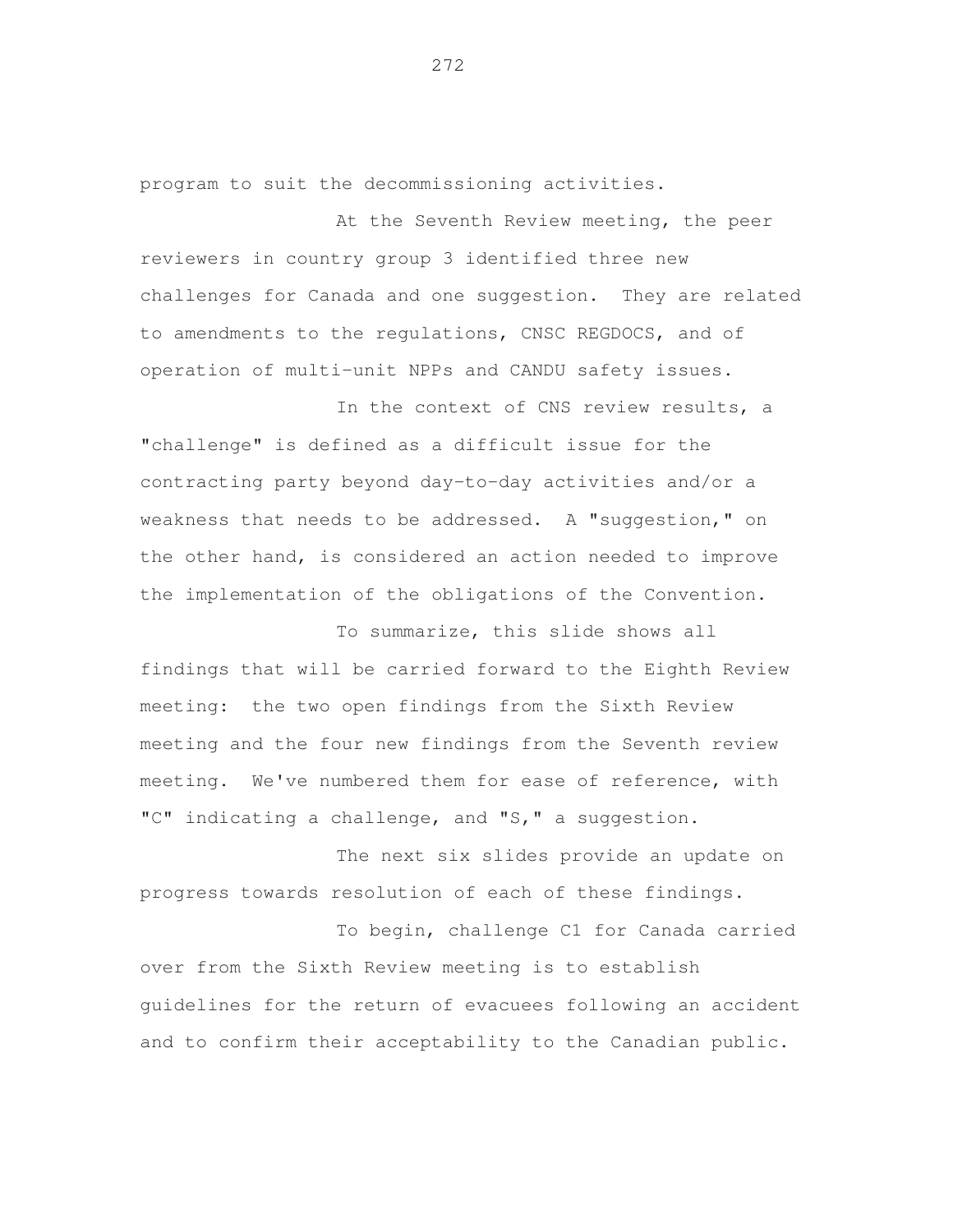To address this, CNSC has benchmarked recovery measures and collaborated with Health Canada on a discussion paper on the proposed framework for recovery. Following a consultation with provincial and federal partners, the discussion paper on the framework for recovery in the event of a nuclear or radiological emergency was issued for public consultation until January 27th, 2018. The plan is to publish the framework, which includes guidelines for evacuees, in the next CNS reporting period so that it can be reported as complete in Canada's report for the Eighth Review meeting.

 The other challenge that was carried over from the Sixth Review meeting is to update operational interventional guidelines for emergencies and protective measures for the public during and following major radiological events. To address this, Health Canada completed the consultation and updated the Canadian Guidelines for Protective Actions during a Nuclear Emergency to address comments received during this and previous public consultation. The guidelines address protective measures and operational interventional guidelines for the public, which include evacuation, sheltering, iodine thyroid blocking, and water and food consumption. Health Canada had approved the revised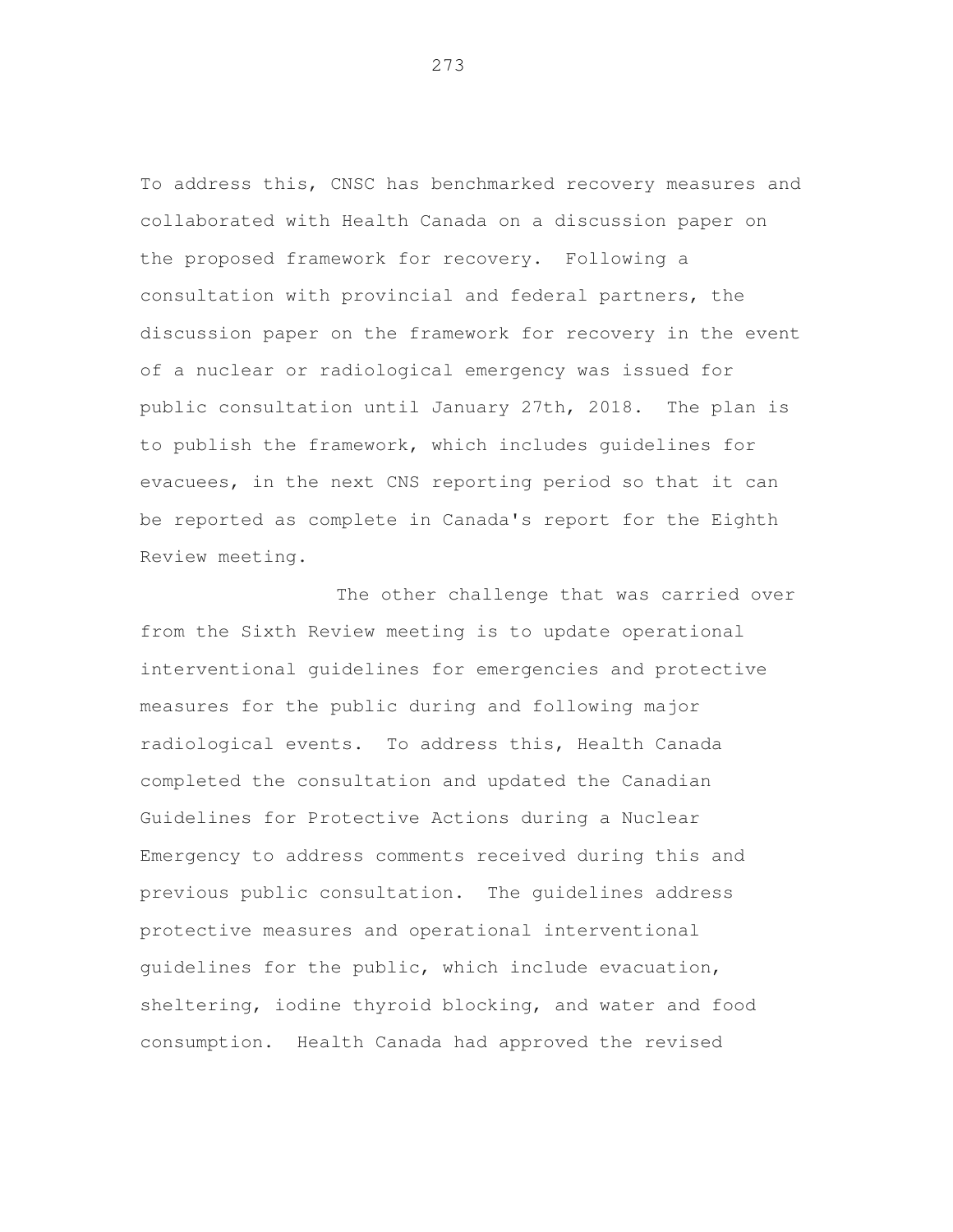guidelines and plans to publish them by the end of this year. It is expected that the revised guidelines will be fully incorporated into revised provincial nuclear plans, thereby serving as a basis for harmonization.

 Challenge C3 for Canada, introduced at the Seventh Review meeting, is for the CNSC to publish the drafted amendments to the Class I Nuclear Facility Regulations and the Radiation Protection Regulations that address lessons learned from the Fukushima Daiichi accident. These amendments were published in the Canada Gazette II on October 4th, 2017. Canada will report in its next national report that this challenge has been addressed.

 Challenge C4 is for the CNSC to complete its transition to the improved regulatory framework, that is, the REGDOC series. CNSC continues to modernize its regulatory framework based on a prioritization of various projects. Completion of the work by fiscal year 2019-2020 will allow Canada to report at the Eighth Review meeting that this challenge has been addressed. This will be accompanied by information on the implementation of the new and revised regulatory documents that are applicable to nuclear power plants.

Challenge C5 is for Canada to formalize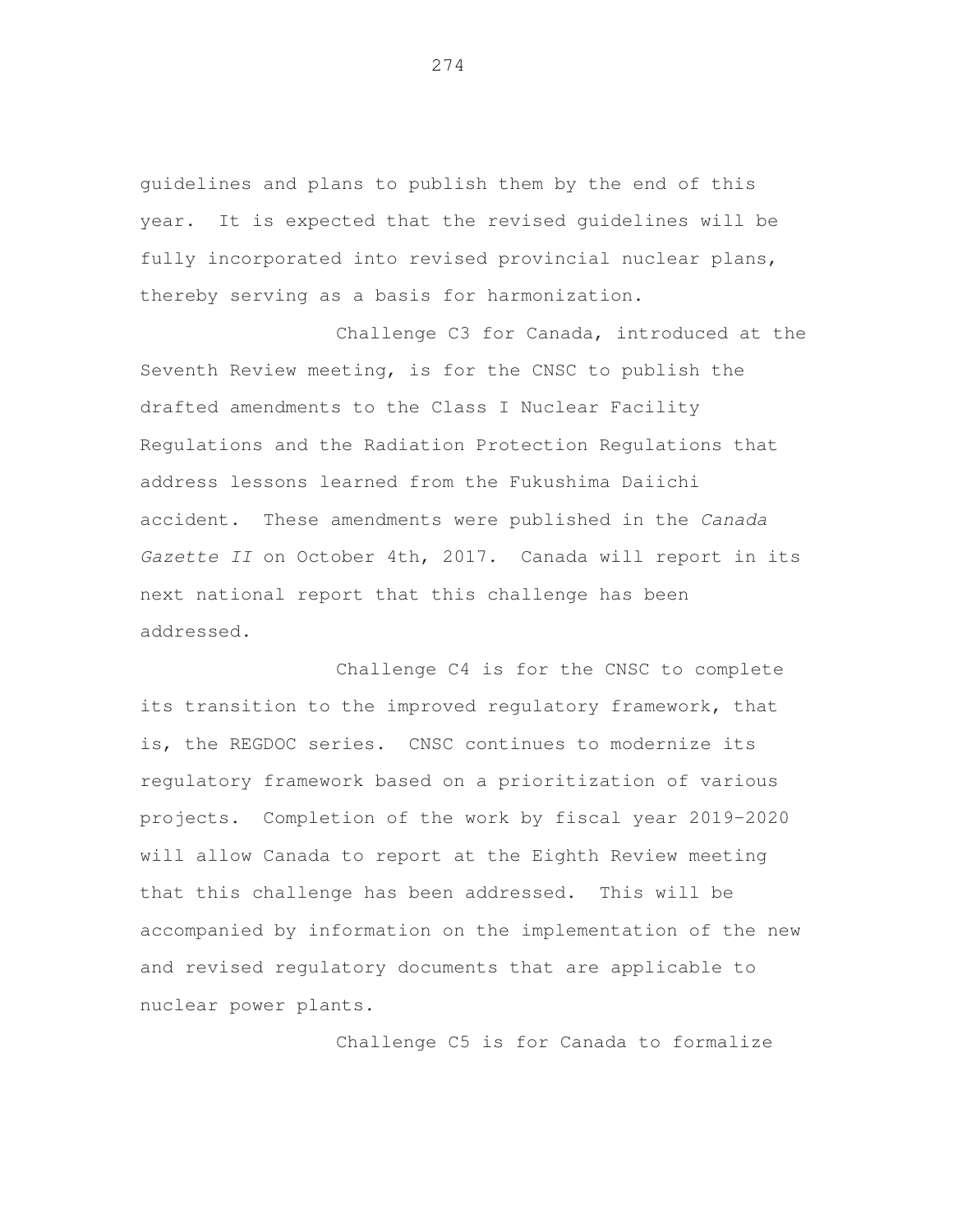the planned approach to the end of operation of multi-unit nuclear power plants. I've already described how CNSC has developed a regulatory process for transition of a nuclear power plant from the operational phase to the decommissioning phase. This process will be updated as the decommissioning of Gentilly II continues and as the ends of life of existing multi-unit nuclear power plants approach.

 The CNSC report for the Eighth Review meeting will include details on steps being taken at Pickering as its units proceed toward end of operations. The framework for this transition will also be updated when CNSC replaces its existing guide on Decommissioning Planning for Licensed Activities with the new REGDOC-2.11.2.

 Suggestion S1 identified at the Seventh Review Meeting is for Canada to address the remaining Category 3 CANDU safety issues. Three of these issues are related to large break loss of coolant accidents. Specifically the issues being addressed, are the analysis for void reactivity coefficient, fuel behaviour and high-temperature transients, and fuel behaviour and power pulse transients.

 The other Category 3 CANDU safety issue deals with the systematic assessment of the effects of high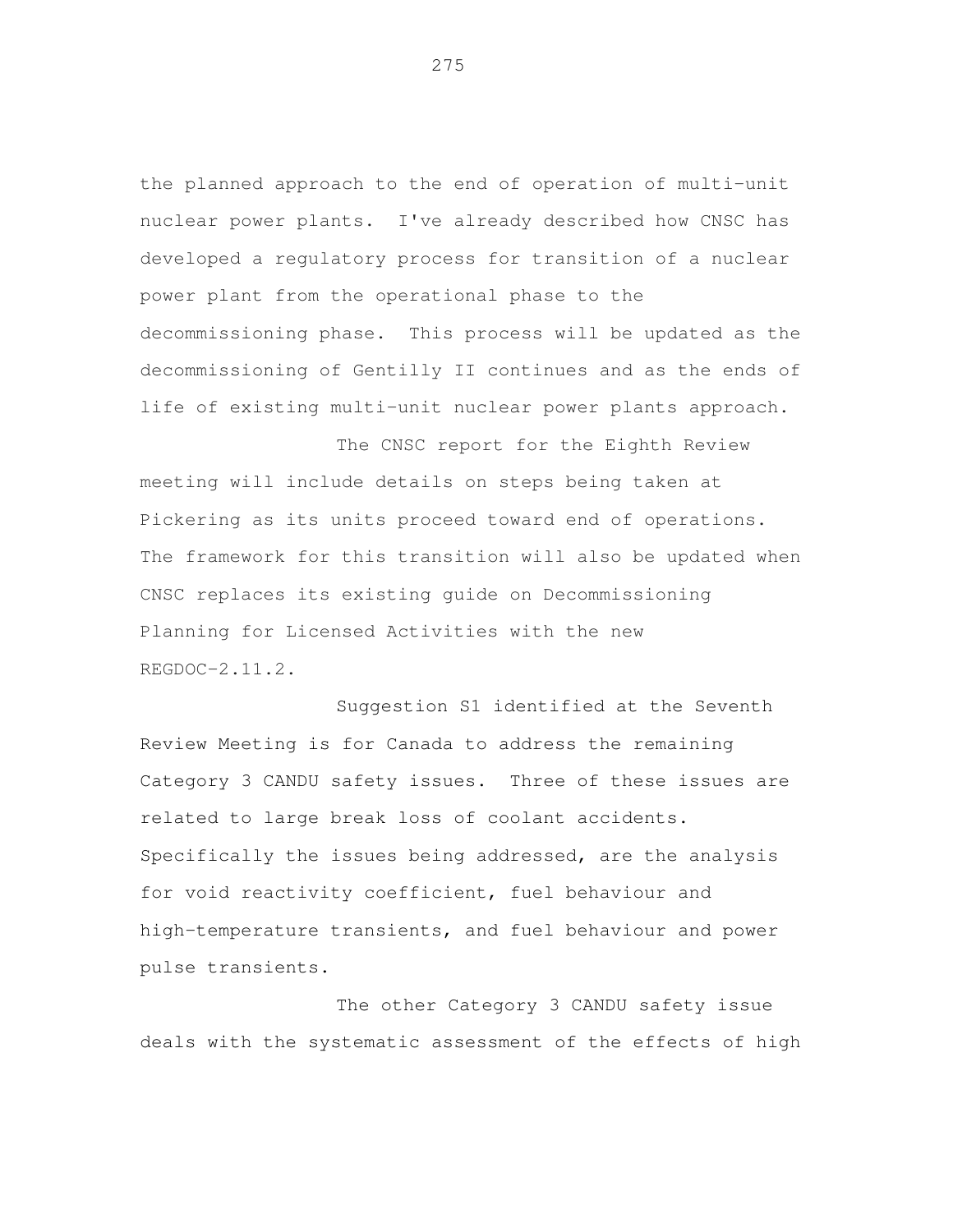energy line breaks. The resolution of these issues was already described for the Commission in two previous CMDs.

 CNSC and industry stakeholders expect that the work to satisfactorily address these remaining issues will be completed during the next CNS reporting period, which will allow Canada to state in its report for the Eighth Review Meeting that the suggestion has been addressed.

 Besides challenges and suggestions the peer reviews also identified positive findings for Canada which are described in the next two slides. A good practice in the context of the CNS is a new or revised practice, policy or program that makes a significant contribution to nuclear safety. A good practice is one that has been tried and proven by at least one contracting party, but has not been widely implemented by other contracting parties and is applicable to other contracting parties with similar programs.

 At the Seventh Review Meeting peer reviewers applied the criteria for good practices more consistently and strictly than had been done in previous review meetings. Canada received one of only four good practices that were awarded at the Seventh Review Meeting for CNSC's participant funding program, which was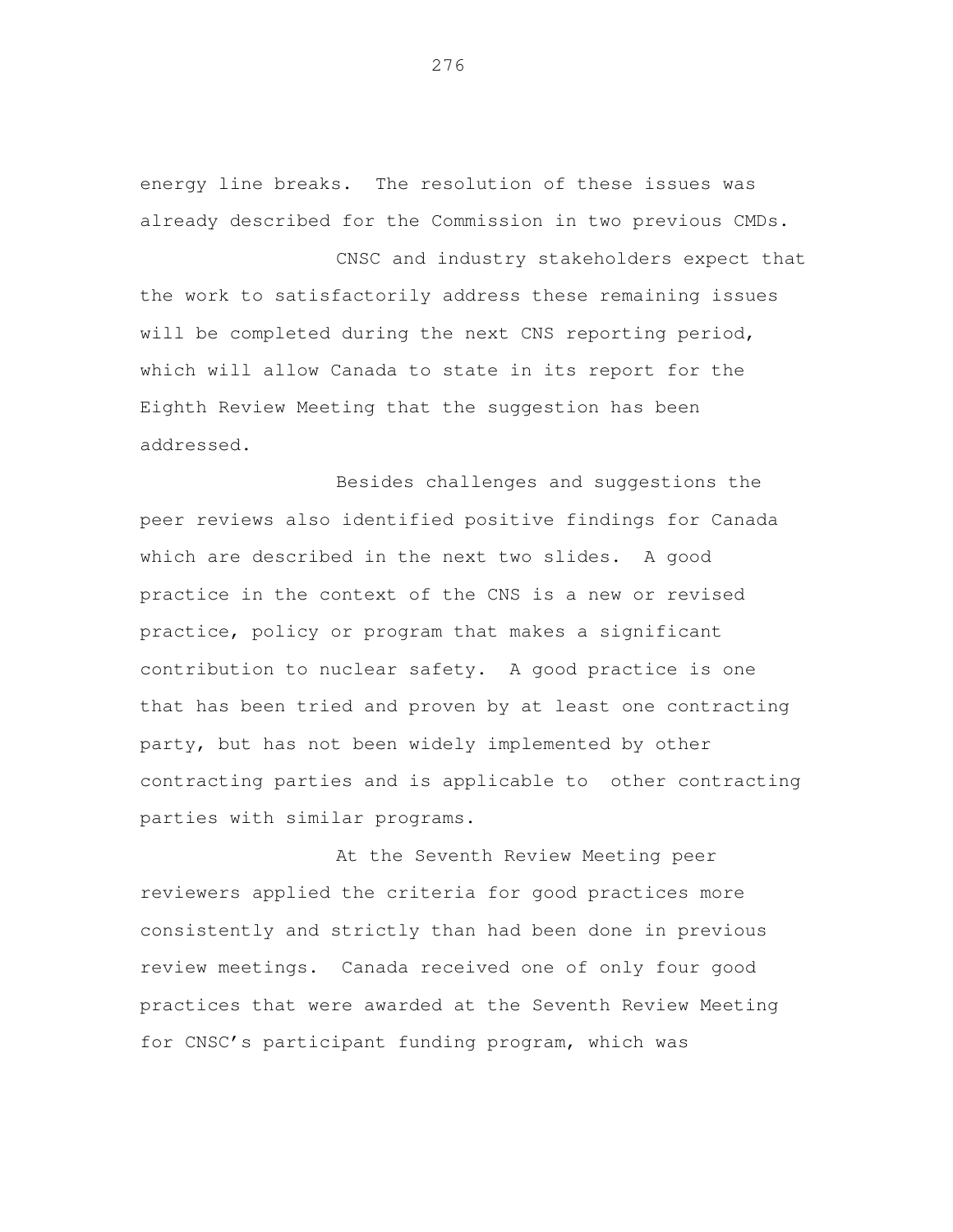recognized as fostering openness and transparency and increasing safety by providing additional information to the Commission.

 Hungary was awarded the good practice for its extensive outreach to the public and neighbouring countries, conduct of public hearings for licensing and educational conferences that went well beyond that generally undertaken by other contracting parties.

 Euratom was awarded the other two good practices; one was for proactively organizing a topical peer review related to the nuclear safety directed before its actual transposition by European Union member states, the other was for the implementation of the instrument for Nuclear Safety Cooperation Program for assisting countries outside the European Union.

 An area of good performance in the context of the CNS is a commendable practice policy or program that has been implemented effectively. It is a significant accomplishment for the contracting party, but does not have to be unique among contracting parties.

 Canada received eight areas of good performance, the most of any contracting party at the Seventh Review Meeting, they're listed on this slide. You can see that they span a variety of topics, some are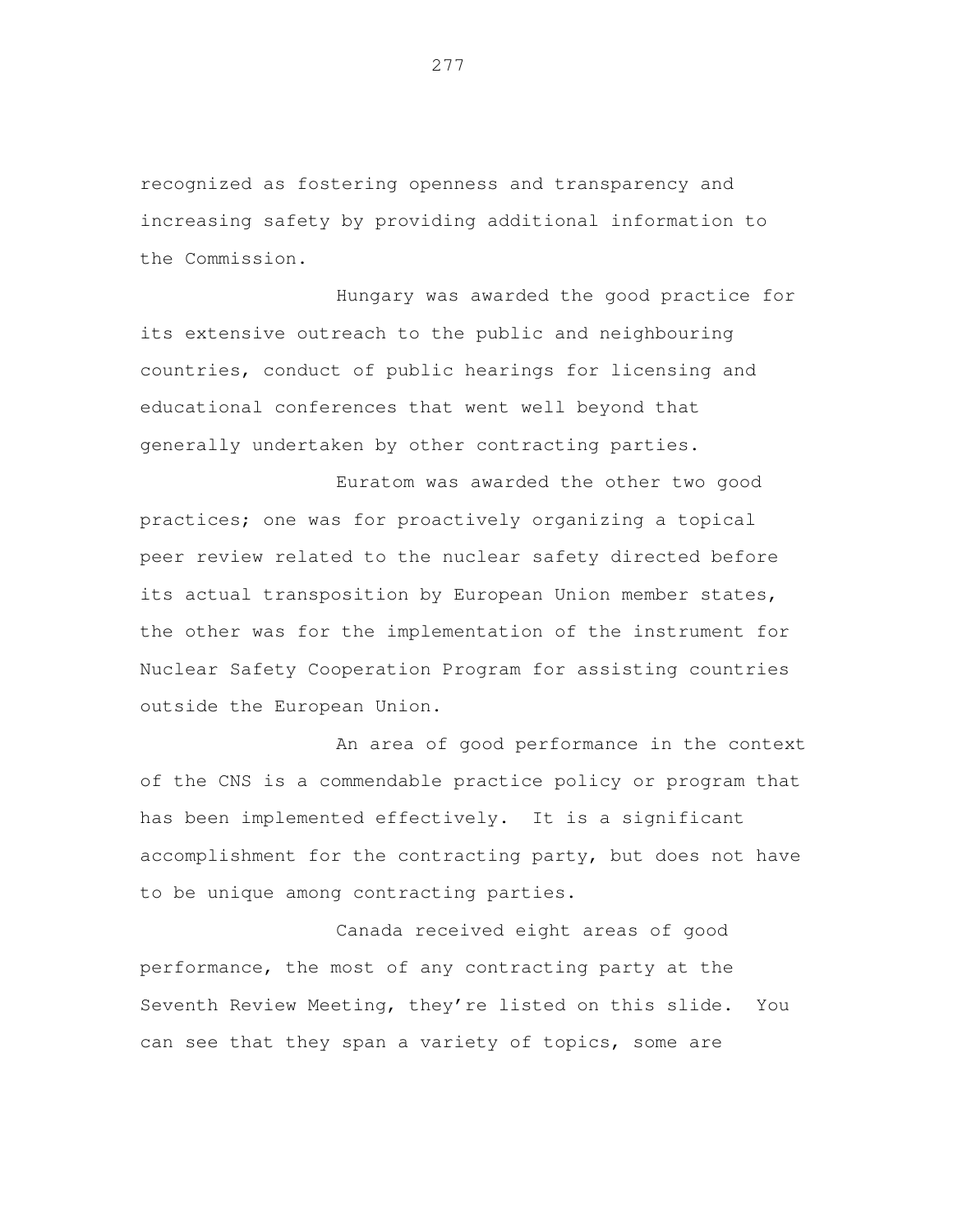accomplishments for the CNSC, whereas others are accomplishments for the industry.

 Regarding the last bullet, it is noteworthy that Romania also got an area of good performance for its use of the CANDU Owners Group weekly screening OPEX process, an example of how Canadian industry is positively influencing nuclear safety worldwide.

 Canada was active in the open-ended working group where four proposals to improve the CNS were discussed. Canada put forward two of the proposals and was a major contributor to another proposal, which was jointly submitted by 12 contracting parties.

 There was no consensus on Canada's first proposal to post videos of national presentations after they are delivered. Although the idea was to post only a video of the presentation itself, and not the debate or conclusions within the country group that follows that, contracting parties had concerns about maintaining the confidentiality of the review, which is an obligation of the convention.

 Contracting parties were also worried about public perception in the inevitable circumstance where some presentations would be better prepared, delivered or filmed than others.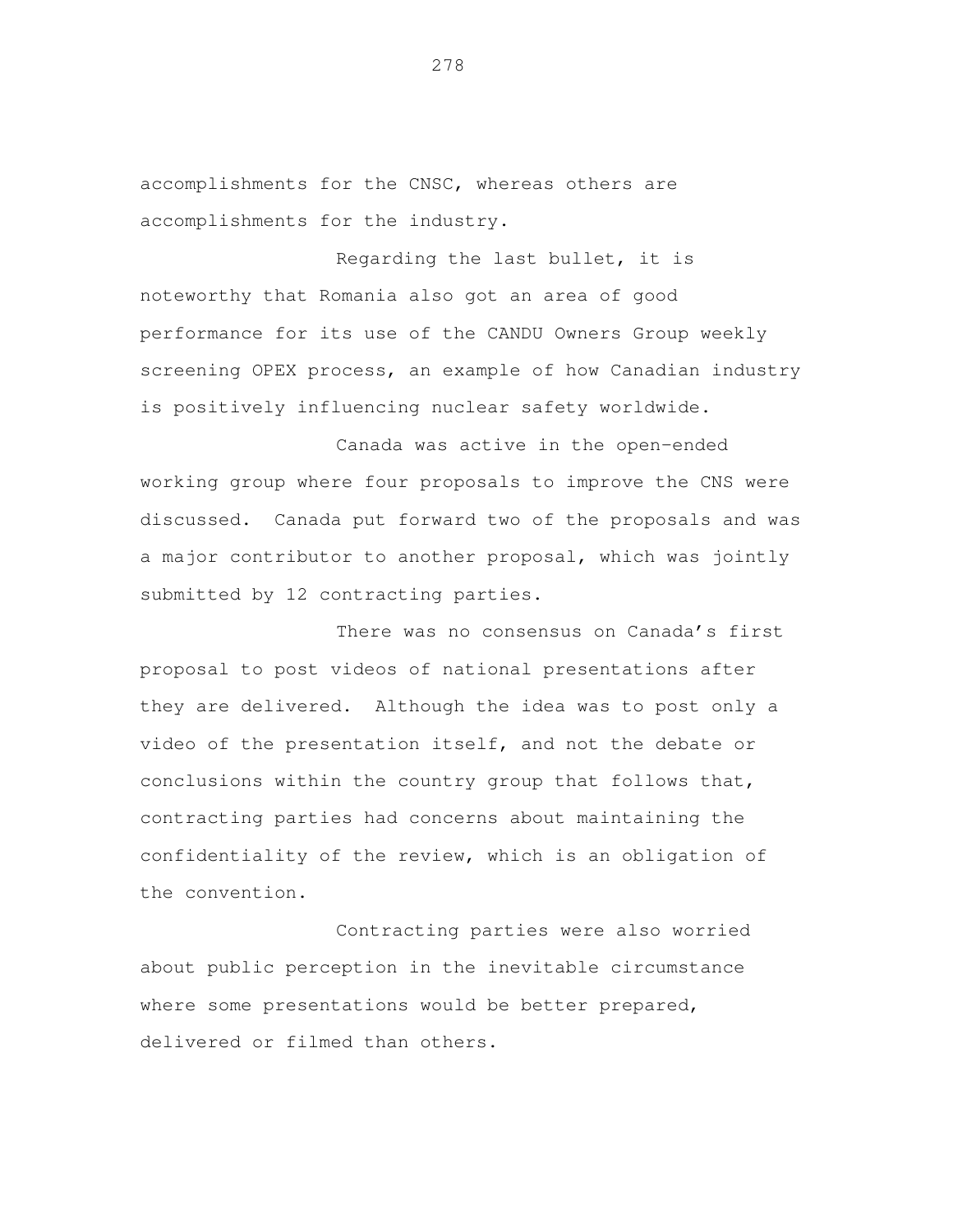A decision on the second proposal from Canada was deferred to the CNS officer turnover meeting in March 2019. It involved the continuation of an earlier improvement initiative to develop a template for writing the text for specific articles in the national reports.

 The German proposal, although approved, was greatly scaled down and will not have a significant impact on the CNS review process.

 Certain parts of the joint proposal were approved by contracting parties. For example, it was agreed to conduct a survey at each review meeting to evaluate the effectiveness of recent process improvements, changes to CNS guidance, et cetera.

 As another example, contracting parties also agreed to hold CNS education workshops to highlight awareness of the obstacles and challenges to participation for countries without nuclear programs. Other parts of the proposal that were accepted will enhance the review meetings and openness and transparency.

 CNS review meetings are always an occasion to stage side meetings that are outside the process, such as bilateral and multilateral meetings of contracting parties and technical and other information sessions. At the Seventh Review Meeting there was a presentation by the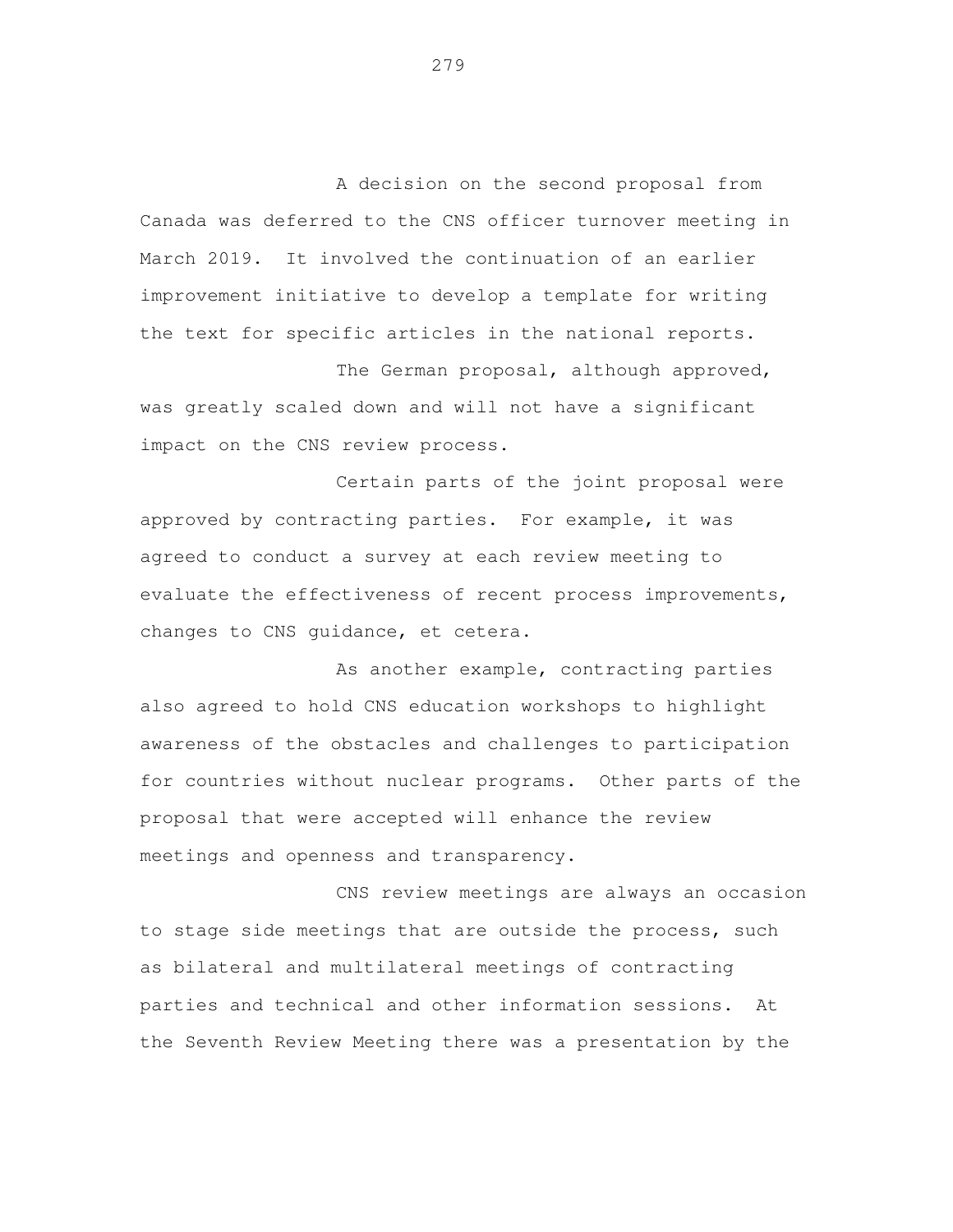delegation from India on the pressure tube releases at Kakrapar, which drew interest from the CANDU community, the World Association of Nuclear Operators (WANO), and the Institute of Nuclear Power Operators (INPO).

 India described its ongoing investigation and testing related to the events, which occurred in 2015 and 2016. The presentation led to further discussion through bilateral meetings between Canada and India where Canada pressed for more details related to the event, and offered to assist with India's investigation.

 Another side event was a panel discussion involving the IAEA and WANO about the importance of cooperating at these institutional levels to maintain and improve nuclear safety. The sharing of limited resources, elimination of duplicated effort, and increase in efficiency of review services offered were major themes.

 The two bodies also endorsed the harmonization of approaches to ensure strong safety culture among nuclear operators and regulatory bodies, including those in countries developing nuclear power programs and approaching the operational phase.

 **MR. FRAPPIER:** Thank you, Brian, Mr. Gracie. For the record, it's Gerry Frappier again. I'd like to provide brief concluding remarks on the results and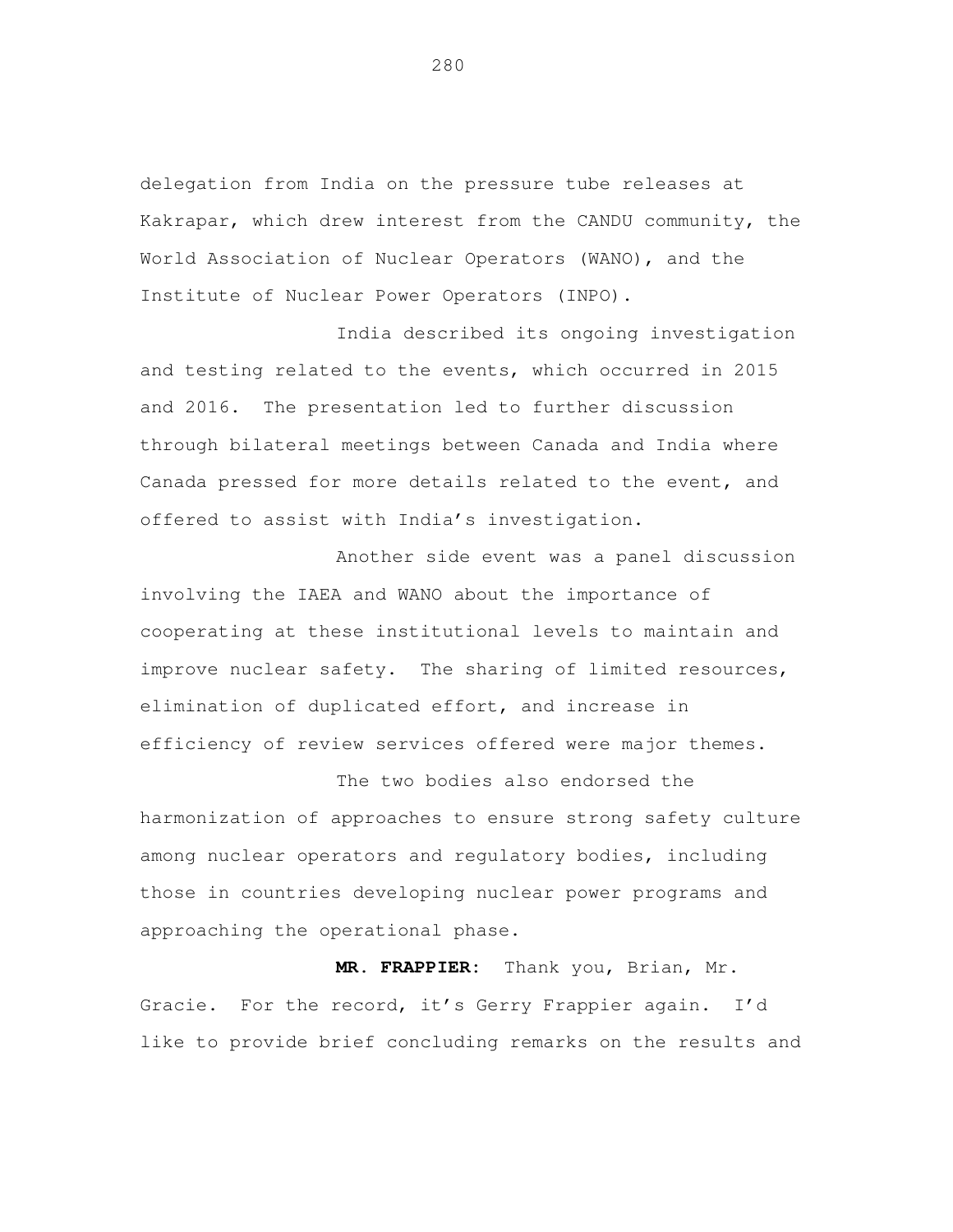benefits to Canada related to participation at the Seventh Review Meeting of the Convention on Nuclear Safety.

 The Seventh Review Meeting continued to demonstrate the value of the CNS peer review process. It was a learning experience where we gained exposure to issues that affect the safety of nuclear power programs and the successful measures that countries are taking to address them.

 Canada also shared information on areas where we or other countries thought we were doing well. The Seventh Review Meeting was also a challenging experience where Canada and others were questioned at length by peer countries, held accountable for open findings from previous review meetings, and assigned new challenges and suggestions that are expected to be addressed by the Eighth Review Meeting.

 Canada was a major player at the Seventh Review meeting. We reviewed many national reports, posed many written questions to those countries, followed up at the review sessions in the country groups and helped develop the country review reports in our country group.

 Our own report, presentation and response to questions demonstrated leadership in nuclear safety, regulatory excellence, openness and transparency. Our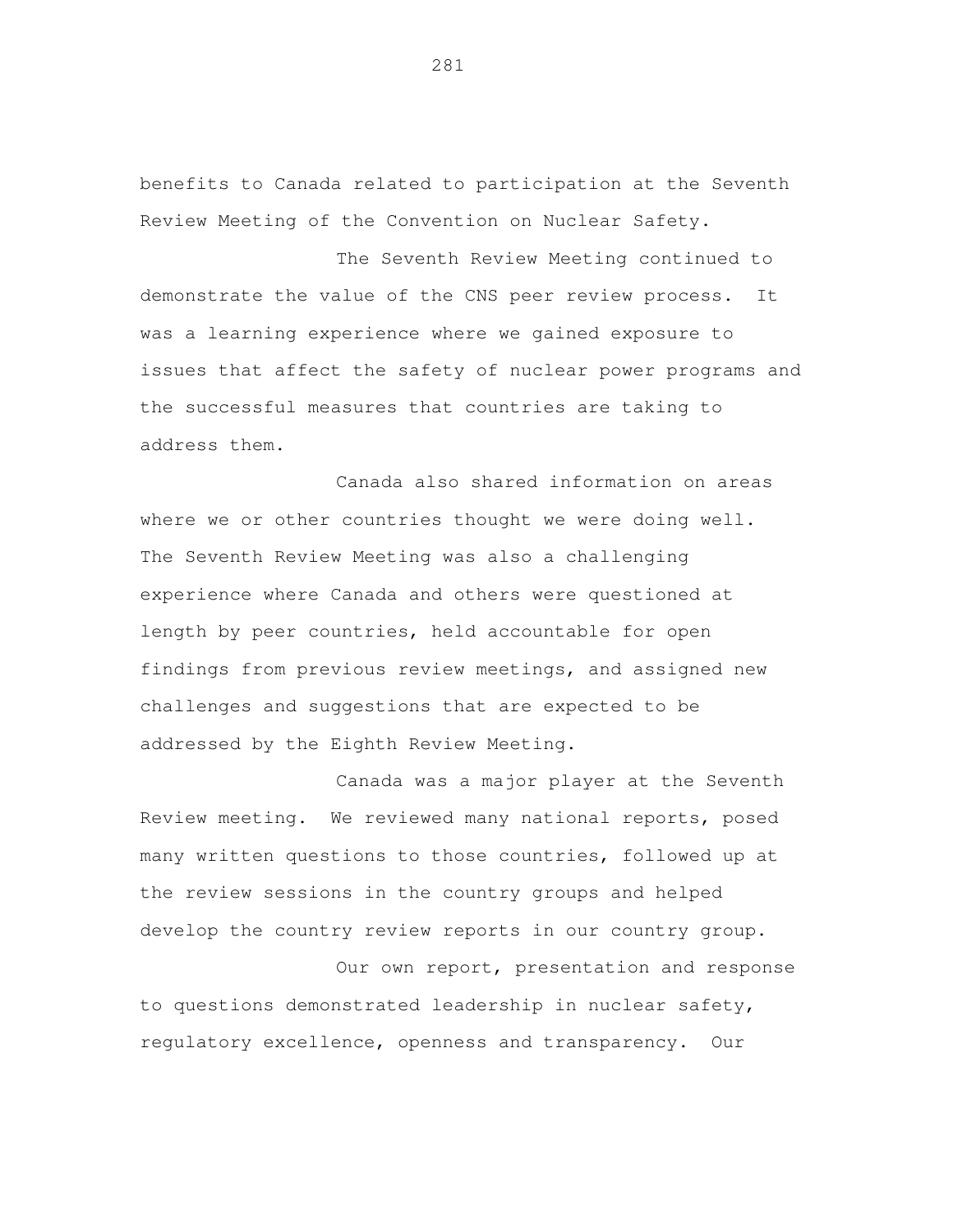country review report identified some areas where we should continue to work in the next three years, and our fulfilment of the role of President resulted in significant improvements in the CNS participation and accountability.

 Finally, we helped drive some improvements that will take effect for the Eighth Review Meeting, including those that should enhance participation in the review process and openness and transparency.

The last slide here is for our references, and it provides links to some of Canada's main CNS outputs for the Seventh Review Meeting.

 This concludes Staff's presentation. We, as well as other members of the Canadian delegation from Industry and Health Canada are available to respond to any questions you may have. Thank you.

 **THE PRESIDENT:** Thank you. So before we open the floor here, does the President of the Convention want to say anything about the Convention?

 **MR. JAMMAL:** For the record, I'm Ramzi Jammal. Thank you for providing me the opportunity to, first of all, thank the CNSC Staff in making the Convention a success. I could not have done it without many of our colleagues in the room.

At the same time, for the first time, we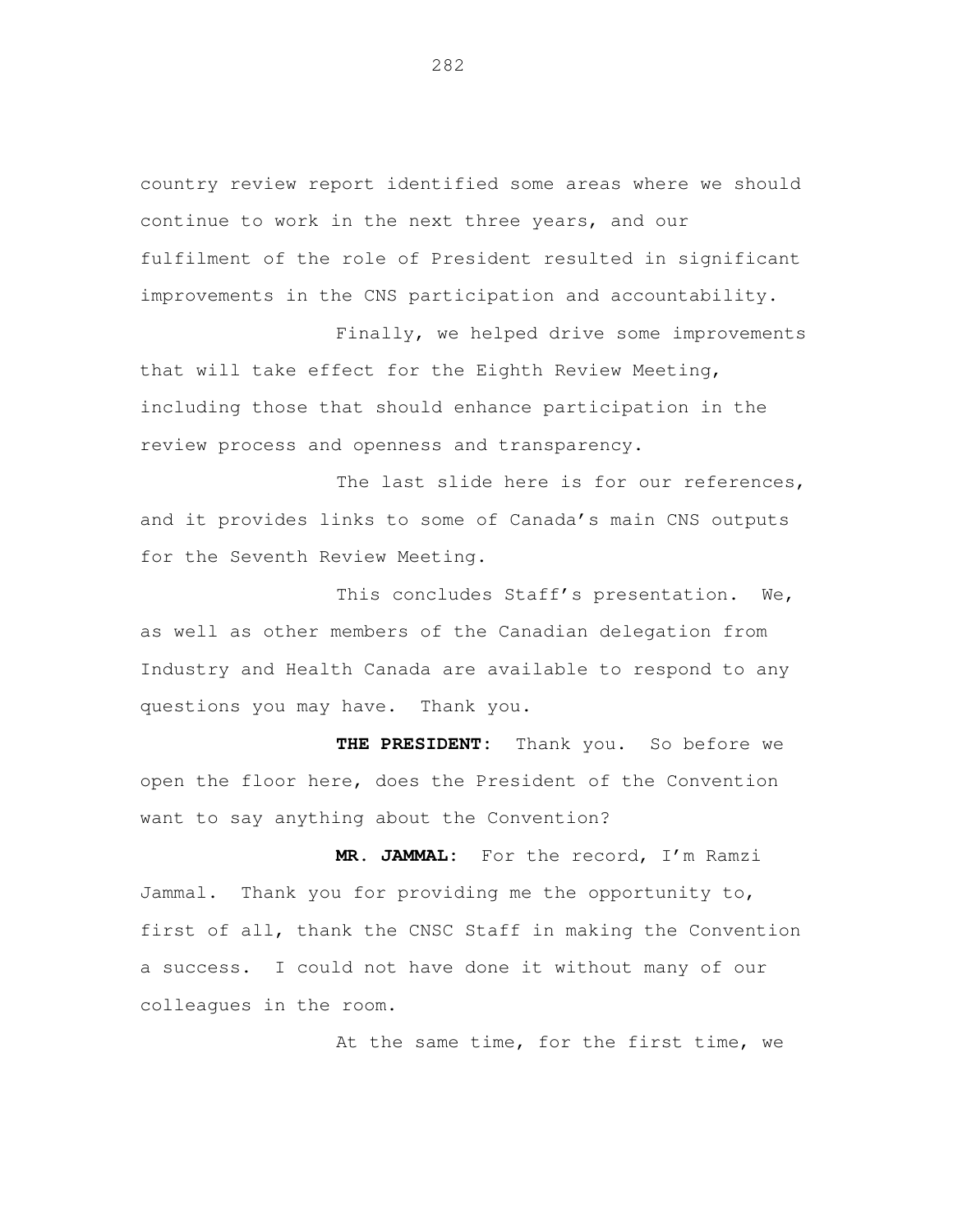engaged our legal section unit that were both a participant and your senior counsel, sir, was keeping me out of jail internationally by providing me with guidance.

I put a lot of challenges into the Convention itself. We were successful in some, and were very tough on the others to fulfil. But as mentioned by my colleagues, we're looking forward for the Eighth Review, and I'm still on the hook to organize the Eighth Review Meeting so we still have some input with respect to global nuclear safety. Thank you.

THE PRESIDENT: Thank you. Dr. McEwan. **MEMBER McEWAN:** So thank you, that was very interesting, and I guess congratulations on what looks very successful. I'd be interested just in industry's perspective on this as part of the delegation and how they see it contributing to the Canadian environment and going forward?

**MR. BURTON:** Maury Burton from Bruce Power, for the record. From my perspective, it's an interesting couple of weeks when we're over there. The focus is really on nuclear safety and, for us, it's a good opportunity to interact with other countries, in particular the regulatory staff from other countries, which we really don't often get the chance to talk to those folks.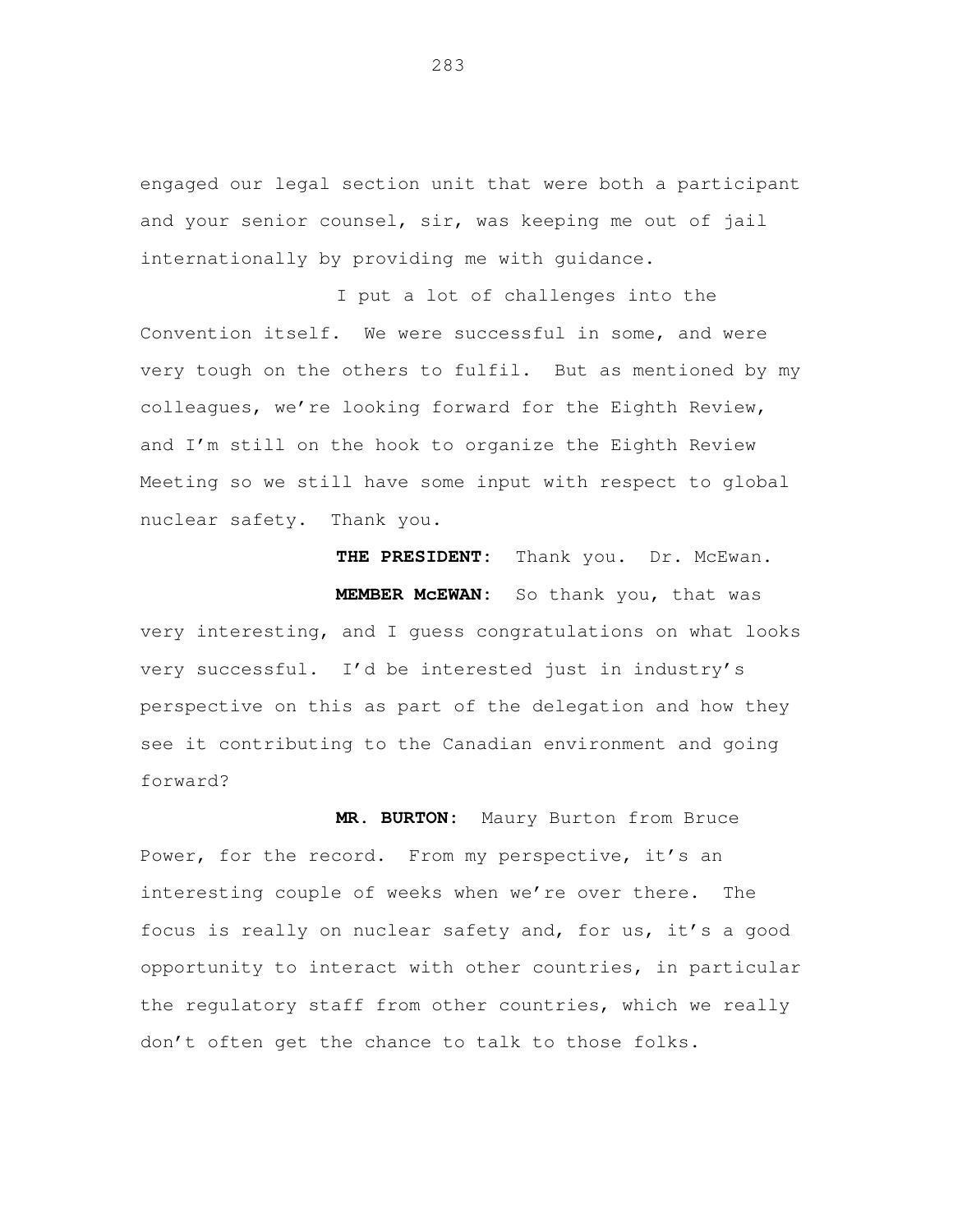So we do bring back a lot of good practices through attending some of the sessions and we try to also meet with some of the other industry folks that are over there as well. I know Mr. Frappier and I met with the Koreans when we were there to talk about the site PSA, which was one of our topics earlier today, and the work that we were doing through COG and how we could cooperate on that.

 So there are a lot of good practices. The one thing I do find is that it does get to get a little political, which these things tend to do. I will compliment Mr. Jammal, this is the fourth review meeting that I have attended, and Mr. Jammal and his predecessor, Mr. Lacoste from France, have gone a long way to try to pull the nuclear safety priority ahead of the political will which at times in these forums is difficult. But I think they've done a good job in steering in the right direction and setting the direction for the Eighth Meeting.

 **DR. LORENCEZ:** Carlos Lorencez, OPG. I only attended the first week, but it was a very intense week. so in different countries. My overall impression was that, as Maury was saying, it's a great opportunity to connect with other people and to learn what they are doing and what I participated in a large number of presentations,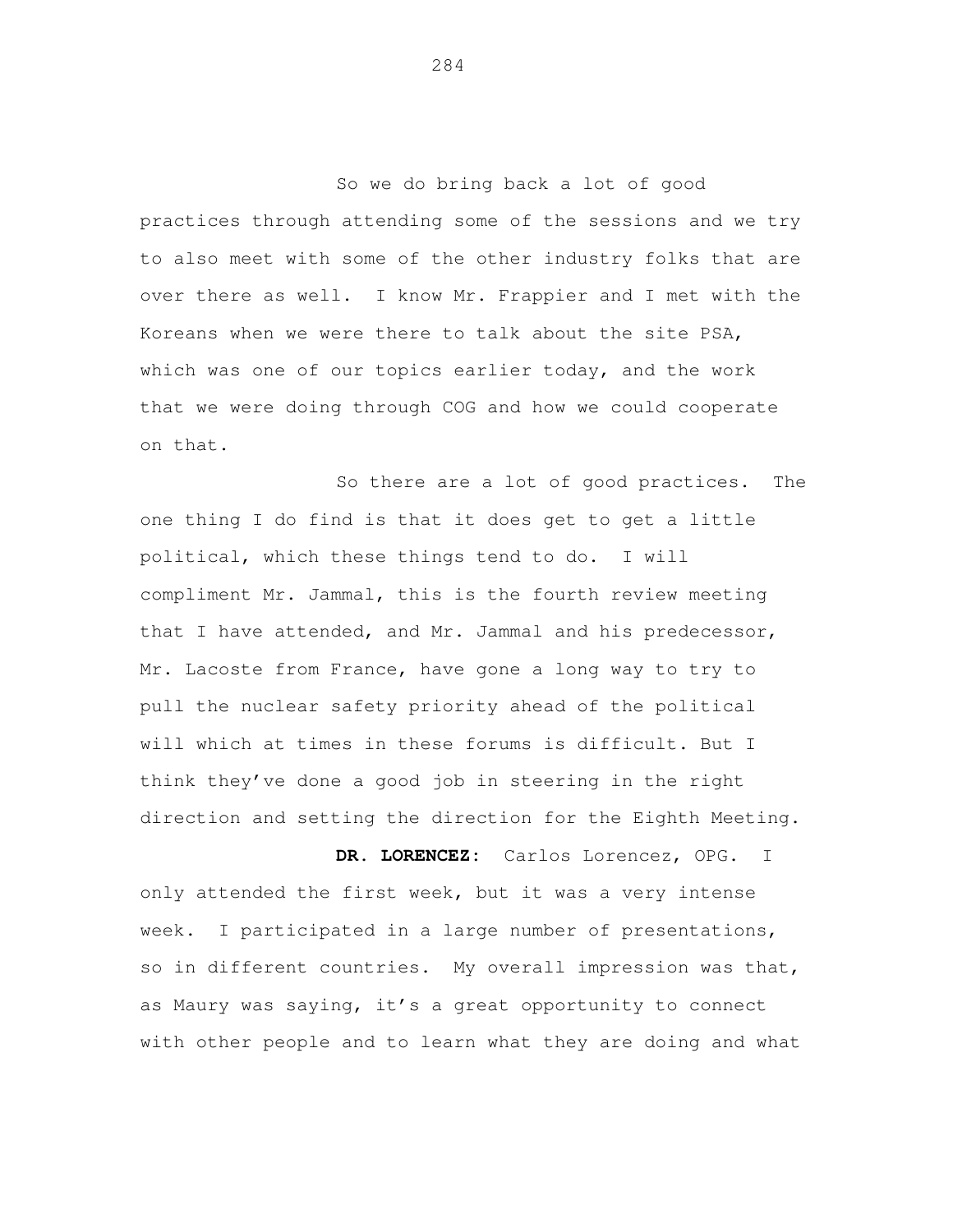they're planning to do.

 But my overall impression was that Eastern Europe still has a lot of work to catch up with Western, with the west world, in aspects on nuclear safety. They are still struggling, trying to gain independence from Russia and their designs or the leftovers of Russia and the Baltic states, for example, and they are not rich countries.

 So they are trying to do their best, but still there is some work to be done to bring those up to the high standards that we have in North America and Europe, for example.

 The other aspect is that we in the industry, we place importance on sharing OPEX all the time. We want to learn, we are learning organizations, and we want to learn from each other, but it's not always the case.

 In the case of India, the information wasn't coming quickly and we had a couple of conversations with them and, in the end, they accepted help from Canada, and we expect to have a good outcome in the end.

 **THE PRESIDENT:** You're not industry, but you can share your impression, Mr. Ahier. Go ahead.

**MR. AHIER:** Thank you. Brian Ahier, for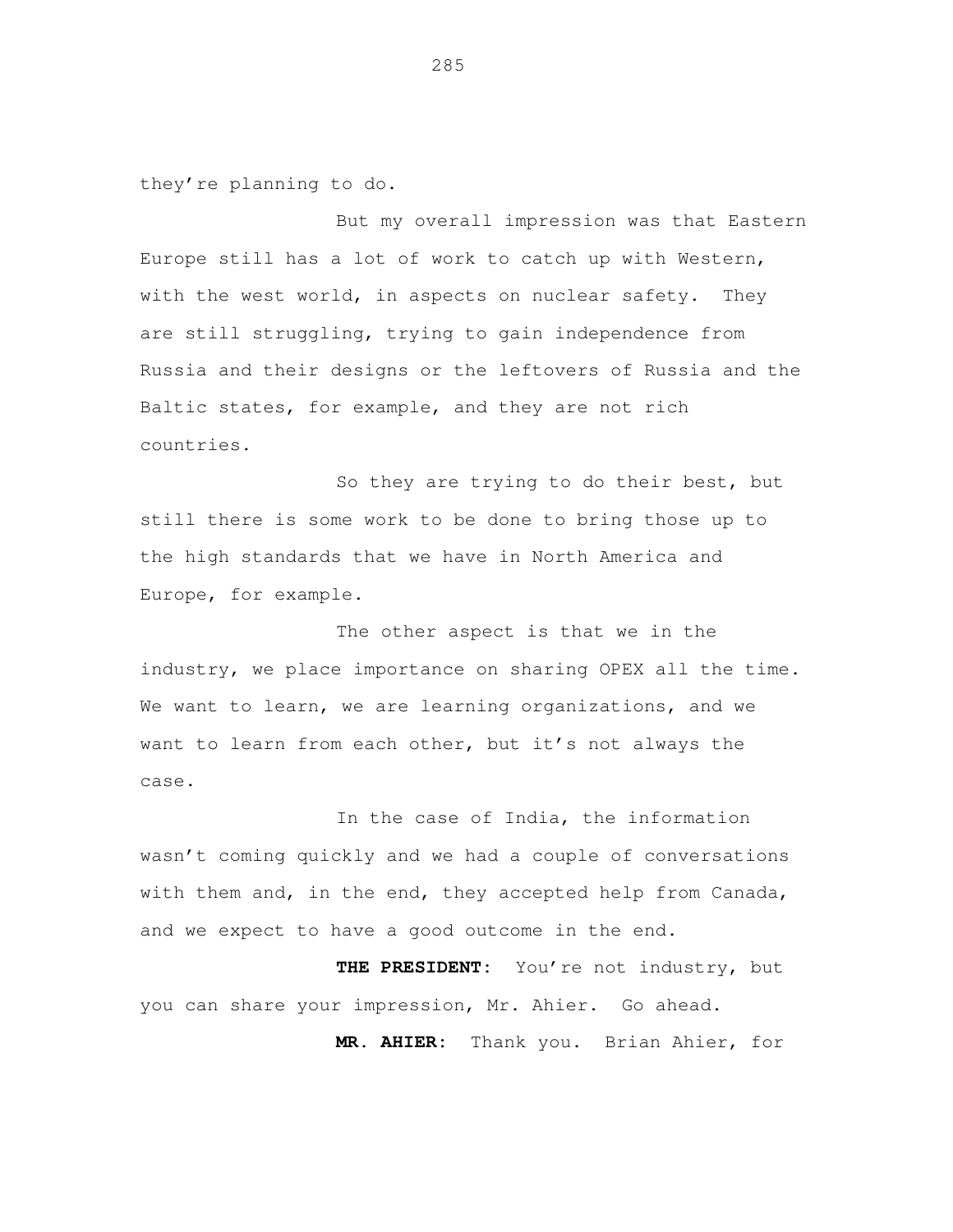the record, Health Canada. I think the opportunity to participate in the delegation to the CNS is very important. Health Canada brings expertise into particular areas that are covered under the Convention, and I think it provides as a good opportunity to not only contribute to the Canadian delegation, but also to hear the experience of other countries in areas of interest to us.

 One other thing I would flag though is that being part of the delegation also gives us one of those infrequent opportunities to link in with all of the community; the regulator, Health Canada, the industry, and to have discussions on topics of interest.

 **THE PRESIDENT:** Mr. Lee, anything that you want to share with us?

 **MR. LEE:** Certainly. It's Albert Lee from Candu Energy, for the record. I also attended only the first week. From the perspective of being a person representing a reactor designer the opportunity to participate at the review meeting on the Convention of Nuclear Safety provides us with insight into how similar regulatory requirements in different countries can result in a different outcome, depending on how each regulator applies their judgment and interpretation to the regulatory requirement.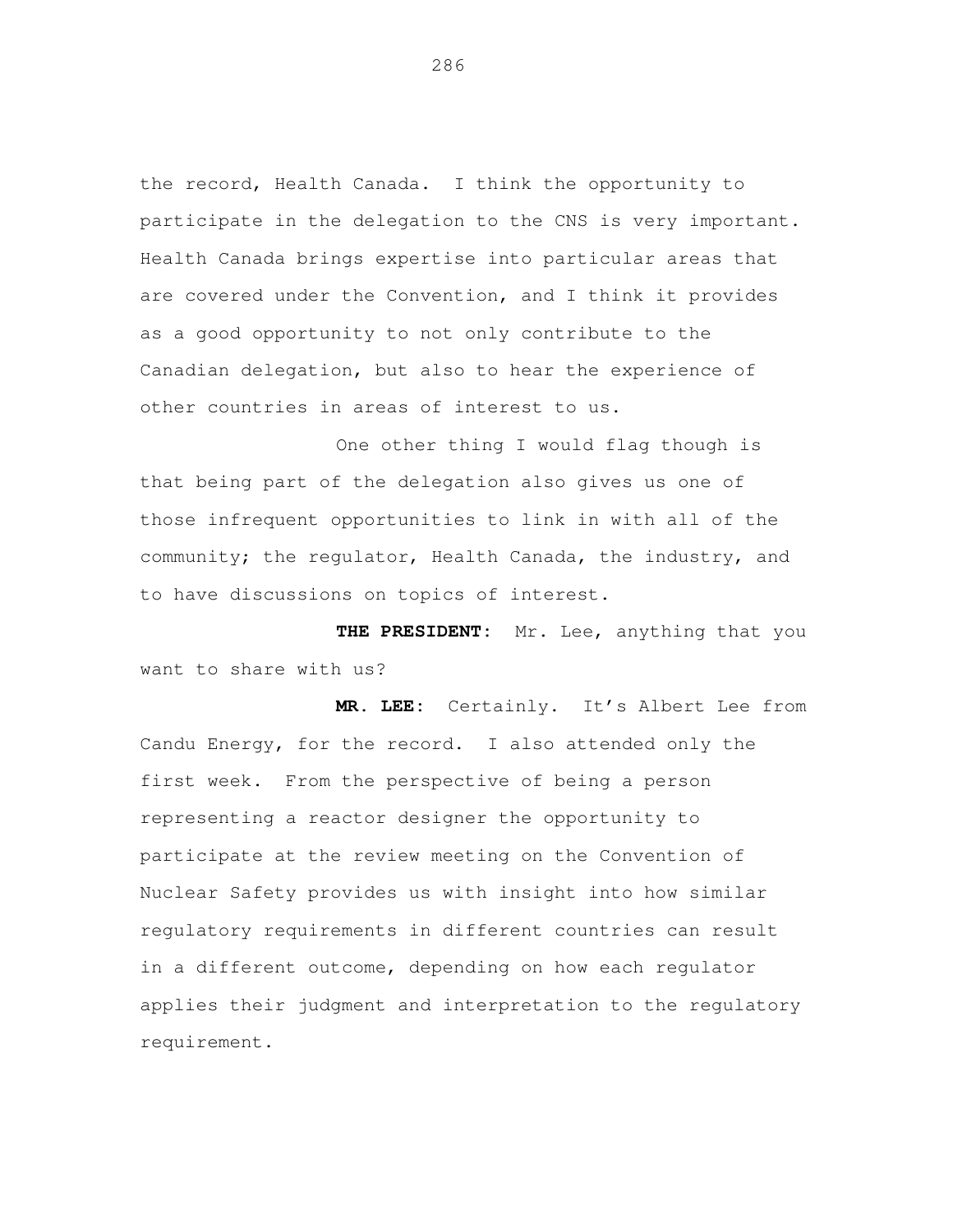What is, I think, very enlightening and very helpful is that the approach that the Canadian regulator takes is a middle ground that tends to bridge the interpretations and understanding that regulators that are both less experienced and less sophisticated than the CNSC and the older more established regulatory agencies in countries like the United States, United Kingdom, Finland, France, and the insights gained from it help to help us at least to determine how best to offer the highest level of safety in the reactor design without unduly burdening the reactor with high costs.

 So it also helps with Canadian suppliers of equipment to know that when specifications are made for procuring equipment from Canadian suppliers for nuclear power plants that if they generally meet all the Canadian regulatory requirements they have a good chance of being able to sell that equipment overseas as well.

 **THE PRESIDENT:** Thank you. Dr. Demeter. **MEMBER DEMETER:** Thank you very much. First of all, kudos to CNSC Staff and to the delegates and to the leadership for this meeting through Mr. Jammal, it's an impressive piece of work.

 Also I was delighted to hear that the Health Canada document will be coming out soon. I remember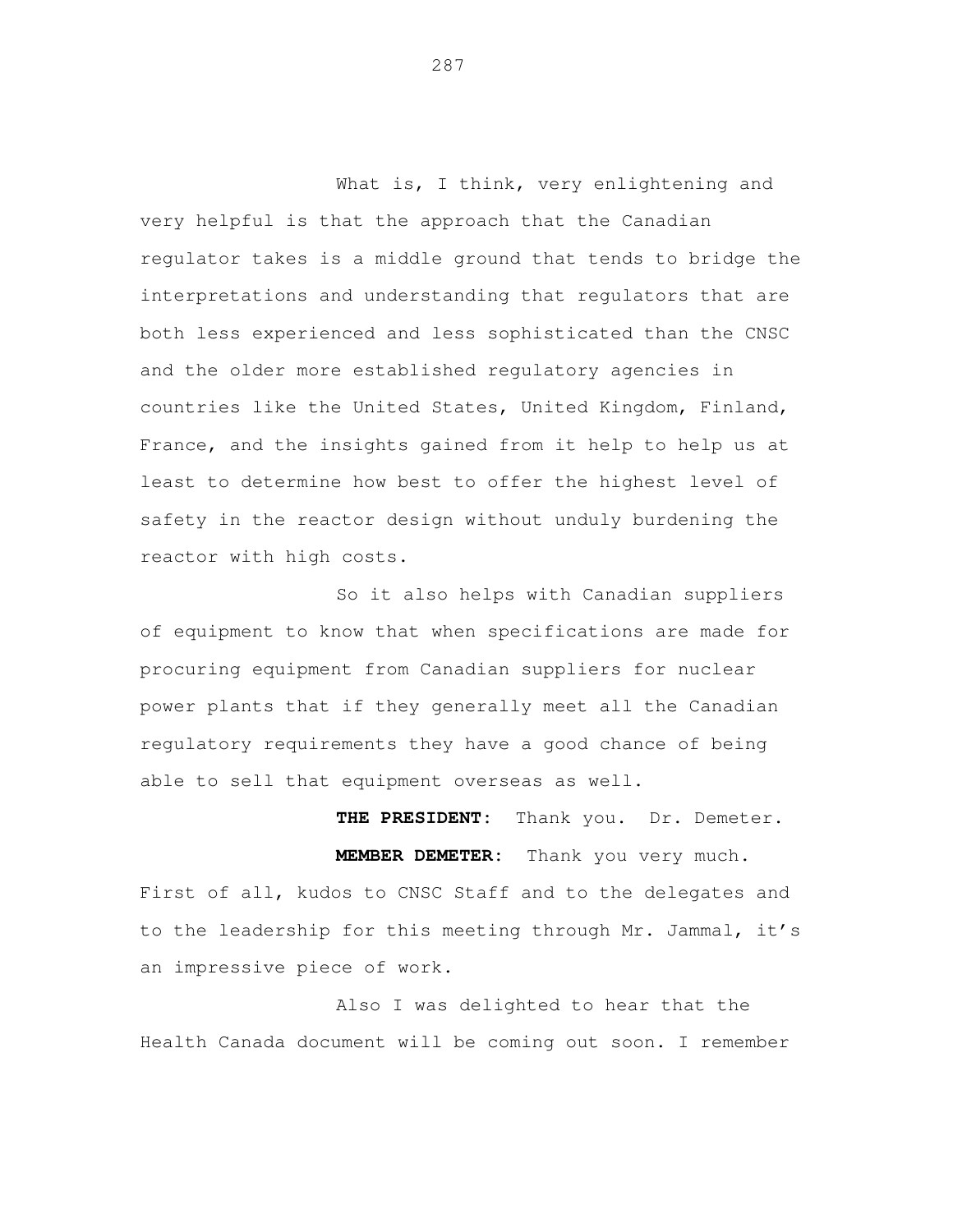a while back making comments on a very draft version of that. So I'm glad to see that out and that will be very helpful.

Notable by its absence, I was curious, I didn't see England or the United Kingdom on the list of participants. I saw Ireland. Has the United Kingdom participated previously, and I just want to get a comment. They seem to be a significant player, given their history. I know that their radiation protection group has been subsumed by a larger sort of group within England, based on my ICRP experience.

But maybe someone could comment on England's absence?

**MR. FRAPPIER:** Gerry Frappier, for the record. No, England was definitely there.

## **MEMBER DEMETER:** Was it?

**MR. FRAPPIER:** If you look at Slide 15

and  $--$ 

**MEMBER DEMETER:** Oh, I see, it's under UK.

**MR. FRAPPIER:** -- country group 6. Yeah,

it is called the UK though.

**MEMBER DEMETER:** I tried to look for United Kingdom, England and -- $\overline{a}$ 

**MR. FRAPPIER:** Yeah, it's just a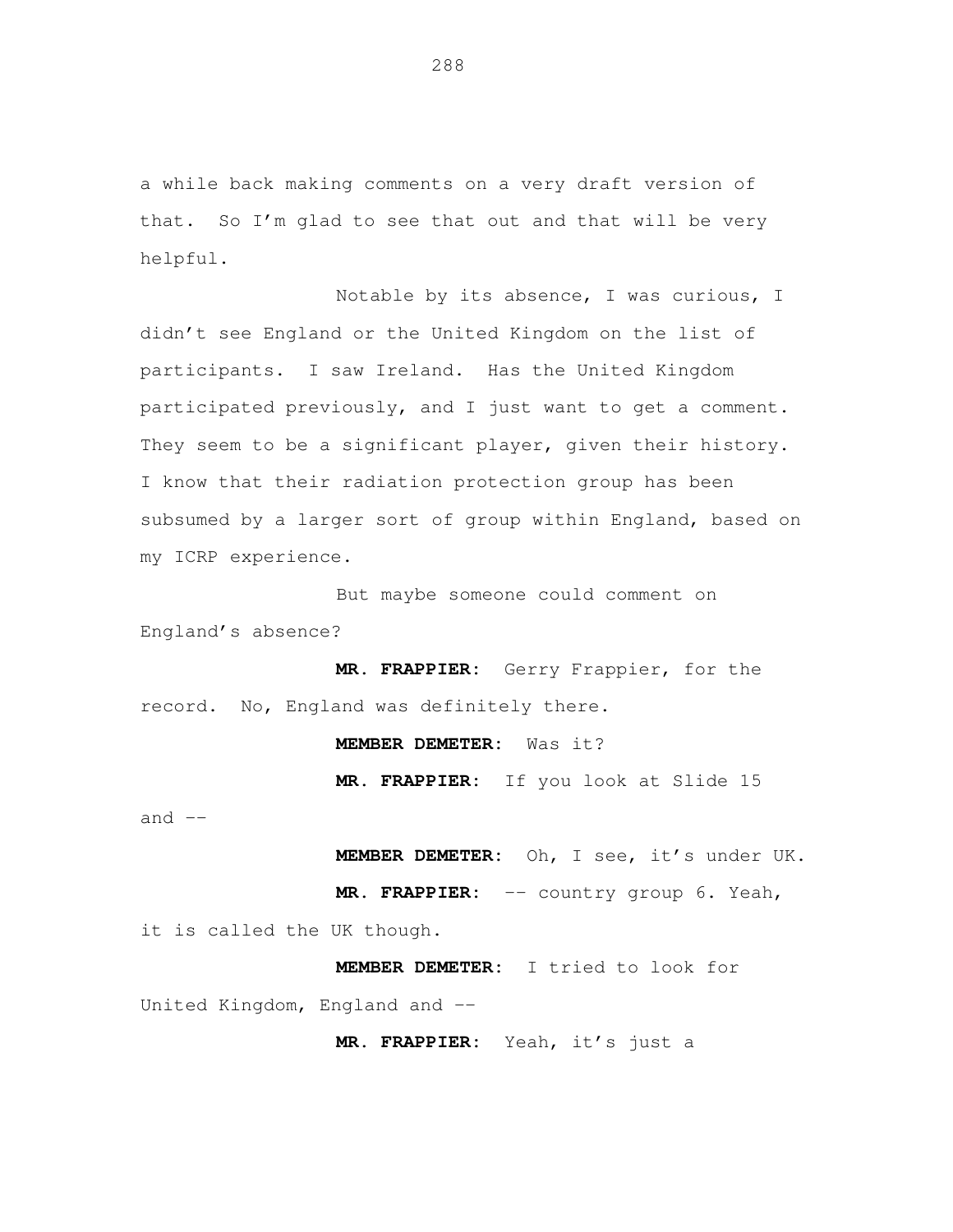short-form of the UK.

**MEMBER DEMETER**: I'll retract my question.

**MR. FRAPPIER:** But, yeah, and they

certainly participate very actively.

**MEMBER DEMETER:** Makes more sense now.

Thank you. Well, kudos anyways. Thank you.

**THE PRESIDENT:** Dr. Soliman.

**MEMBER SOLIMAN:** My sincere

congratulations to the Canadian team, CNS's team also, and Mr. Jammal and Mr. Frappier.

I have some questions about the presentation given by the Indian delegation. I understand that you had discussions with them, studied the accident which happened to the pressure tube release. Do you think that we can benefit from that accident, initiating events definition in our safety cases such as pressure tube, calandria tube rupture or end-fitting ejections or others?

**MR. FRAPPIER:** Gerry Frappier, for the record. Certainly, yes, I mean we always want to have information from events that occurred anywhere else, and the Indian design is very very similar to the CANDU designs. I think at the Convention it was quite interesting because, as was mentioned by industry there, India had arranged -- because basically we pushed very hard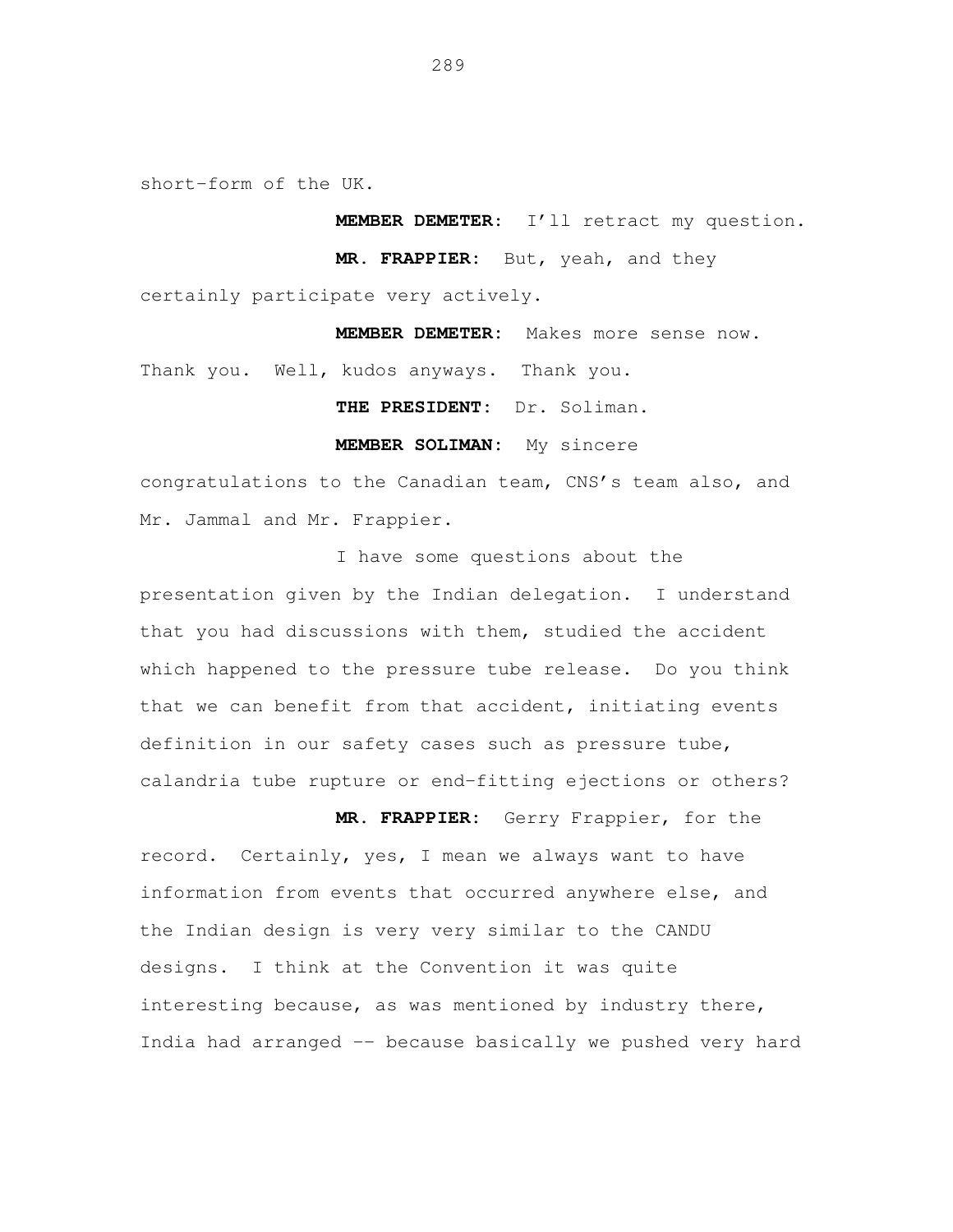for India to make a presentation, because it was a major event.

 They gave a presentation that was, you know, pretty high-level without the kind of detail that this sort of group would expect. Because, of course, the thing that's interesting about this is you have a lot of experts around.

 Certainly in our case we had ensured that we had some metallurgical and pressure tube experts with us on our delegation, and, in general, people were not so satisfied with the forthcomingness of India in the case to the point where we basically made a bit of an issue out of it and ended up getting another meeting with them because they agreed that bilaterally they would give us a lot more information.

At that point, we did get a lot more information that was more technically relevant. What we're actually going to learn from it, we're still seeing how much of it has to do with poor quality control on their annulus gas, which is certainly the big thing that they found out that it was causing lots of corrosion. We do not have that problem here because we deal with annulus gas differently than those units do.

But having said that, it was very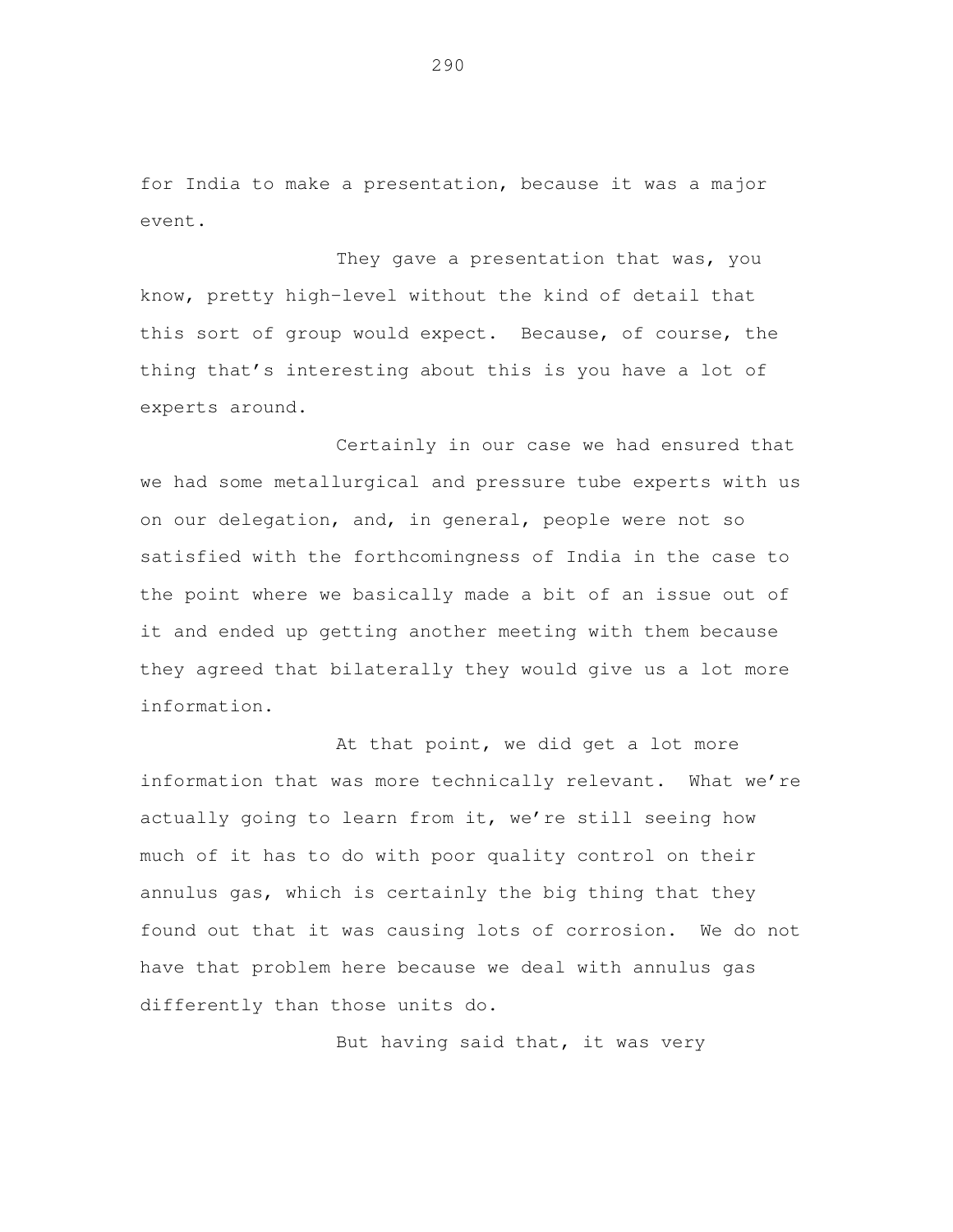important for us to find out that that's what they were hey, do we have this problem? Please go check exactly how you do these things, which industry did undertake and responded and brought us information. thinking, so we could turn around to our industry and say,

 I think down the road, as we learn more about the manufacturing side of things and that, which they still have not finished their investigation, I think we'll learn even more that perhaps we can apply. But certainly, we'd want to make sure we don't have similar problems.

I think what the Convention did was - it's very powerful, a peer review from all these countries, and India very very much felt that they all of a sudden have to do something because all the countries were saying it's not sufficient what you're doing, and they would have ended up with some very big challenges coming out of this Convention if they hadn't sort of turned around and started saying, okay, we'll provide a lot more information.

 We've met with India now several times since this Convention on Nuclear Safety, so there's much more of an exchange of information going.

## **THE PRESIDENT:** Mr. Seeley.

MEMBER SEELEY: think it's very good news for the Canadian situation. Thanks for the report, I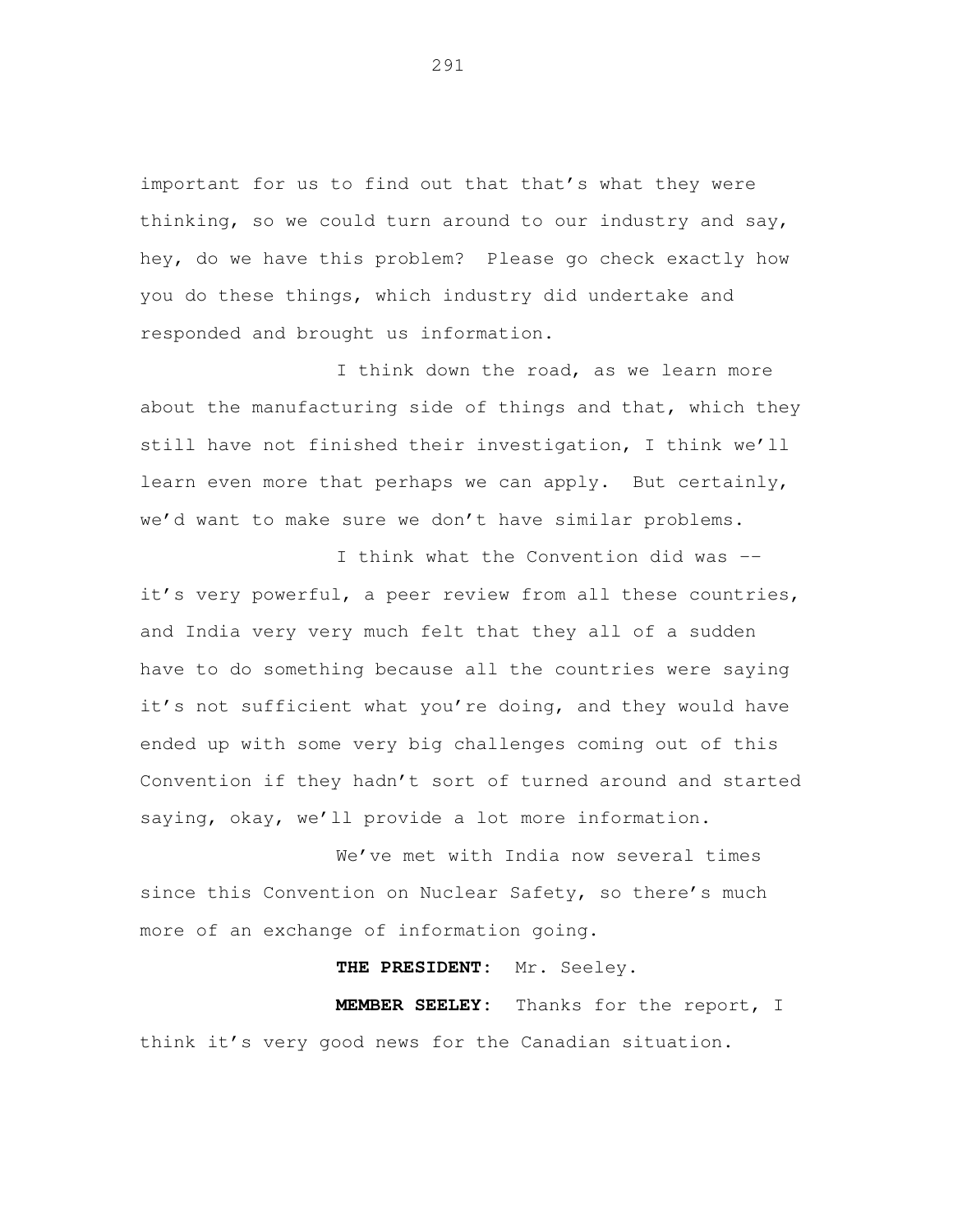I just had maybe a question just around the number of facilities in the world, nuclear facilities in the world largely, I think Russia and China are the countries building the new facilities. But Canada, sitting there with the 19 reactors and the fact that we've refurbished many of these reactors and are now extending the life for, you know, another 30 years puts us really right in the middle of the whole lifecycle of our facilities still.

So I think it, for that -- you know, the importance of being involved in this and being centre of it is, I think, for me still -- it is a very important activity that we stay engaged in and see what's going on in the world.

 I think the whole idea of refurbishment of reactors and extending life could be other key learning coming out of this. I don't know how many other countries are actually doing this. It would be -- I'm just curious to know that -- I expect probably others are, but maybe we're leading in this area as well.

Any comments on that one?

 **MR. FRAPPIER:** Gerry Frappier, for the record.

Maybe I'll say something and then industry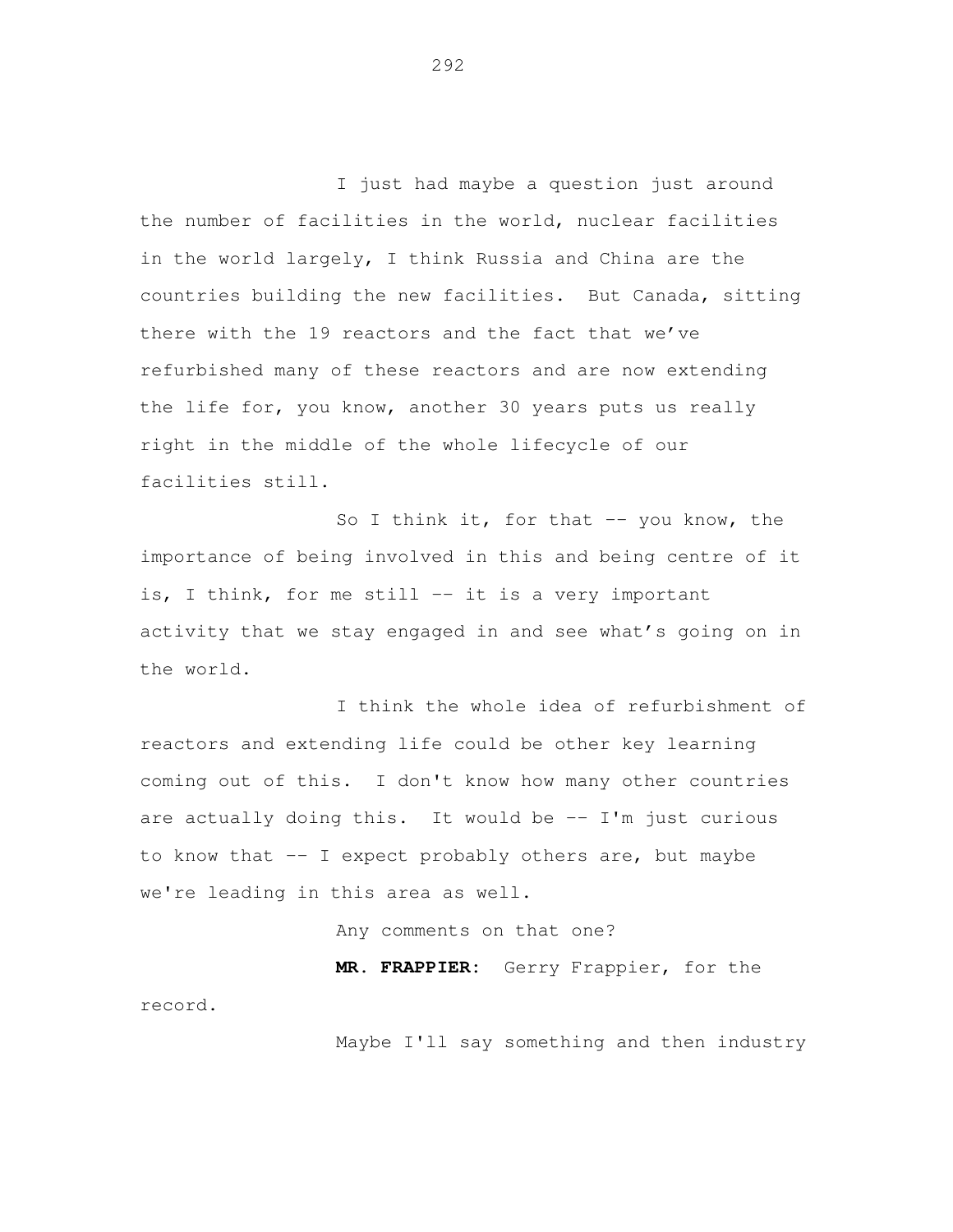may want to add something as well.

 But certainly the CANDU reactor provides for this refurbishment that we're talking about as far as replacing pressure tubes and major component replacement. And we are going through that.

 And other CANDU countries are either going through it or are planning to go through it, so we have Argentina who's right in the middle of it right now. Korea just finished one. And Romania is looking at doing some.

 So for the CANDU technology, that is a real important set of projects that people are considering and some are doing.

For other technologies, they're really going into long-term operation, if you like, and aging management, the same way we are, so a lot of those things are similar as far as challenges for the regulator as to getting older plants and how they make sure they're safe.

 We have the benefit of going through refurbishment, in which case we're going to get nice new pressure tubes and that.

For the other countries, it's much, much more involved, and given the pressure vessel they have, how long can they keep it going. And so the original design considered certain number of years, so there's a lot of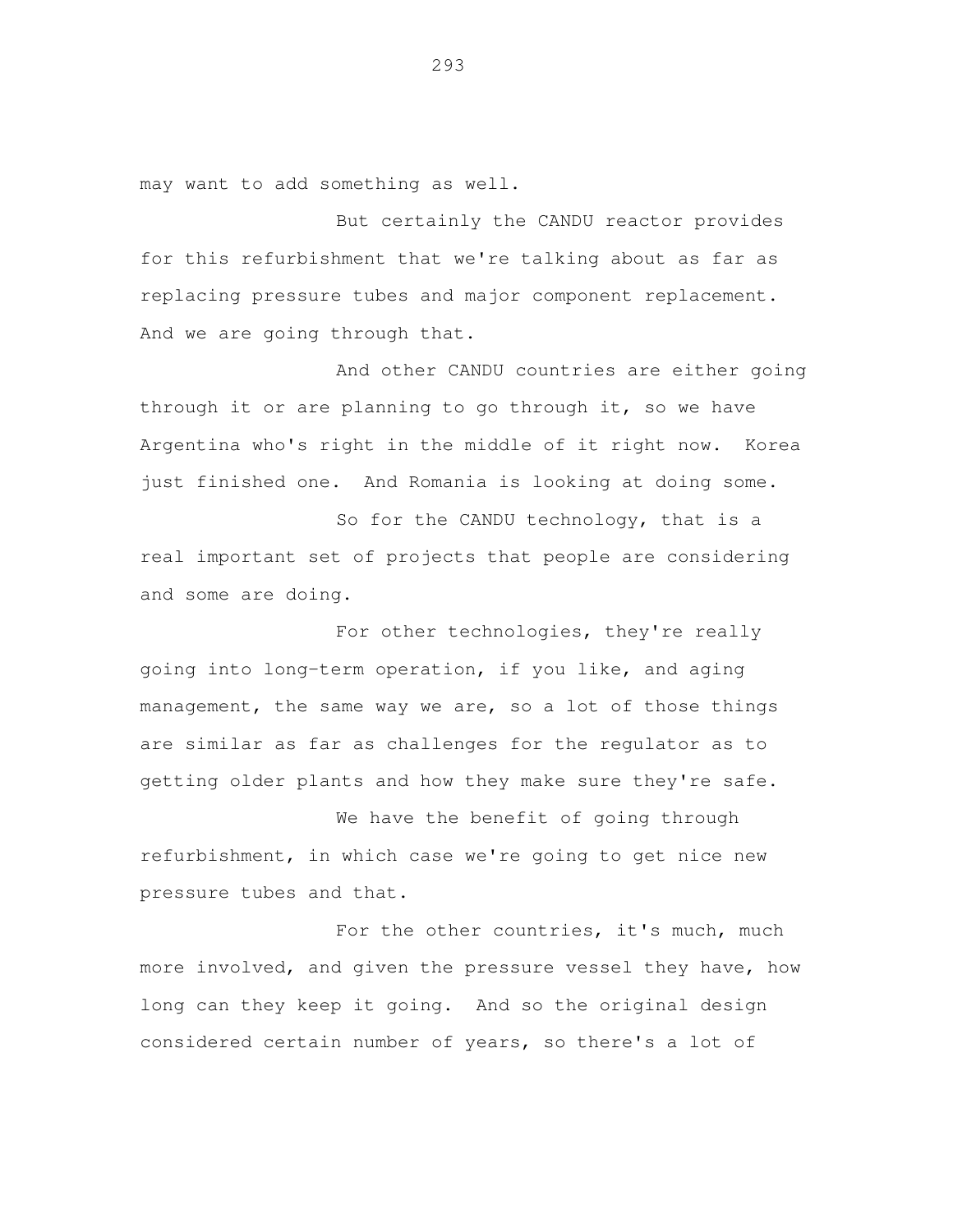research, a lot of work being done and a lot of exchange of information as to can they really stretch that out to 80 years or so.

 So they're very much involved in aging effects like we are, but maybe handling it a little bit different than CANDU countries.

And then you have the crop of countries, as you mentioned, who are building a lot of new nuclear plants, or even more interesting is countries that are first embarking on a nuclear power plant and they just don't have the big technical group and that expertise.

 But I don't know if industry wants to add to that.

**MR. BURTON:** Maury Burton, for the record.

 I think Gerry covered it quite well. CANDU's a bit of unique technology where we can replace the pressure tubes and -- with new pressure tubes and essentially have a new core, whereas you have the pressurized water reactors, the boiling water reactors, where you can't really do that.

 So they are really looking at more life extension activities and aging management, as Gerry said, though I will note it was a discussion topic during the U.S. presentation at the convention about going to 80-year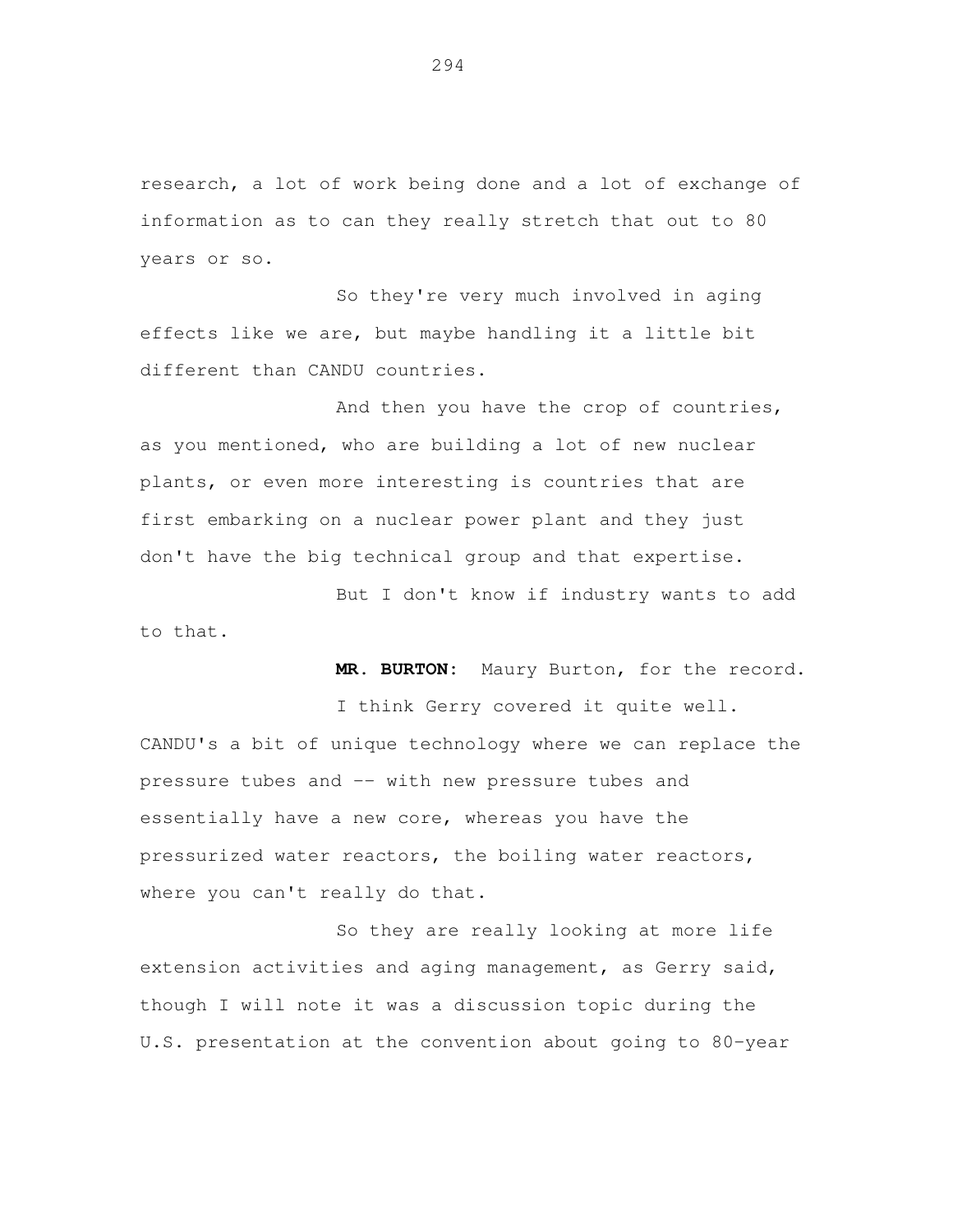licences for the folks that have the 60-year licence now. And just recently in the press clippings that -- I can't remember which news group it was, but it's one of the nuclear ones. I forget. World Nuclear Association or the CNA.

I saw one of the American plants has notified the NRC of their intent to go for an extra 20 years on top of their  $60$ , so those  $-$  those requests are going to come. And as an industry, we will be working with WANO and other  $-$  for us in the Canadian industry, COG, on ensuring our aging management programs are in good shape to manage operating these facilities out that long.

**MEMBER SEELEY:** Thanks for that.

**MR. JAMMAL:** Mr. Seeley, as President of the convention, what I'd like to do is table my present report to the Commission. I think we failed to attach it to the presentation.

This isn't a public document because I was bound by confidentiality, and if you read between the lines, I've transformed some of the -- summary report which is -- requires consensus by the contracting party that's not publicly available. It's on the secure web site of the CNS.

But to answer your question, from global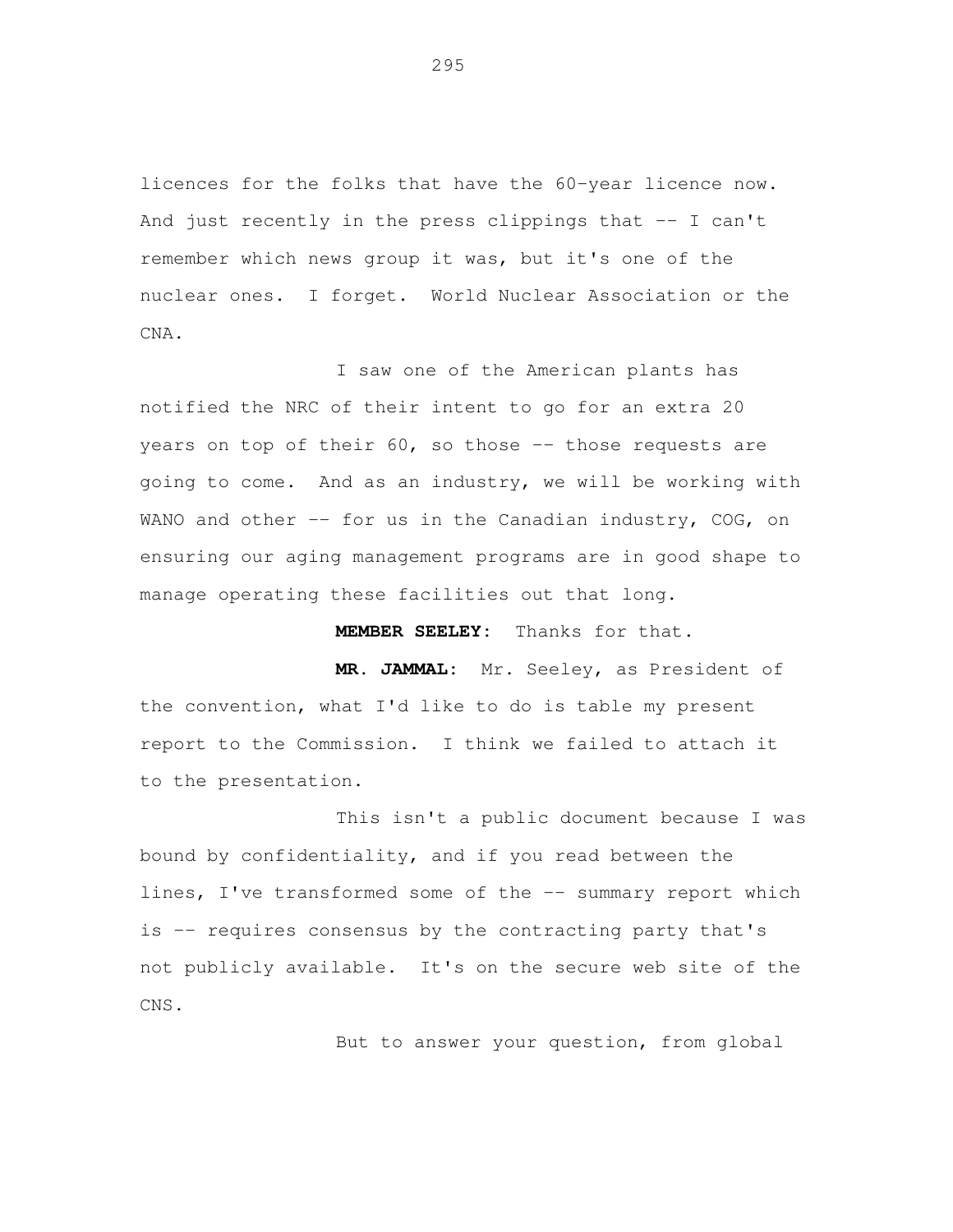perspective and as President of the CNS, one of my recommendations for contracting parties to report on for the eighth review is the managing the safety of aging facilities and plant life extension. And that's one of the high stress of the global nuclear safety is facing in addition to the life extension.

 Quite a challenge and challenging for global nuclear safety are emerging countries who are coming on board with the turnkey operation being bound by contracts to the point that the contracting parties themselves are facing challenge in the peer review, are they ready to emerge on nuclear power.

 So there is a lot of challenges from both ends of the cycle.

 I won't call it the front end, but mid end reactors and then the life extension and the aging management.

 So I will table that report to complete the presentation, and that will be the first time we're tabling present report to the Commission.

 **THE PRESIDENT:** I assume also that this slide deck will be posted.

 **MR. FRAPPIER:** Gerry Frappier, for the record.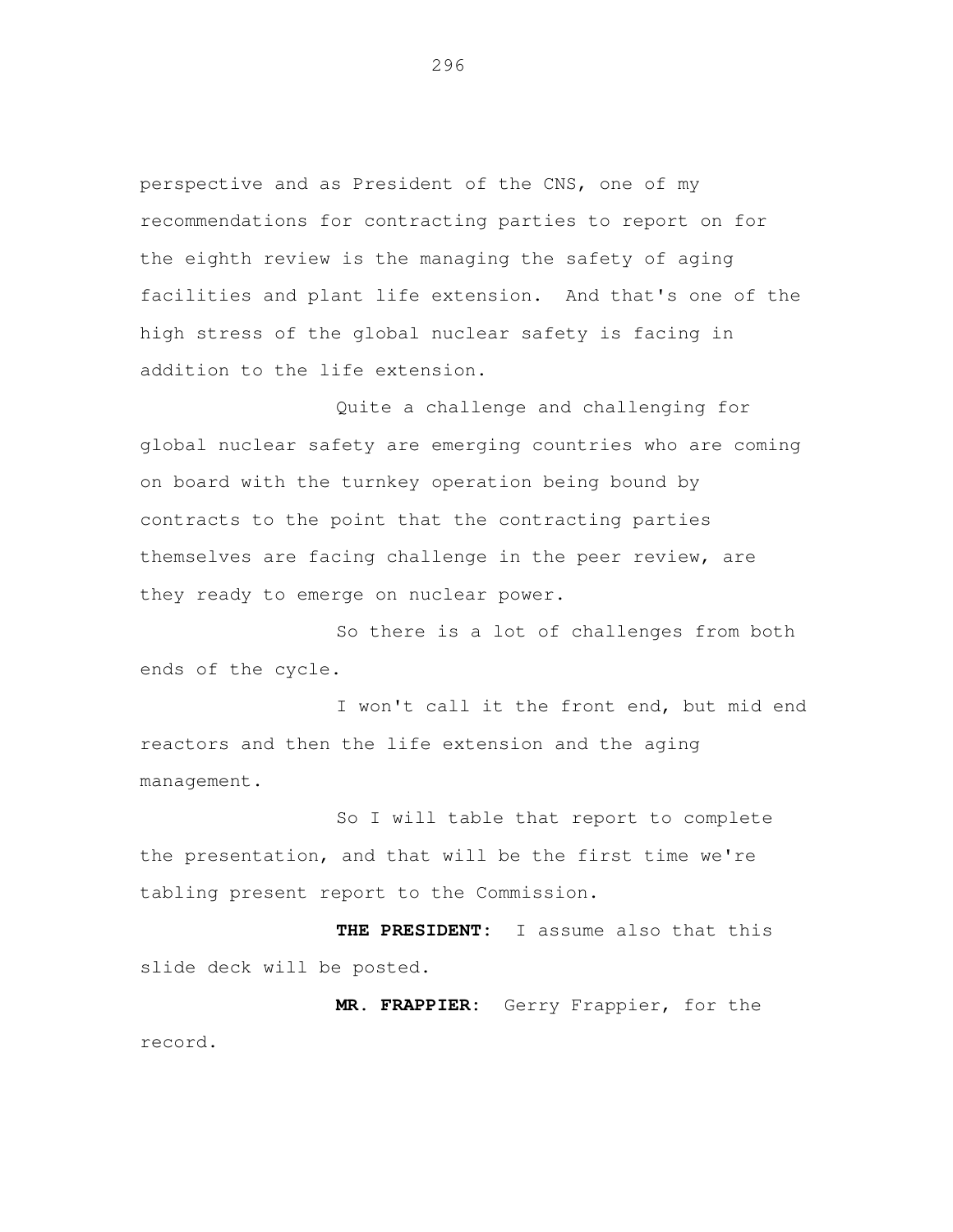Yes, it will be. And we should have had a reference on the IAEA report.

 **THE PRESIDENT:** Yes.

**MR. FRAPPIER:** The President's report,

rather.

 **THE PRESIDENT:** You should put them both together, yeah.

Okay. Dr. McEwan?

Dr. Demeter.

Dr. Soliman?

 So first of all, I cannot let Health Canada off the hook here. I mean, you're here.

So first of all, as you can see,

 particularly the emergency planning has been a big ticket item that we committed as a country to deliver on, and so I'm really glad to see that we've made a lot of progress. And also the EPREV that's coming in to actually test, get some peer review about our process in 2019, so thank you for that.

 But I wanted to hear your opinion, the Ontario Auditor of Emergency Planning, it wasn't a good audit. Not for Ontario. I don't think for the Feds either because how can we allow -- how can you have allowed the Ontario government not to actually deal with emergency